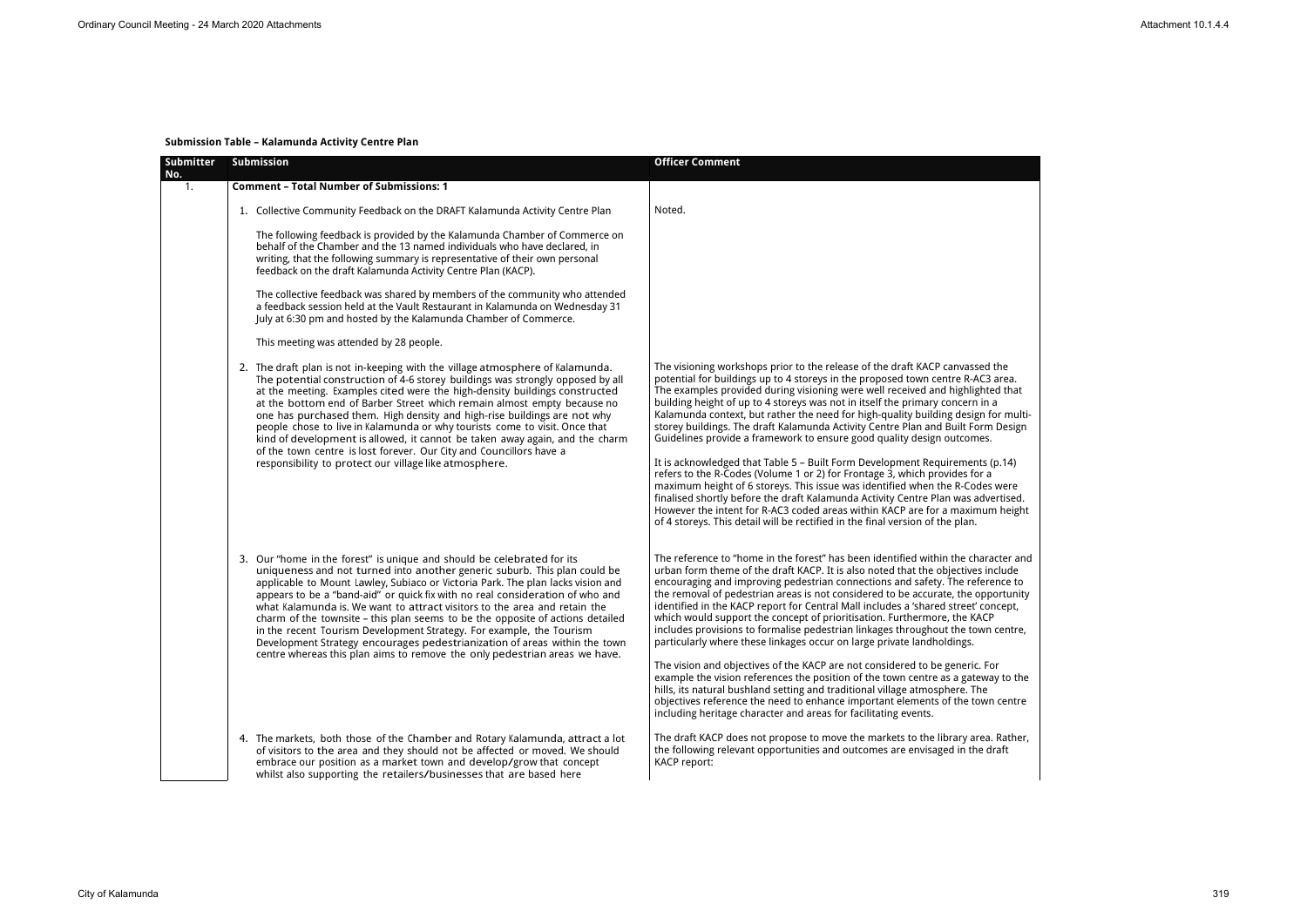permanently. We shouldn't change something that is working well already. Moving the markets to the library area was not supported given its location adjacent a busy road, safety of users and insufficient space for market stalls. It was noted that if the markets moved, it would be the "final nail in the coffin" for most retailers along Central Mall.

Kalamunda Town Square – "*Redeveloping the existing library and co-locating this with additional community uses such as performance space, function spaces etc. will assist in consolidating a civic focus for the town centre*". (Page 53)

Central Mall – *"Support opportunities for community events such as market days and fairs activating the street in the day and night"*. (Page 56)

5. Removing the pedestrianized area on Central Mall was not supported by most attendees. Allowing vehicles to access Central Mall was strongly opposed – most towns that are trying to attract visitors and foot traffic are increasing pedestrian areas whereas Kalamunda is proposing the opposite. Bringing cars into Central Mall won't automatically "activate" the area – other facilities are needed to attract people. Allowing vehicles to access Central Mall will also jeopardize the markets – once kerbs, drainage and other infrastructure are installed, it will be very difficult to continue to host markets on Central Mall. Central Mall is also one of the only places that our seniors feel safe to use motorized carts/gophers etc.

The plan proposes to enhance the existing pedestrian areas and to enliven streetscapes that are currently not sufficiently activated. There is ample planning and urban design evidence that supports the recommended approach, including allowing vehicles to traverse Central Mall. The success of any pedestrian mall is highly dependent on large numbers of people during the whole day and the evenings, as well as having the appropriate land uses that generate pedestrian traffic to draw pedestrians through the mall. This is not occurring in Central Mall at present and is unlikely to occur in the foreseeable future.

The issues identified in this comment are all the subject of detailed design for Central Mall and can be appropriately addressed through design responses to treat Central Mall as a safe, accessible and adaptable 'shared street'.

8. There were also concerns that the City could spend a lot of money but not actually be able to change very much given that they have no control over private  $|$  the private landowners in the town. There is planning and urban design evidence

6. Central Mall is not working in its current format – it is a dead zone and only really comes alive during the markets at weekends. We should be looking at keep the pedestrianized nature of the space but increase the number of attractions and facilities there, particularly in the week. An example is the Kalamunda Classic Cars group which displays their classic cars in the mall every Thursday. We could use the space for other groups on other days such that there is something to attract visitors every day. Examples were allowing groups like Rotary Kalamunda to host events in the space, monthly art displays by local artists, free concerts or music performances etc. This would represent real "activation" of the area, not just putting a road through it.

The idea to activate Central Mall on non-market days on a more regular basis is not inconsistent with the concept envisaged in the draft KACP to open the reserve as a shared street. The Landscape Master Plan seeks to activate the mall and create a flexible space to support retail activities as well as the markets.

The KACP states the following relevant to Central Mall:

*"The land fronting Central Mall provides a focus for food and beverage outlets activating the town centre into the evening hours. Central Mall will function as a shared pedestrian/vehicle zone allowing one-way traffic movement to activate the street."*

*"Re-open Central Mall connecting Haynes Street and Mead Street. Whilst this will remain as an activated laneway for hosting festivals, food carts, and other activities during market days, by opening it up it can offer on-street parking and entice more permanent activities on non-market days, in turn supporting adjacent retailers."* 

Allowing vehicles through the Central Mall will increase the exposure to the properties along the mall potentially increasing investment opportunities for existing and new occupants, thereby activating the mall.

7. Many thought the plan was "too large" and that the City was attempting more than it could deliver. It was suggested that small changes would be more effective than large changes that were not properly managed or well executed. We run the risk of spending a lot of money and not achieving what we want i.e. a thriving, lively and attractive town centre with lots of visitors in the week. The consensus was start with 1 project at a time and get it right before moving on. Taking on too much will likely result in a mess or unfinished projects and wasted money.

The draft KACP is a comprehensive plan for the future. The future of the town requires the visionary thought that the plan offers. The implementation section of the KACP will be modified to reflect smaller scale place making initiatives in the short term.

With regard to the larger public realm improvements outlined in the Landscape Master Plan, following adoption of the final KACP, the City will need to consider and prioritise manageable projects within the area that are capable of being resourced.

One of the objectives of the plan is to provide the framework for investment by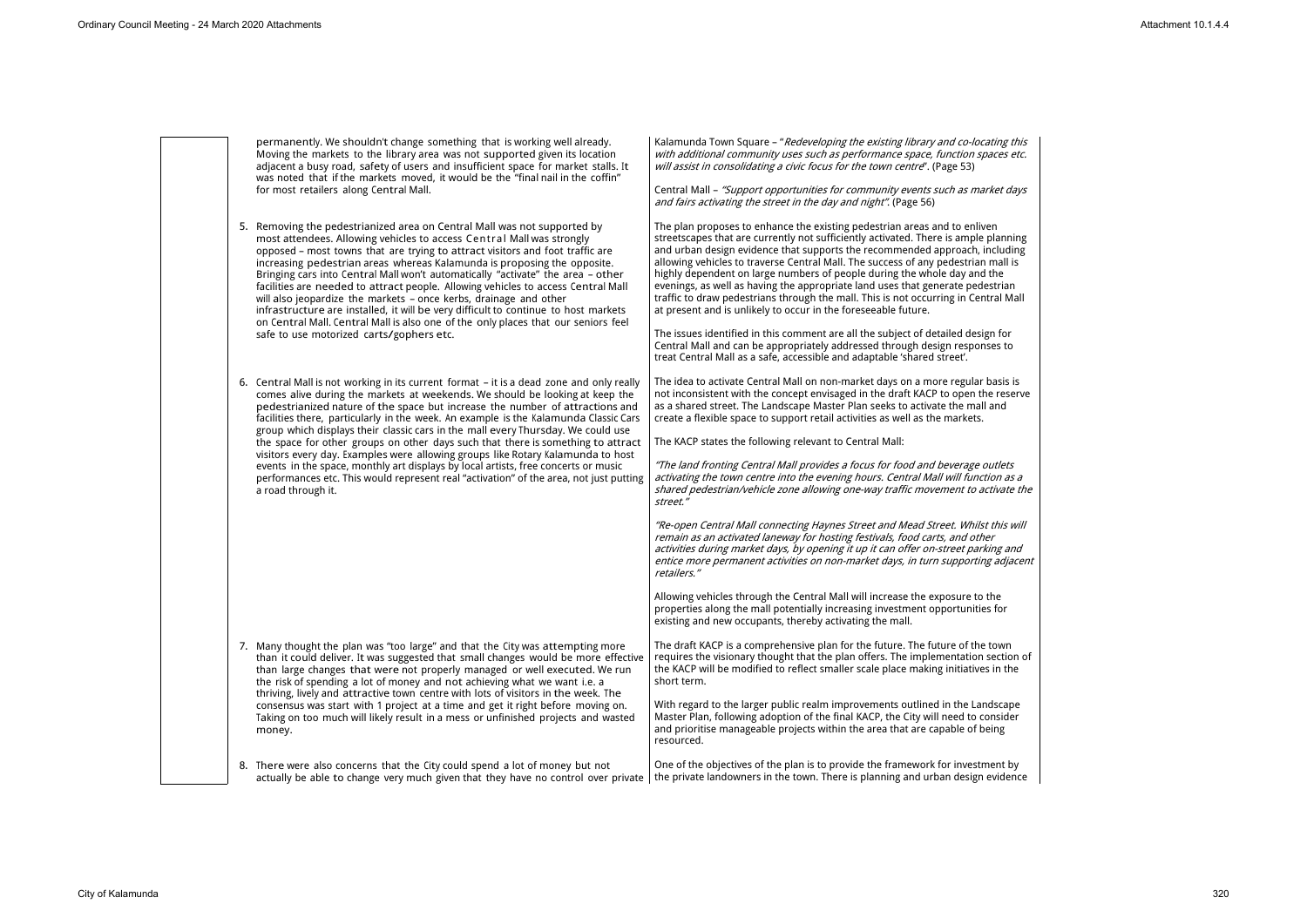land and developments. Suggestions to combat these included incentives for existing land holders to improve the aesthetics of the shop fronts, incentives to reduce rent to encourage occupation of all the vacant shops, the City and Chamber working together with local landowners to achieve common goals.

that planned improvement to the public realm encourages private invested that upgrades to the adjoining properties.

The City's Economic Development Strategy has identified Township Activ an activity that will contribute to the economic growth in the City. Initiat already taken place in this regard, such as the Kalamunda Community S the 'Ugly to Beautiful' pop up activity on a vacant lot in Haynes Street in conjunction with the Perth Hills Spring Festival. Another initiative under consideration by the City are an incentive scheme for local businesses a adoption of the Small Business Friendly Local Government Initiative. When the Small Business Friendly Local Government Initiative. initiatives are sufficiently developed to move forward the City will liaise Chamber for input prior to implementation.

The Plan includes an appropriate assessment of the movement network requirements of Kalamunda District Centre. The Transport Assessment in an assessment that indicates the town has adequate parking, although acknowledged that this is subject to higher demand on market days. The does not propose that the markets be moved. The ability for the City to designated pedestrian crossings requires the approval of Main Roads W categories of road. All crossings with exception of Canning Road did not Main Roads warrants for pedestrian priority. The implementation section KACP recommends the preparation of a parking strategy for the KACP area KACP will investigate some of the parking concerns raised in this submission.

All these suggestions will be considered within the context of finalising Landscape Master Plan.

11. Regarding vegetation and trees proposed – we should not be planting nonnative species! For example, planting of jacarandas – they look beautiful when in While this comment is noted, the City's officers do not agree that only native trees should be planted. Deciduous trees allow for shade in the hot summer

- 9. Traffic management and parking were a high concern. The plan doesn't seem to address traffic management in any detail or vehicle flow through the town centre. Many cited a lack of parking spaces and were concerned that if the markets moved to the library, even more car park spaces would be lost. Most attendees wanted additional car parking space, including that for tourist buses/coaches etc, and clear parking signs. Paid parking was not supported in anyway and would only reduce the number of visitors to an already quiet town centre. Road crossings were also a concern – at the moment, people must give way to vehicles which is a ridiculous concept. Road safety of locals and visitors should be a priority. If Main Roads won't install crossings because of low population density, why can't the City install some of their own on City owned roads?
- 10. It is great that the City wants to spend money on rejuvenating the town centre, however we should be fixing what we already have rather than spending large amounts of money on completely changing it. Simple and cheap yet effective solutions. Examples given were money spent on large planters on Haynes Street, but the plants died within a few weeks and were not replaced. These now look a mess and were a waste of money. Examples given of how to make the most of what we already have were:
	- a. Better care and maintenance from the City e.g. watering/maintaining plants, tidy up of Haynes Street and Central Mall.
	- b. Give the town centre a "facelift" to make it more visually appealing proposed street furniture was welcomed.
	- c. Better signage to direct visitors and for parking.
	- d. More cameras for security.
	- e. Using our many local artists to create more attractive spaces in combination with schools' arts programs to get kids involved. The mural at the top of Central Mall was given as an example of good public art that attracted visitors.
	- f. Clean-up under Mead Medical Centre car park and Coles car park lots of antisocial behaviour happening in this area, increased numbers of homeless, people are scared to go near
	- g. Improved pavements, walkways and footpaths to improve safety and encourage more pedestrians.
	- h. Make the most of volunteer groups like Town Teams to improve facilities with limited budgets.

| stment and                                                                                       |  |
|--------------------------------------------------------------------------------------------------|--|
| vation as<br>tives have<br>pace and                                                              |  |
| ınd<br>hen these<br>with the                                                                     |  |
| ¢<br>includes<br>it is<br>e plan<br>provide<br>A for all<br>t meet the<br>on of the<br>rea which |  |
| the                                                                                              |  |
|                                                                                                  |  |
|                                                                                                  |  |
|                                                                                                  |  |
|                                                                                                  |  |
| ative trees<br>months                                                                            |  |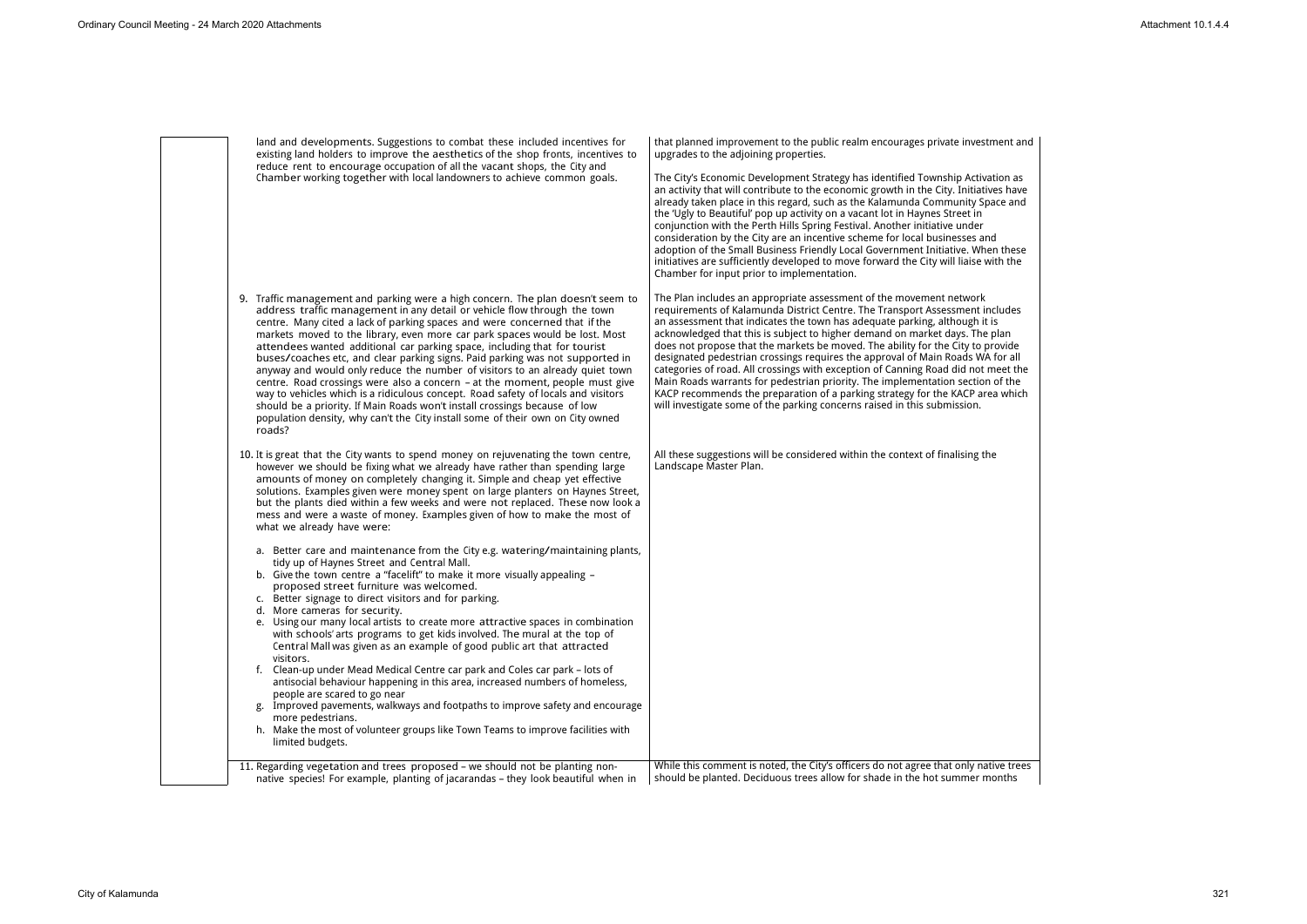| flower but are a very messy deciduous tree, require a lot of maintenance, and<br>other suburbs already "do" jacarandas e.g. South Perth, Victoria Park. We should<br>be aiming to be different, particularly given our location surrounded by natural<br>bush, state forest and National Parks. Planting native species showcases our<br>natural beauty to visitors and encourages greater biodiversity by providing food<br>and shelter to our native wildlife. It also reduces maintenance required (most<br>natives are evergreen rather than deciduous) and the amount of irrigation water<br>required to keep them alive during the summer once established. Finally, there<br>are many native species which produce striking visual displays of colourful flowers<br>- mass planting of the same species can achieve very visually appealing displays<br>similar to Jacarandas or Cherry Blossom etc.<br>It should be noted that the City and Council are currently considering an Urban<br>Forrest tree planting program generally for its various localities. While that may<br>be supported generally; selection of species and management will be<br>particularly important in the Town Centre and requires specialist expertise to<br>get it right. | and sunlight penetration during the cold winter months, making greater use of<br>seating on the northern side of the street. They also provide a display of autumn<br>colours as evident in Stirk Park. Deciduous trees are often more suited as street<br>trees in more highly trafficked urban settings such as the town centre. The<br>Landscape Master Plan indicates that the existing trees should remain and that a<br>mix of native and exotic trees is possible. |
|----------------------------------------------------------------------------------------------------------------------------------------------------------------------------------------------------------------------------------------------------------------------------------------------------------------------------------------------------------------------------------------------------------------------------------------------------------------------------------------------------------------------------------------------------------------------------------------------------------------------------------------------------------------------------------------------------------------------------------------------------------------------------------------------------------------------------------------------------------------------------------------------------------------------------------------------------------------------------------------------------------------------------------------------------------------------------------------------------------------------------------------------------------------------------------------------------------------------------------------------------------------|---------------------------------------------------------------------------------------------------------------------------------------------------------------------------------------------------------------------------------------------------------------------------------------------------------------------------------------------------------------------------------------------------------------------------------------------------------------------------|
| 12. Declaration                                                                                                                                                                                                                                                                                                                                                                                                                                                                                                                                                                                                                                                                                                                                                                                                                                                                                                                                                                                                                                                                                                                                                                                                                                                | Noted.                                                                                                                                                                                                                                                                                                                                                                                                                                                                    |
| This summary was distributed to all attendees of the meeting plus several other<br>individuals who had expressed interest but were unable to attend. The following<br>attendees provided written approval that the above summary represents their<br>feedback on the draft KACP, and that they wish the City of Kalamunda to record and<br>acknowledge the above feedback as their own contribution:                                                                                                                                                                                                                                                                                                                                                                                                                                                                                                                                                                                                                                                                                                                                                                                                                                                           |                                                                                                                                                                                                                                                                                                                                                                                                                                                                           |
| Written approval from 13 people as their own contribution for the summary of<br>feedback on draft KACP.                                                                                                                                                                                                                                                                                                                                                                                                                                                                                                                                                                                                                                                                                                                                                                                                                                                                                                                                                                                                                                                                                                                                                        |                                                                                                                                                                                                                                                                                                                                                                                                                                                                           |
| The responses are provided as an attachment to allow verification by the City of<br>Kalamunda. Remaining attendees either did not respond or indicated they would<br>prefer to submit an individual submission.                                                                                                                                                                                                                                                                                                                                                                                                                                                                                                                                                                                                                                                                                                                                                                                                                                                                                                                                                                                                                                                |                                                                                                                                                                                                                                                                                                                                                                                                                                                                           |
| We would appreciate acknowledgement of receipt of this submission on behalf of the<br>Chamber of Commerce and the 13 individuals listed above.                                                                                                                                                                                                                                                                                                                                                                                                                                                                                                                                                                                                                                                                                                                                                                                                                                                                                                                                                                                                                                                                                                                 |                                                                                                                                                                                                                                                                                                                                                                                                                                                                           |
| <b>Comment - Total Number of Submissions: 1</b>                                                                                                                                                                                                                                                                                                                                                                                                                                                                                                                                                                                                                                                                                                                                                                                                                                                                                                                                                                                                                                                                                                                                                                                                                | Noted. Refer to responses to submission 1 above.                                                                                                                                                                                                                                                                                                                                                                                                                          |
| Submission Verbatim to Submission 1                                                                                                                                                                                                                                                                                                                                                                                                                                                                                                                                                                                                                                                                                                                                                                                                                                                                                                                                                                                                                                                                                                                                                                                                                            |                                                                                                                                                                                                                                                                                                                                                                                                                                                                           |
| We agree this document is a good representation of the feedback discussed at the<br>session - Both XXX and XXX are happy for you to add our name to the formal feedback to<br>city.                                                                                                                                                                                                                                                                                                                                                                                                                                                                                                                                                                                                                                                                                                                                                                                                                                                                                                                                                                                                                                                                            |                                                                                                                                                                                                                                                                                                                                                                                                                                                                           |
| <b>Comment - Total Number of Submissions: 1</b>                                                                                                                                                                                                                                                                                                                                                                                                                                                                                                                                                                                                                                                                                                                                                                                                                                                                                                                                                                                                                                                                                                                                                                                                                | Noted. Refer to responses to submission 1 above.                                                                                                                                                                                                                                                                                                                                                                                                                          |
| Submission Verbatim to Submission 1                                                                                                                                                                                                                                                                                                                                                                                                                                                                                                                                                                                                                                                                                                                                                                                                                                                                                                                                                                                                                                                                                                                                                                                                                            |                                                                                                                                                                                                                                                                                                                                                                                                                                                                           |
| We agree the summary is representative of out feedback on the Kalamunda activity<br>centre draft plan and both XXX and XXX would like to add our names to the feedback                                                                                                                                                                                                                                                                                                                                                                                                                                                                                                                                                                                                                                                                                                                                                                                                                                                                                                                                                                                                                                                                                         |                                                                                                                                                                                                                                                                                                                                                                                                                                                                           |
| <b>Comment - Total Number of Submissions: 1</b>                                                                                                                                                                                                                                                                                                                                                                                                                                                                                                                                                                                                                                                                                                                                                                                                                                                                                                                                                                                                                                                                                                                                                                                                                | Noted. Refer to responses to submission 1 above.                                                                                                                                                                                                                                                                                                                                                                                                                          |
| Submission Verbatim to Submission 1                                                                                                                                                                                                                                                                                                                                                                                                                                                                                                                                                                                                                                                                                                                                                                                                                                                                                                                                                                                                                                                                                                                                                                                                                            |                                                                                                                                                                                                                                                                                                                                                                                                                                                                           |
|                                                                                                                                                                                                                                                                                                                                                                                                                                                                                                                                                                                                                                                                                                                                                                                                                                                                                                                                                                                                                                                                                                                                                                                                                                                                |                                                                                                                                                                                                                                                                                                                                                                                                                                                                           |

| autumn<br>s street |  |  |  |
|--------------------|--|--|--|
| ٦e<br>าd that a    |  |  |  |
|                    |  |  |  |
|                    |  |  |  |
|                    |  |  |  |
|                    |  |  |  |
|                    |  |  |  |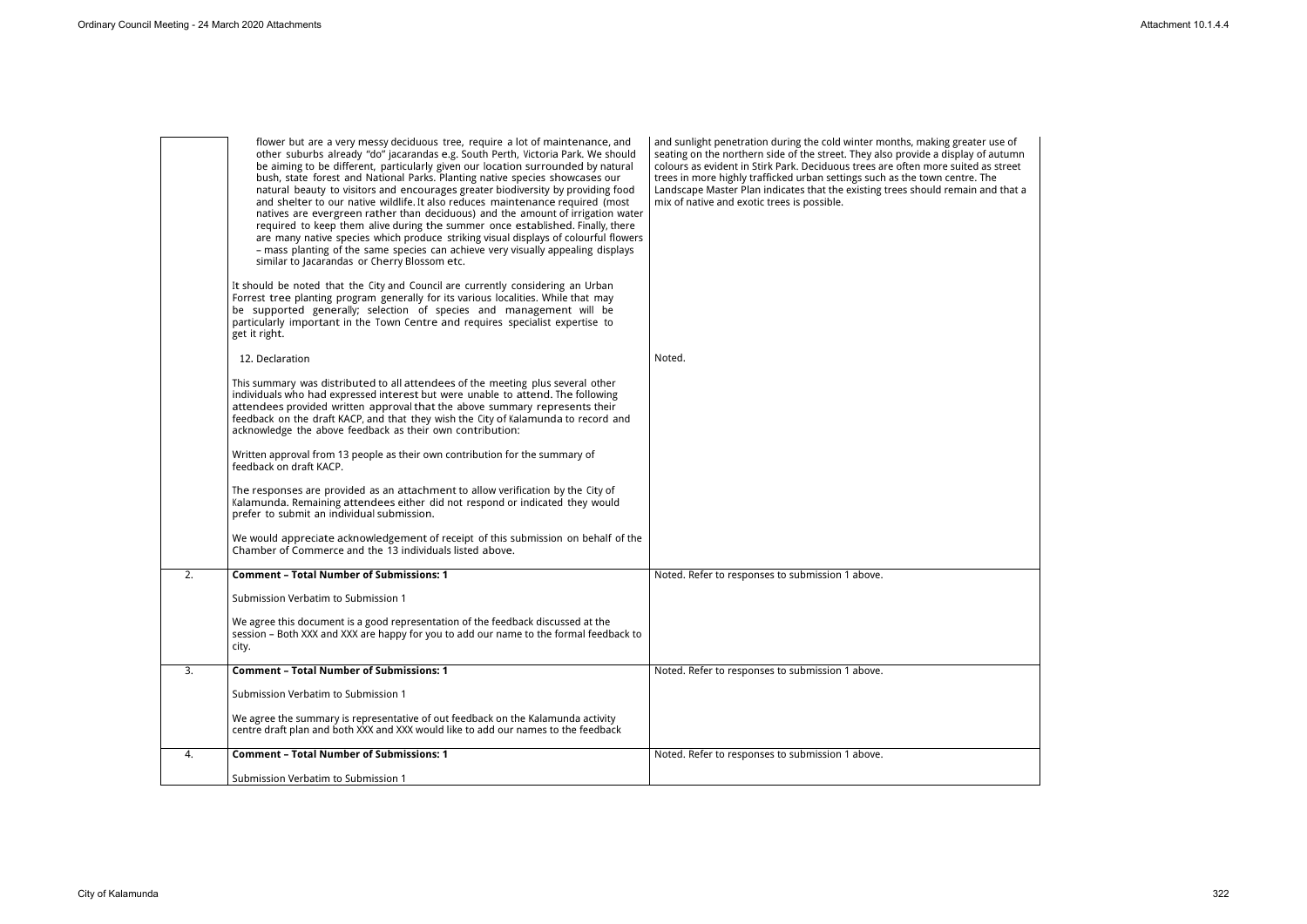|    | Many Thanks for this summary of the Vault meeting, well done. We, XXX & XXX<br>EUROPLACE Pty Ltd (the English sweet shop) Give our full consent to including our names<br>as being in agreeance with your summary.                                                                                                                                                                                                                                                                                                                                                                                                                                                                                                                                                 |                                                                                       |
|----|--------------------------------------------------------------------------------------------------------------------------------------------------------------------------------------------------------------------------------------------------------------------------------------------------------------------------------------------------------------------------------------------------------------------------------------------------------------------------------------------------------------------------------------------------------------------------------------------------------------------------------------------------------------------------------------------------------------------------------------------------------------------|---------------------------------------------------------------------------------------|
| 5. | <b>Comment - Total Number of Submissions: 1</b>                                                                                                                                                                                                                                                                                                                                                                                                                                                                                                                                                                                                                                                                                                                    | Noted. Refer to responses to submission 1 above.                                      |
|    | Submission Verbatim to Submission 1                                                                                                                                                                                                                                                                                                                                                                                                                                                                                                                                                                                                                                                                                                                                |                                                                                       |
|    | I agree your summary is a good representation of the discussions we had - both XXX and<br>XXX are happy for you to add our names to the feedback.                                                                                                                                                                                                                                                                                                                                                                                                                                                                                                                                                                                                                  |                                                                                       |
| 6. | <b>Comment - Total Number of Submissions: 1</b>                                                                                                                                                                                                                                                                                                                                                                                                                                                                                                                                                                                                                                                                                                                    | Noted. This amendment appears to have been made prior to lodging su<br>with the City. |
|    | Submission Verbatim to Submission 1                                                                                                                                                                                                                                                                                                                                                                                                                                                                                                                                                                                                                                                                                                                                |                                                                                       |
|    | This draft circulated by XXX for comment by those present seems to be generally convey<br>the reactions of those participating in this open forum to the proposed 'Activity Centre'<br>Plan for central Kalamunda except ref. the final paragraph [refer to comment 12 of<br>submission 1 above].- half of that should read differently, deleting the existing wording<br>after 'National Parks'. and instead inserting. - "It should be noted that the City and<br>Council are currently considering an Urban Forrest tree planting programme generally<br>for its various localities. While that may be supported generally; selection of species and<br>management will be particularly important in the Town Centre and does require<br>specialist expertise." |                                                                                       |
|    | Additional comments provided in separate submission:                                                                                                                                                                                                                                                                                                                                                                                                                                                                                                                                                                                                                                                                                                               | Noted.                                                                                |
|    | Submission: Proposed 'Kalamunda Activity Centre Plan' as advertised.<br>Unfortunately both the Kalamunda Council and City Administration can expect a<br>substantial 'backlash' from both local residents and commercial operators over the<br>grossly misleading illustrations portrayed in publications of likely outcomes from this<br>supposed future 'Activity Centre' Plan.                                                                                                                                                                                                                                                                                                                                                                                  |                                                                                       |
|    | In general they present images that are most certainly not achievable; and obscure for<br>the superficial observer, practical realities that neglect of attention to constructive and<br>creative planning analysis over more than a decade that could have avoided.<br>The external consultants have only made one belated but useful contribution (from desk-<br>based research). That is in forecasting a probable continuing decline in small retailing<br>and commercial viability due to alternative accessible external opportunities that offer<br>more financially attractive investment opportunities.                                                                                                                                                   | Noted.                                                                                |
|    | The reasons for an already massive vacant 3,000 plus square metres of retail floor space<br>demand far more much more detailed functional analysis and creative vision than this ad<br>hoc collection of unrealistic suggestions has offered.                                                                                                                                                                                                                                                                                                                                                                                                                                                                                                                      | Noted.                                                                                |
|    | There are no simple solutions available to the dysfunctional realities that have been<br>allowed to occur; and engaging such 'consultants' who don't reside in the area and have<br>not understood its existing social or physical dynamics to provide any kind of 'quick fix'<br>will simply fail yet again.                                                                                                                                                                                                                                                                                                                                                                                                                                                      | Noted.                                                                                |
|    | The priority issues for future economic survival are numerous and inter-related.                                                                                                                                                                                                                                                                                                                                                                                                                                                                                                                                                                                                                                                                                   | Noted. Several of the urban design issues identified in this comment are              |
|    | Focussing on attracting Tourists to the Hills Region may bring in more 'briefly passing<br>trade' but will not automatically secure that in Kalamunda Town Centre in any significant                                                                                                                                                                                                                                                                                                                                                                                                                                                                                                                                                                               | to be addressed under the KACP.                                                       |

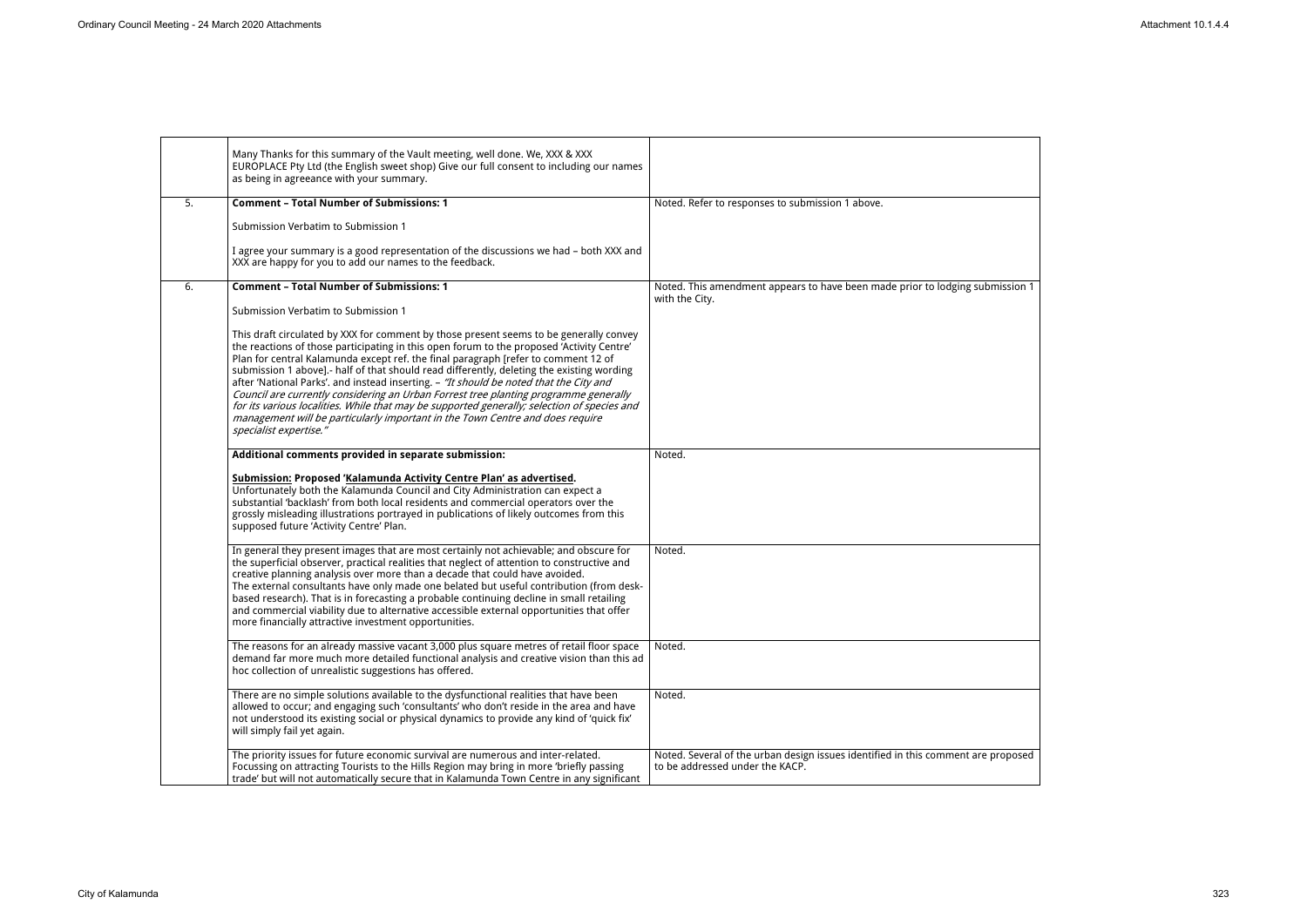|    | volume.<br>1. The road entries to the Town are tortuous and unattractive.<br>2. Traffic along Canning Road is far too intense and cuts off the Town Centre from its<br>largest mass of adjacent residential users.<br>3. The area traversed by Canning Road close to Stirk Park makes pedestrian crossing<br>access 'lethal' particularly in the vicinity of Stirk Medical on both sides.<br>4. Viability of retailing along Haynes Street requires short-stay parking to be<br>facilitated, not reduced by encouraging vehicle movement priority (not the<br>opposite that is being unwisely done currently under City Assets management)<br>5. Safe 'Walkable' access into the Town Centre is not provided anywhere in the Mead<br>St./ Railway Rd. /Haynes St./ Canning road circuit that defines it.<br>6. Central Mall is the only current feasible location for a future interesting Town<br>Piazza' (not Square)' and should be made exclusively pedestrian, and re-graded<br>flatter down to the Community Hall.<br>7. The idea of planting trees down the centre of Mead, Haynes, Canning and Barber<br>is simply silly and dangerous - they aren't wide enough, would dangerously<br>interfere with sight lines and further reduce parking accessibility.<br>8. The Town Centre needs a multi-use Community Hub within it (not half a kilometre<br>out of Town inaccessible by public transport) i.e. the proposed Adult Learning<br>Centre misnamed as a "Community Hub") |                                                  |
|----|--------------------------------------------------------------------------------------------------------------------------------------------------------------------------------------------------------------------------------------------------------------------------------------------------------------------------------------------------------------------------------------------------------------------------------------------------------------------------------------------------------------------------------------------------------------------------------------------------------------------------------------------------------------------------------------------------------------------------------------------------------------------------------------------------------------------------------------------------------------------------------------------------------------------------------------------------------------------------------------------------------------------------------------------------------------------------------------------------------------------------------------------------------------------------------------------------------------------------------------------------------------------------------------------------------------------------------------------------------------------------------------------------------------------------------------------------------------------------------------|--------------------------------------------------|
|    | Summary:<br>The proposed 'Activity Centre' Plan 2019 as advertised simply has no value to the resident<br>citizens and should be abandoned altogether.                                                                                                                                                                                                                                                                                                                                                                                                                                                                                                                                                                                                                                                                                                                                                                                                                                                                                                                                                                                                                                                                                                                                                                                                                                                                                                                               | Noted.                                           |
|    | <b>Alternative Suggestion.</b><br>Multiple community workshops run over a number of months by residents themselves<br>and partly resourced by the City in offering a venue and secretarial assistance, could<br>produce far more useful concepts and viable future outcomes. (A number of local<br>Agencies such as the Chamber of Commerce, Rotary and the Kalamunda Ratepayers<br>Association would most likely be keen to assist if so invited.)                                                                                                                                                                                                                                                                                                                                                                                                                                                                                                                                                                                                                                                                                                                                                                                                                                                                                                                                                                                                                                  |                                                  |
| 7. | <b>Comment - Total Number of Submissions: 1</b>                                                                                                                                                                                                                                                                                                                                                                                                                                                                                                                                                                                                                                                                                                                                                                                                                                                                                                                                                                                                                                                                                                                                                                                                                                                                                                                                                                                                                                      | Noted. Refer to responses to submission 1 above. |
|    | Submission Verbatim to Submission 1                                                                                                                                                                                                                                                                                                                                                                                                                                                                                                                                                                                                                                                                                                                                                                                                                                                                                                                                                                                                                                                                                                                                                                                                                                                                                                                                                                                                                                                  |                                                  |
|    | Hopefully the council will listen to the community concerns and not be led by these<br>consultants who clearly do not represent out hope for how Kalamunda should be<br>developed in the future.                                                                                                                                                                                                                                                                                                                                                                                                                                                                                                                                                                                                                                                                                                                                                                                                                                                                                                                                                                                                                                                                                                                                                                                                                                                                                     |                                                  |
| ୪. | <b>Comment - Total Number of Submissions: 1</b>                                                                                                                                                                                                                                                                                                                                                                                                                                                                                                                                                                                                                                                                                                                                                                                                                                                                                                                                                                                                                                                                                                                                                                                                                                                                                                                                                                                                                                      | Noted. Refer to responses to submission 1 above. |
|    | Submission Verbatim to Submission 1                                                                                                                                                                                                                                                                                                                                                                                                                                                                                                                                                                                                                                                                                                                                                                                                                                                                                                                                                                                                                                                                                                                                                                                                                                                                                                                                                                                                                                                  |                                                  |
|    | Thank you for your work in collating all the feedback. I am very happy for you to append<br>my name to the final document.                                                                                                                                                                                                                                                                                                                                                                                                                                                                                                                                                                                                                                                                                                                                                                                                                                                                                                                                                                                                                                                                                                                                                                                                                                                                                                                                                           |                                                  |
| 9. | <b>Comment - Total Number of Submissions: 1</b>                                                                                                                                                                                                                                                                                                                                                                                                                                                                                                                                                                                                                                                                                                                                                                                                                                                                                                                                                                                                                                                                                                                                                                                                                                                                                                                                                                                                                                      | Noted. Refer to responses to submission 1 above. |
|    | Submission Verbatim to Submission 1                                                                                                                                                                                                                                                                                                                                                                                                                                                                                                                                                                                                                                                                                                                                                                                                                                                                                                                                                                                                                                                                                                                                                                                                                                                                                                                                                                                                                                                  |                                                  |
|    | I'm more than happy for you to put my name on it.                                                                                                                                                                                                                                                                                                                                                                                                                                                                                                                                                                                                                                                                                                                                                                                                                                                                                                                                                                                                                                                                                                                                                                                                                                                                                                                                                                                                                                    |                                                  |

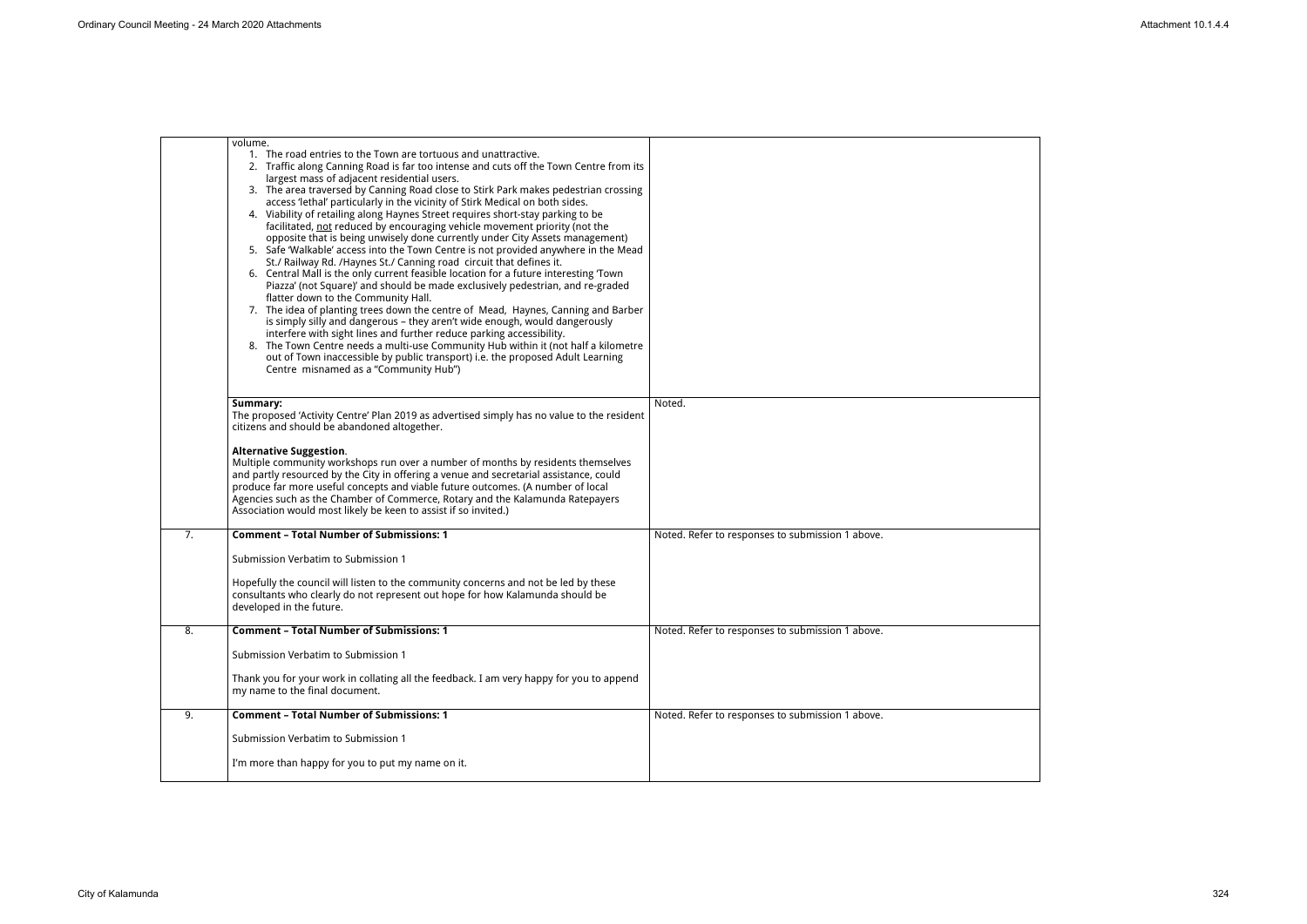| 10.<br>Comment - Total Number of Submissions: 2 (Both Verbatim to each other)                                                                                                                                                                                                                                                                                                                                                                                                                                                                                                                                                    | Noted.                                                                                                                                                                                                                                         |
|----------------------------------------------------------------------------------------------------------------------------------------------------------------------------------------------------------------------------------------------------------------------------------------------------------------------------------------------------------------------------------------------------------------------------------------------------------------------------------------------------------------------------------------------------------------------------------------------------------------------------------|------------------------------------------------------------------------------------------------------------------------------------------------------------------------------------------------------------------------------------------------|
| 1. What is your overall rating for the draft Kalamunda Activity Centre Plan                                                                                                                                                                                                                                                                                                                                                                                                                                                                                                                                                      |                                                                                                                                                                                                                                                |
| The overall plan is a very positive step. There are however, some important<br>improvements that are outlined below. This is a very welcome initiative and a<br>transforming opportunity for the City, community and local businesses.                                                                                                                                                                                                                                                                                                                                                                                           |                                                                                                                                                                                                                                                |
| 2. How much do you agree with the draft plan's vision statement?                                                                                                                                                                                                                                                                                                                                                                                                                                                                                                                                                                 | Section 4.7.2 of the report discusses Aboriginal Heritage and makes a number of<br>recommendations including undertaking a survey of Aboriginal Heritage and                                                                                   |
| This is not so much a vision, but a statement. Demonstrated of strong community spirit<br>is variable and connection to heritage is not in evidence in the streets, footpaths, public<br>spaces of the town centre.                                                                                                                                                                                                                                                                                                                                                                                                              | exploring opportunities for interpretation of the heritage values of the area in the<br>future activity centre.                                                                                                                                |
| Other than the History Village there is no evidence of acknowledgment of traditional                                                                                                                                                                                                                                                                                                                                                                                                                                                                                                                                             | The Plan includes provisions to ensure future development is in keeping with the<br>desired character of the town centre.                                                                                                                      |
| Aboriginal land use, cultural practice or sense of traditional place in the town centre.<br>Even the white-fella history is only on display in the HV [History village] behind the sturdy<br>wire fence. This is a very valuable community asset but there are no stories, images,<br>lighting representations, walking tours with digital commentaries, and other engagement<br>offerings that bring both traditional and more recent history to life for visitors. The<br>streets are named after men and there is almost no acknowledgement of the vital role<br>played by women (Indigenous and non-Indigenous) in evidence. | Section 2.2 of the report documents the extensive community and stakeholder<br>engagement that has taken place. This information was made readily available on<br>the City of Kalamunda's website.                                             |
| Past planning schemes have allowed developments take place that are completely out of<br>place with how the town looks and operates. The main shopping centre has provided<br>other local governments (Mundaring) with an example of what not to do, when<br>considering major central developments, the SAT [State Administrative Tribunal] created<br>Frankenstein's monster that is the Auto One is a very different building from the<br>significantly more sympathetic one originally proposed by the owner and the more<br>recent Barber St development next to the Town Hall is not a positive addition to the<br>centre. |                                                                                                                                                                                                                                                |
| The weekend markets, Friday night food markets are very welcome activities created by<br>local community groups but other events like Targa in the main street blocks the main<br>activity of the centre - business. Reconsidering how these events are presented in the<br>future does need to be part of the very positive proposed changes.                                                                                                                                                                                                                                                                                   |                                                                                                                                                                                                                                                |
| There is also little indication from the planning document that the City has brought<br>together the two vitally important groups: business owners and building owners - to<br>have input. This may well have happened, and it would have been useful to have this<br>information available for the respondent to Engage Kalamunda.                                                                                                                                                                                                                                                                                              |                                                                                                                                                                                                                                                |
| 3. How do you rate the 'Built Form Design Guidelines' (Appendix A)?                                                                                                                                                                                                                                                                                                                                                                                                                                                                                                                                                              | Verandas, or awnings as they are known, are a requirement for development in<br>the town centre. These are documented in section 3.8 of the Built Form Design                                                                                  |
| This section provides some very positive proposals and solutions. However, there are a<br>number of missed opportunities in this section of the Plan.                                                                                                                                                                                                                                                                                                                                                                                                                                                                            | Guidelines.                                                                                                                                                                                                                                    |
| Below are some detailed responses to Appendix A which include two important strategic<br>initiatives that will make the Town Centre a unique place to live, work, and visit. They are:                                                                                                                                                                                                                                                                                                                                                                                                                                           | Quendas already inhabit the vicinity of the town centre. We have recorded<br>sightings in the vicinity of the Town Centre. The City can consider this proposal<br>further in the context of future public realm improvements in the KACP area, |
| a. ADOPT KALAMUNDA TOWN CENTRE AS A VERANDA TOWN<br>b. CREATE HABITAT THAT ENCOURAGES AN ACTIVE AND HEALTHY<br><b>BANDICOOT (QUENDA) POPULATION IN THE TOWN CENTRE</b>                                                                                                                                                                                                                                                                                                                                                                                                                                                           | particularly the idea of facilitating wildlife friendly landscaping and revegetation<br>where appropriate.                                                                                                                                     |
| In order for Kalamunda to create a distinct built environment and grow into a popular                                                                                                                                                                                                                                                                                                                                                                                                                                                                                                                                            |                                                                                                                                                                                                                                                |

| number of<br>ge and       |
|---------------------------|
| $\frac{1}{2}$ area in the |
|                           |
| ng with the               |
|                           |
| keholder                  |
| available on              |
|                           |
|                           |
|                           |
|                           |
|                           |
|                           |
|                           |
|                           |
|                           |
|                           |
|                           |
|                           |
|                           |
|                           |
|                           |
|                           |
| pment in                  |
| .<br>n Design             |
|                           |
| rded                      |
| proposal                  |
| P area,<br>regetation     |
|                           |
|                           |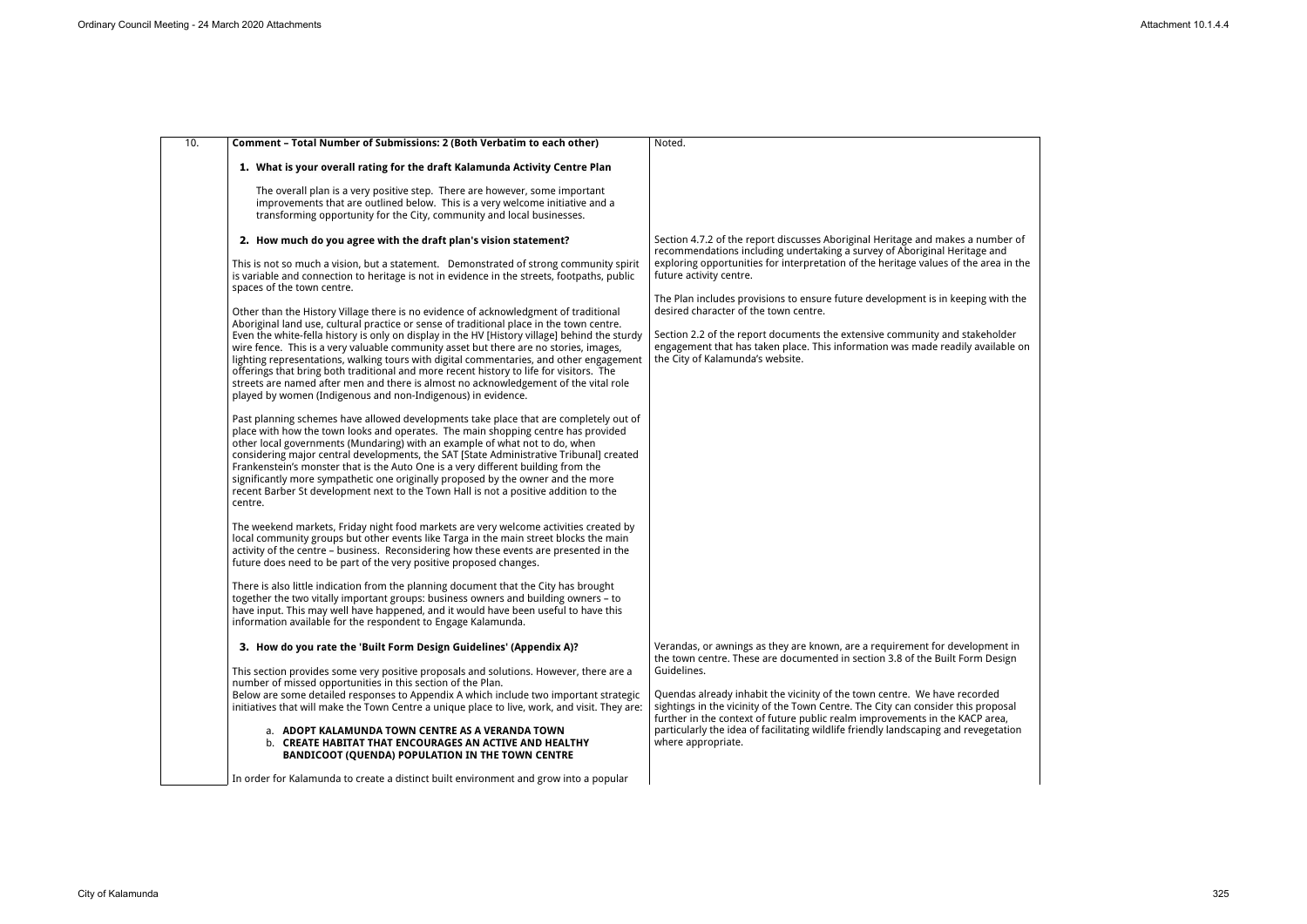destination for visitors that will sustain and uplift business success and community engagement, some bold ideas need to be adopted and then their objectives woven through the elements of the Plan.

### **4. CREATE KALAMUNDA TOWN AS A VERANDA TOWN**.

Use the built form to create a single line for the eye up and down Haynes and along other streets installed on existing and new developments. The lower south side of Haynes St as one example – ANZ bank, newsagent, chemist and so on up to the top of the street should all have 4-5m veranda areas with translucent (lets in the light on northsided buildings) and solid iron materials that face the street in one agreed line. City could incentivise the build of these with rate concessions and other incentives.

There are also other opportunities for verandas to be added to north and south facing building facades all the way up Haynes St, along Railway Road and for new buildings along Barber, Mead and other streets in the designated Activation Centre.

The depth of the awning is dependent on a number of considerations in the available footpath width, the impact on adjoining street trees, and various structural requirements. The intent of the Built Form Design Guidelines create a minimum requirement for awnings, however the detailed desig awnings for a particular location will be addressed at the development  $\vec{a}$ stage, having regard to the design guidance.

Natural light - Noted that there is no specific reference, however, the ob clear in relation to promoting better access to natural light and ventilation buildings.

This one change to the facades as sketched in Frontages 1-4 will make a big difference to the atmosphere, community activation, business success and destination tourism efforts. This is in contract to the ineffective proposed 2m awnings that do not reflect the visual nature of the town.

The verandas need not have street-side gutters – as is the case in the tropics – where it really rains. Saves materials and maintenance.

> Photos in the Built Form Design Guidelines will be reviewed and replace final version to be more reflective of building design envisaged in the Ka context.

# **5. FURTHER NOTES ON APPENDIX A USING THAT DOCUMENT'S NUMBERING**

The Details in Appendix A also do not consider the difference of weather/sunlight on the south and north sides of the streets. This is an important design consideration particularly for façade window sizes. All south facing windows should be 100% glass (floor to ceiling) to maximise light from indirect sources. The 4.5m ceiling height shown in Fig 1 & 2 is commendable and will make for welcoming spaces – these should be continued for Fig 3 & 4 – as a way of providing future expansion for active businesses as developments take place. The 70% window for north facing windows the 70% window sizing will work but again – it will be best if glass is from floor height up – rather than ceiling down. Better natural light and protection from north facing sun, better spaces to attract customers.

Storey height for Figs 1-4 should also be no less than 3.5m to again take advantage of available light and create quality spaces with higher than normal ceilings that will make the properties worth more in rent and rates. This is best illustrated in the photo on page 16 – there are some very boxy and unattractive units in this building and it does not present well on to the street.

**NOTE**: on Page 7 of Appendix A is a small note at the foot of the drawing that says: *'No min. % lot build out*'. Is this correct – or should that read '*No max. % lot build out*'.?

Appendix A Page 15 – again no north/south side of the street considerations again.

Section 3 of Appendix A

# Noted.

The reference to "No min % lot build-out" is correct.

3.1 **Façade design** – modern façade is a welcome addition to the Centre, but these will need to include ground floor verandas to create the opportunity to expand activity options across the town centre.

Noted.

| icluding<br>arious<br>is to<br><sub>รั</sub> ท of<br>application |  |  |
|------------------------------------------------------------------|--|--|
| pjective is<br>on within                                         |  |  |
|                                                                  |  |  |
|                                                                  |  |  |
| d in the<br>alamunda                                             |  |  |
|                                                                  |  |  |
|                                                                  |  |  |
|                                                                  |  |  |
|                                                                  |  |  |
|                                                                  |  |  |
|                                                                  |  |  |
|                                                                  |  |  |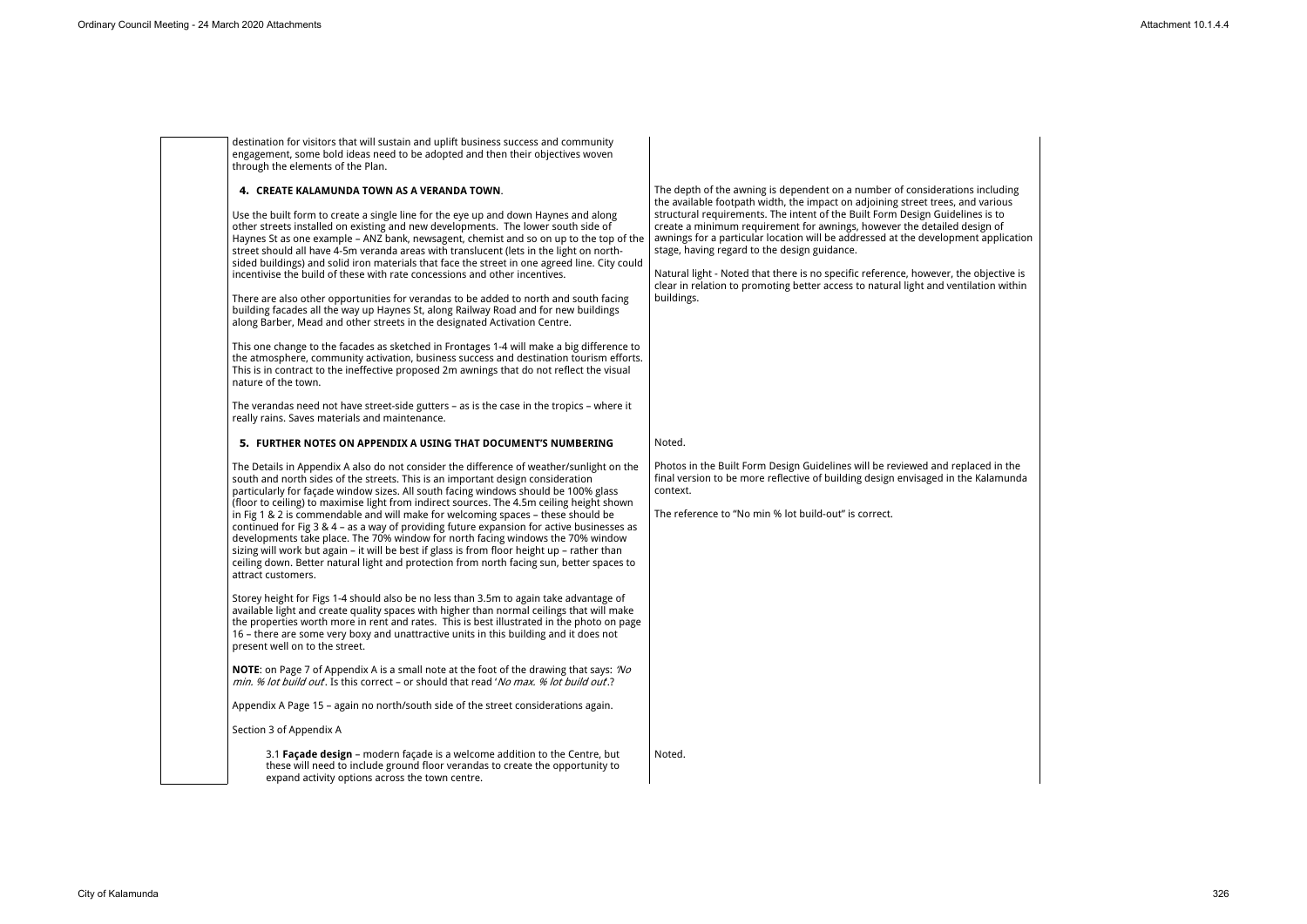

| I new               |  |  |
|---------------------|--|--|
| de<br>ther          |  |  |
|                     |  |  |
|                     |  |  |
| sidential:<br>where |  |  |
|                     |  |  |
|                     |  |  |
|                     |  |  |
|                     |  |  |
|                     |  |  |
|                     |  |  |
|                     |  |  |
|                     |  |  |
|                     |  |  |
|                     |  |  |
|                     |  |  |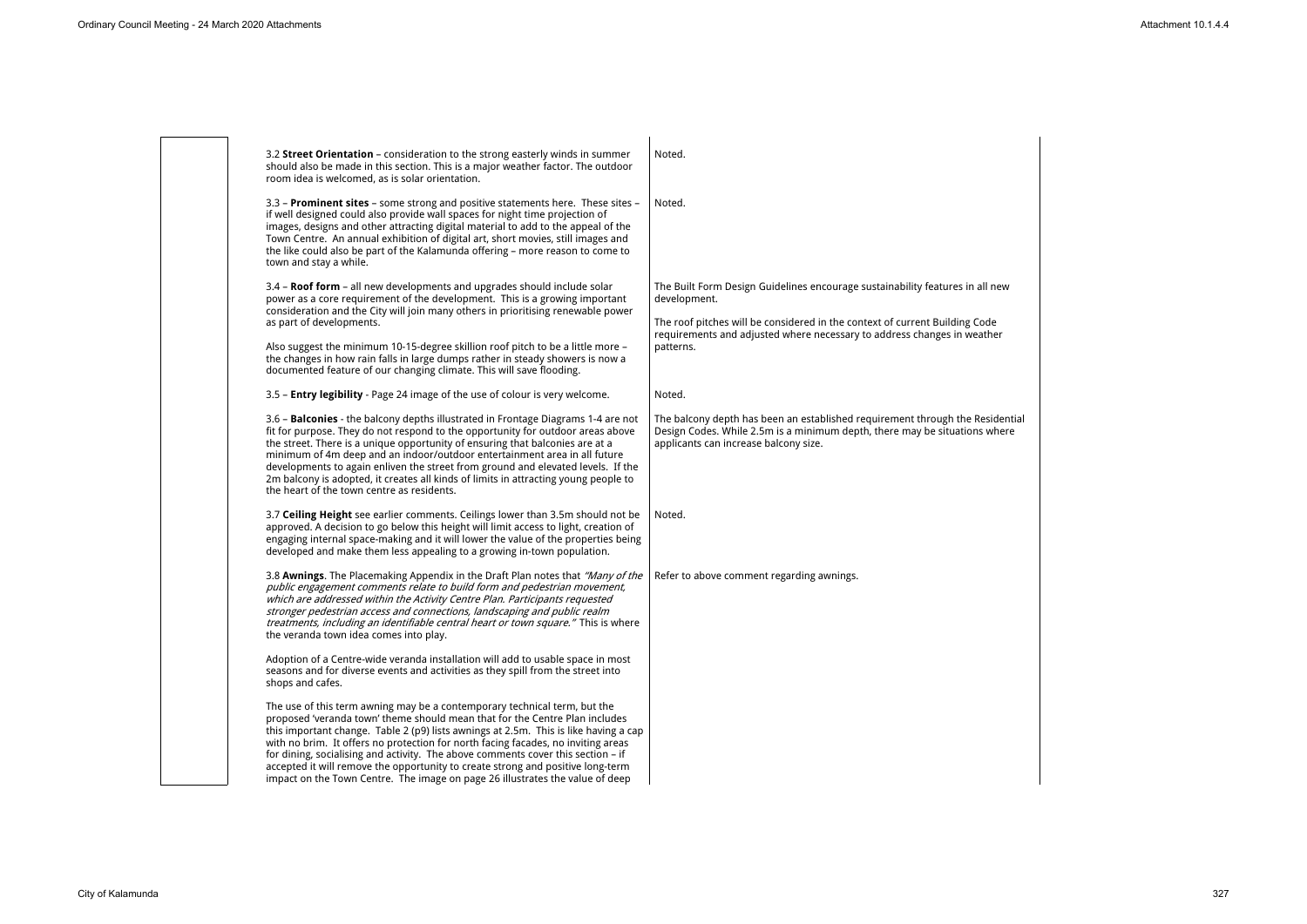verandas – 2.5m depth, if approved creates an own-goal of lost opportunity for the City - businesses and communities.

4.1 & 4.2 **Parking & Access**. The four frontage diagrams each show cars in front of all four types of proposed building. This seems to be at odds with the intent of the statement in this section that says, "*car parking may not be between the building and the street'*. This statement would better serve the community and business if it was a bit more defined.

There appears to be little information in this appendix about the proposed parking configuration for the Activity Centre other than a lovely cobbled area somewhere in Europe, which probably won't be achievable in the Town Centre because of the cost of removing significant amounts of coffee-rock.

In order to achieve parking coherence and the 'behind the streetscape' objective mentioned a number of times in this Appendix and in the main draft there will need to be some considerable reconfiguration of back street parking down Stirk St, along Barber, Mead, Railway and Williams Road – (Main Street, Food and Beverage and Anchor Precincts).

Parking between the building and the street is not considered to be in k with a town centre environment or the desired streetscape. There may opportunities to incorporate some parking in Central Mall. This will be a consideration at a detailed design stage.

It is assumed that there will be no parking in the Central Mall area. Parking configuration may also be best if it's on an angle and into the deeper areas of verge in the town centre. If Haynes St was one way that would be a useful solution. Perhaps too if the parking areas were not kerbed (as recommended in the Landscape Masterplan), but by concrete that is the same level as the road (visual guide) and then slowly rising to the pavement level over one or two metres. The benefits would include:

The road network hierarchy, including Haynes Street, was considered in Transport Assessment. While the comments regarding a one way arrangement Haynes Street are noted, it is not necessary to significantly change the patherman of movement in the town centre to improve accessibility and amenity in the outlined in this comment. The Transport Assessment in the draft KACP recommend any fundamental changes to the direction of movement of Haynes Street.

- Easy access for everyone from road to verge and vice versa
- Retains rainwater in the road easement
- Creates opportunities for special events to flow from the verge and into the road easement – safer and more visually pleasing
- Opens up the whole streetscape in a way that will create a unique view along all streets and again set the town square as a destination where people want to gather

Quendas already inhabit the vicinity of the town centre. The City has resightings in the vicinity of the Town Centre. The City can consider this proposed further in the context of future public realm improvements in the KACP particularly the idea of facilitating wildlife friendly landscaping and revegetation where appropriate.

4.4 **Bicycle Parking** – strong opportunity for bike park installations to be created by a great design artist Noted.

5.1 **Tree retention** – this is a must although one or two of the Qld Box Trees may need to be moved/replaced. Note earlier comments on deep root zones – hard to achieve in the Town Centre with the cap rock under the pavements and road easements. Heavy equipment and strong arborist advice needed to create these sites. Noted.

Lighting of large trees (like the ones outside the Zig Zag Centre) will also add to the placemaking impact as it will create a sense of connection and 'stickiness' for visitors – where people want remain, eat, drink and enjoy social events.

# **6. CREATE A BANDICOOT (QUENDA) FRIENDLY LANDSCAPE IN THE TOWN CENTRE.**

5.2 **Soft landscaping** – This is where clever native plantings of appropriate species to act as habitat to protect, encourage and grow a local population of bandicoots to populate the Town Centre. These are already in sections of the Centre up at the Zig Zag Centre and elsewhere.

Planned and well executed planting using local plants in deep cluster gardens

| ceping<br>be<br>E                                                       |  |
|-------------------------------------------------------------------------|--|
| າ the<br>gement for<br>attern of<br>e fashion<br>does not<br>traffic on |  |
|                                                                         |  |
|                                                                         |  |
|                                                                         |  |
|                                                                         |  |
|                                                                         |  |
|                                                                         |  |
| corded:                                                                 |  |
| roposal<br>area,                                                        |  |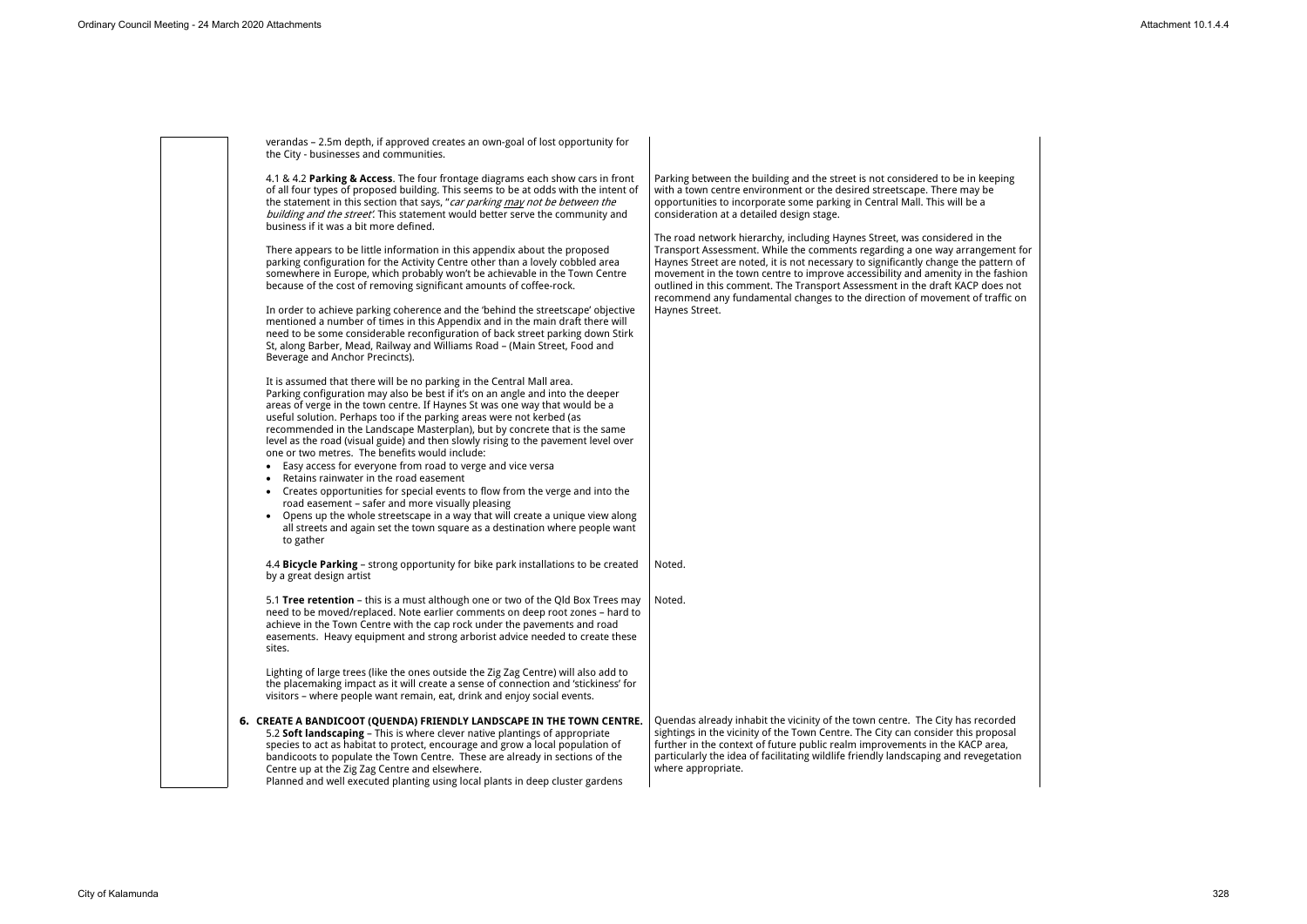

It is not clear what the submitter is referring to on Page 4. The illustration on page 48 includes a number of key themes that were identified through the early consultation phase of the KACP and are largely captured in the vision statement.

Refer to the above comment regarding bandicoots. With regard to the tree recommendation *Toona ciliata* is tree that potentiall grows 40-60m tall and therefore is not considered an appropriate tree species for an urban area due to the interference with utilities, expansive root growth and difficulty pruning. The City is currently considering a mixture of medium sized ornamental deciduous trees with seasonal blossoms and autumn colour, as well as a mixture of native trees to retain shade, biodiversity and habitat for native animals.

Comment regarding water permeable concrete is noted.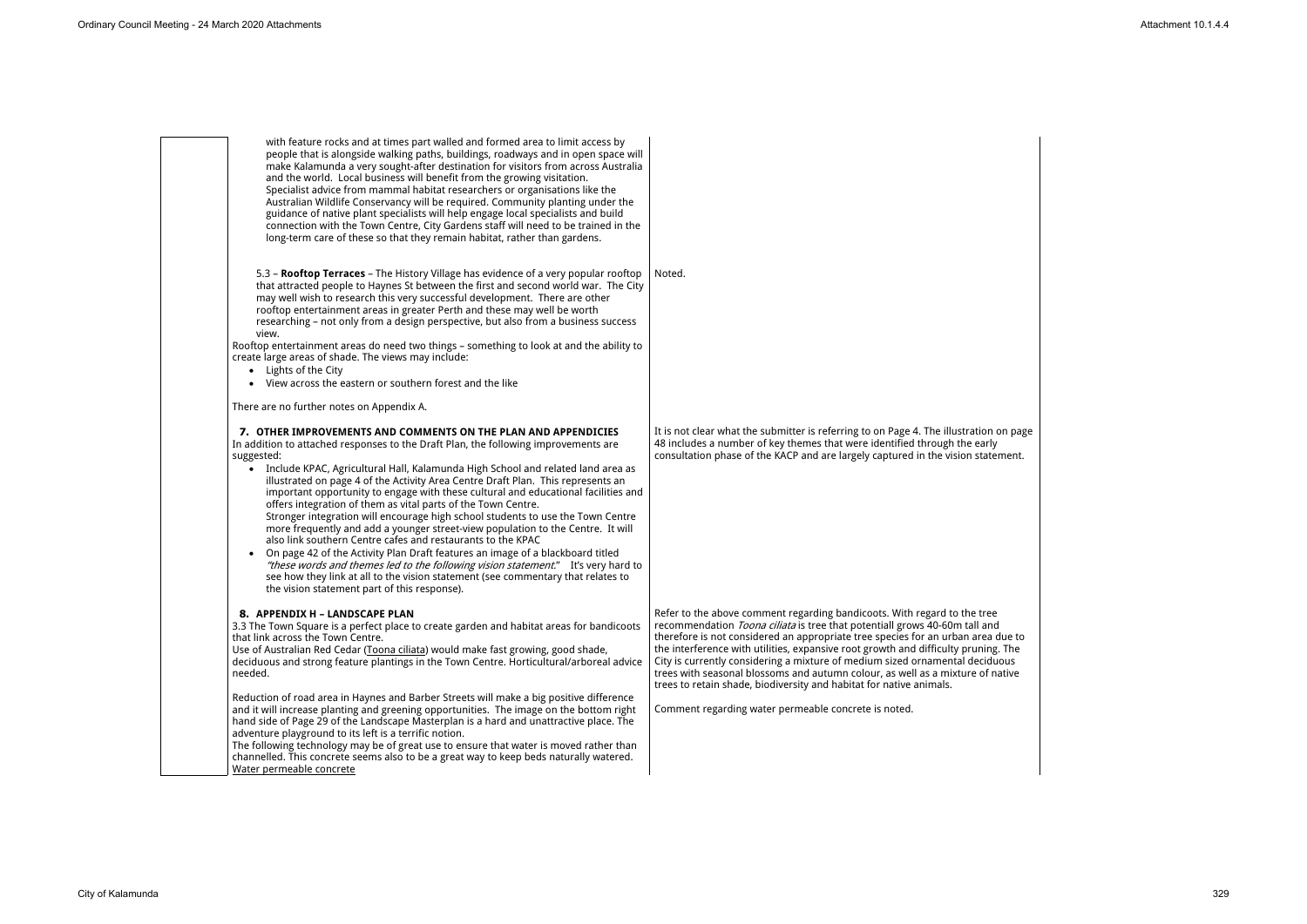|     | 9. PLACEMAKING AND ENGAGEMENT - Appendix B                                                                                                                                                                                                                                                                                                                                                                                                                                                                                                                                                                                                                                                                                      | Noted.                                                                                                                                                                                                                                                                                                                                                                                       |
|-----|---------------------------------------------------------------------------------------------------------------------------------------------------------------------------------------------------------------------------------------------------------------------------------------------------------------------------------------------------------------------------------------------------------------------------------------------------------------------------------------------------------------------------------------------------------------------------------------------------------------------------------------------------------------------------------------------------------------------------------|----------------------------------------------------------------------------------------------------------------------------------------------------------------------------------------------------------------------------------------------------------------------------------------------------------------------------------------------------------------------------------------------|
|     | • Some strong work here                                                                                                                                                                                                                                                                                                                                                                                                                                                                                                                                                                                                                                                                                                         |                                                                                                                                                                                                                                                                                                                                                                                              |
|     | Well-structured plan<br>Useful comments from community in the back of the document<br>$\bullet$                                                                                                                                                                                                                                                                                                                                                                                                                                                                                                                                                                                                                                 |                                                                                                                                                                                                                                                                                                                                                                                              |
|     | 10.HISTORICAL AND ABORIGINAL HERITAGE BASELINE ASSESSMENT - Appendix E                                                                                                                                                                                                                                                                                                                                                                                                                                                                                                                                                                                                                                                          | As noted above, section 4.7.2 of the report discusses Aboriginal Heritage and<br>makes a number of recommendations which will be implemented once the plan                                                                                                                                                                                                                                   |
|     | Executive Summary states that it is based on desktop review. No on-site or face to<br>face research was undertaken with people involved with the History Centre or<br>Indigenous community<br>• Elements of the Indigenous sky - celebrated at the Perth Observatory - in the City<br>could be added or used for inspiration in the Town Centre<br>• In addition to the findings of this document, the City's recently adopted<br>Reconciliation Action Plan as well as further studies and engagement with<br>Noongar Wadjuk elders should also inform ways of marking and bringing to life<br>within the Centre cultural practise and celebrations - including the six Noongar<br>seasons as part of the Centre's rebirthing. | has been adopted.                                                                                                                                                                                                                                                                                                                                                                            |
| 11. | <b>Comment - Total Number of Submissions: 1</b>                                                                                                                                                                                                                                                                                                                                                                                                                                                                                                                                                                                                                                                                                 | Noted.                                                                                                                                                                                                                                                                                                                                                                                       |
|     | RE: SUBMISSION ON DRAFT KALAMUNDA ACTIVITY CENTRE PLAN 2019<br>LOT 51 (NO.32) HAYNES STREET, KALAMUNDA                                                                                                                                                                                                                                                                                                                                                                                                                                                                                                                                                                                                                          |                                                                                                                                                                                                                                                                                                                                                                                              |
|     | We write on behalf of our client, Bunnings Group Ltd, occupiers of Lot 51 (No. 32) Haynes<br>Street, Kalamunda, in response to the City's advertising of its proposed Draft Kalamunda<br>Activity Centre Plan 2019 (KACP).                                                                                                                                                                                                                                                                                                                                                                                                                                                                                                      |                                                                                                                                                                                                                                                                                                                                                                                              |
|     | Bunnings Kalamunda has been part of the local community for nearly 20 years and<br>employs more than 30 team members. Bunnings is keen to be able to offer more to the<br>community of Kalamunda.                                                                                                                                                                                                                                                                                                                                                                                                                                                                                                                               |                                                                                                                                                                                                                                                                                                                                                                                              |
|     | Please accept this correspondence as a formal submission, advising of our client's<br>concerns regarding the proposed KACP. Specific matters within the proposed KACP,<br>some of which we consider require review, are identified below.                                                                                                                                                                                                                                                                                                                                                                                                                                                                                       |                                                                                                                                                                                                                                                                                                                                                                                              |
|     | 1. Land use permissibility                                                                                                                                                                                                                                                                                                                                                                                                                                                                                                                                                                                                                                                                                                      | Noted - The plan itself does not propose to alter the current permissibility of the<br>land use on this site under existing approvals. A Scheme amendment will be                                                                                                                                                                                                                            |
|     | We note the KACP indicates that the subject site is classified as 'Centre'. Land use<br>permissibility will be as per Table 1 Zoning Table within LPS3 for the corresponding zone.<br>In this regard, a 'Showroom' is a 'P' use within the District Centre zone. Our client<br>supports the proposed land use permissibility given that it is consistent with the current<br>City of Kalamunda Local Planning Scheme No.3 (LPS3). It should be noted that Bunnings<br>Warehouse is considered a 'Showroom' land use, and therefore any future plans to<br>modify or extend the site would be permitted by LPS3.                                                                                                                 | required to introduce a Centre zone. This will involve advertising and there will be<br>consideration of land use permissibility at that time.                                                                                                                                                                                                                                               |
|     | 2. Precincts<br>Bunnings Warehouse Kalamunda (the subject site) falls within the Main Street and<br>Tourism precincts under the KACP. We note that the precincts are intended to guide land<br>use and built form outcomes, and design standards vary for each precinct.<br>Our client is concerned that there are two (2) different precincts mapped over the subject<br>site. No other site within the KACP falls within two precincts. As such, we consider that                                                                                                                                                                                                                                                             | The importance of the site to the town centre is noted, however the site clearly<br>falls within two areas identified in the Precinct Vision Statements and map with<br>distinctly different points of focus. A modification is proposed to remove the<br>precinct vision statements and map from Part 1 of the KACP given potentially<br>confusing implications on land use permissibility. |

| e and<br>the plan                      |  |
|----------------------------------------|--|
|                                        |  |
| ity of the<br>II be<br>ere will be     |  |
| clearly<br>ap with<br>e the<br>itially |  |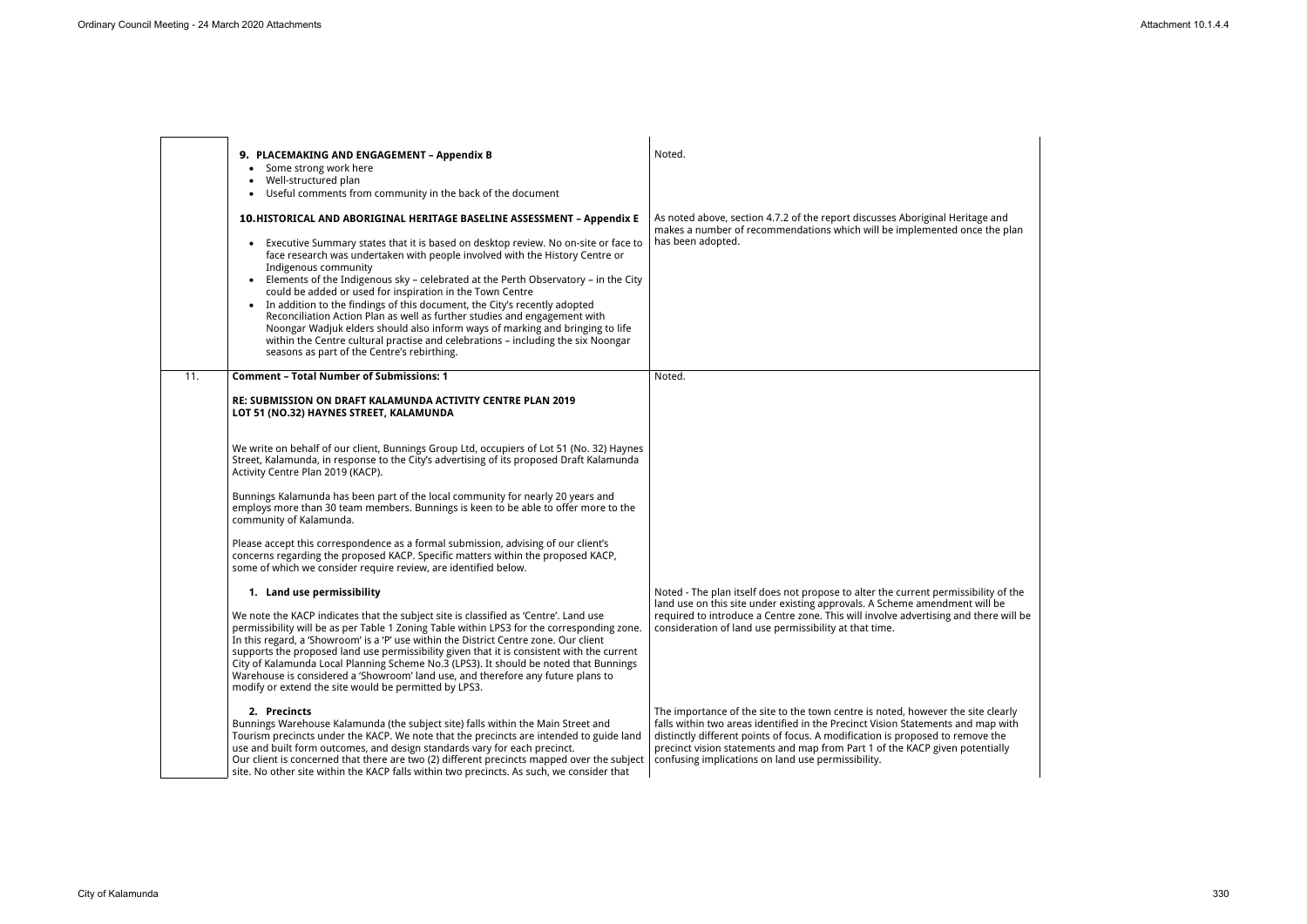the KACP should identify the subject site within one (1) precinct. Alternatively, we suggest that the City include a note to acknowledge that the site falls within two precincts and that the City's discretion to vary development standards may be considered to facilitate future development of the site. This is suggested to help reflect the importance of this site and its contribution to the activation of the townsite.

### **3. Local Development Plan requirements**

Comprehensive and coordinated planning across this street block is essential to achieve the desired outcomes for the town centre. Given the fragmente ownership a Local Development Plan (LDP) is the most appropriate plan available to achieve the envisaged outcomes to consolidate land parcels possible, ensure pedestrian linkages in accordance with the Movement Plan, manage servicing access and topography challenges.

The KACP specifies that a Local Development Plan (LDP) will be required prior to any development. Our client strongly objects to this requirement given the complexity of preparing an LDP with fragmented ownership, multiple interests, and costs. Additionally, an LDP will unduly delay any modification or extension plans for the Bunnings Warehouse. We consider that Development Applications for extensions to existing buildings should not be delayed or refused if an LDP is not approved over the site.

> Noted. The City recognises the need for companies to display corporate and will have discretion to vary the colour pallet, however should the sit redeveloped it would be reasonable for some compromise to be entertained. has been achieved in other local government jurisdictions.

# **4. Activity centre objectives**

# Character – home in the forest

Our client is concerned that the heritage character requirements may restrict businesses from establishing within the town centre. The existing Bunnings colour pallet does not comply with the "home in the forest" materials and colours set out in the Built Form Design Guidelines (BFDG), such as stained or painted timber, stone, wrought iron, heritage brick, earthy colours, and simple roof forms found in vernacular agricultural buildings. We consider that an extension to the existing Bunnings building should not warrant a complete change in the design and colour pallet to comply with the KACP. As such, the KACP should allow the City discretion to consider and approve alternative materials and colours to those specified in the BFGP.

> Noted. A modification is proposed to remove the precinct vision statem map from Part 1 of the KACP given potentially confusing implications on permissibility.

#### **5. Precinct vision statement**

We note that the subject site falls within the Main Street and Tourism Precincts under the KACP. We understand the City's approach to create a Main Street Precinct to encourage growth and intensification of retail, commercial and residential density; however, there are some fundamental aspects that must be considered.

The KACP Main Street Precinct vision should not limit or prohibit the modification or extension of existing uses. We consider that any applications to modify or extend uses should not be refused by the City on the basis that these larger scale commercial uses are no longer "preferred" within the Main Street Precinct.

Additionally, we are concerned that the KACP does not acknowledge the existing land uses within the Tourism Precinct (such as Bunnings, other showrooms, and fast food outlets). We note that the Anchor Precinct is envisioned to accommodate larger scale commercial uses. However, this precinct is small and there are limited sites available, if any, for Bunnings and other business to relocate to this Precinct. As such, the City should include provisions to integrate existing uses should they seek approval for modification and extensions.

#### **6. Built form controls**

We note that Haynes Street is classified as Frontage 1. The existing Bunnings Warehouse frontage largely complies with the Frontage 1 standards. We understand that any application to modify or extend the site will require improvements to create an active street front to Haynes Street.

Noted.

| sential to<br>d land<br>nning tool<br>s where<br>Network |  |  |  |
|----------------------------------------------------------|--|--|--|
| e colours<br>te be<br>ained. This                        |  |  |  |
|                                                          |  |  |  |
| nents and<br>n land use                                  |  |  |  |
|                                                          |  |  |  |
|                                                          |  |  |  |
|                                                          |  |  |  |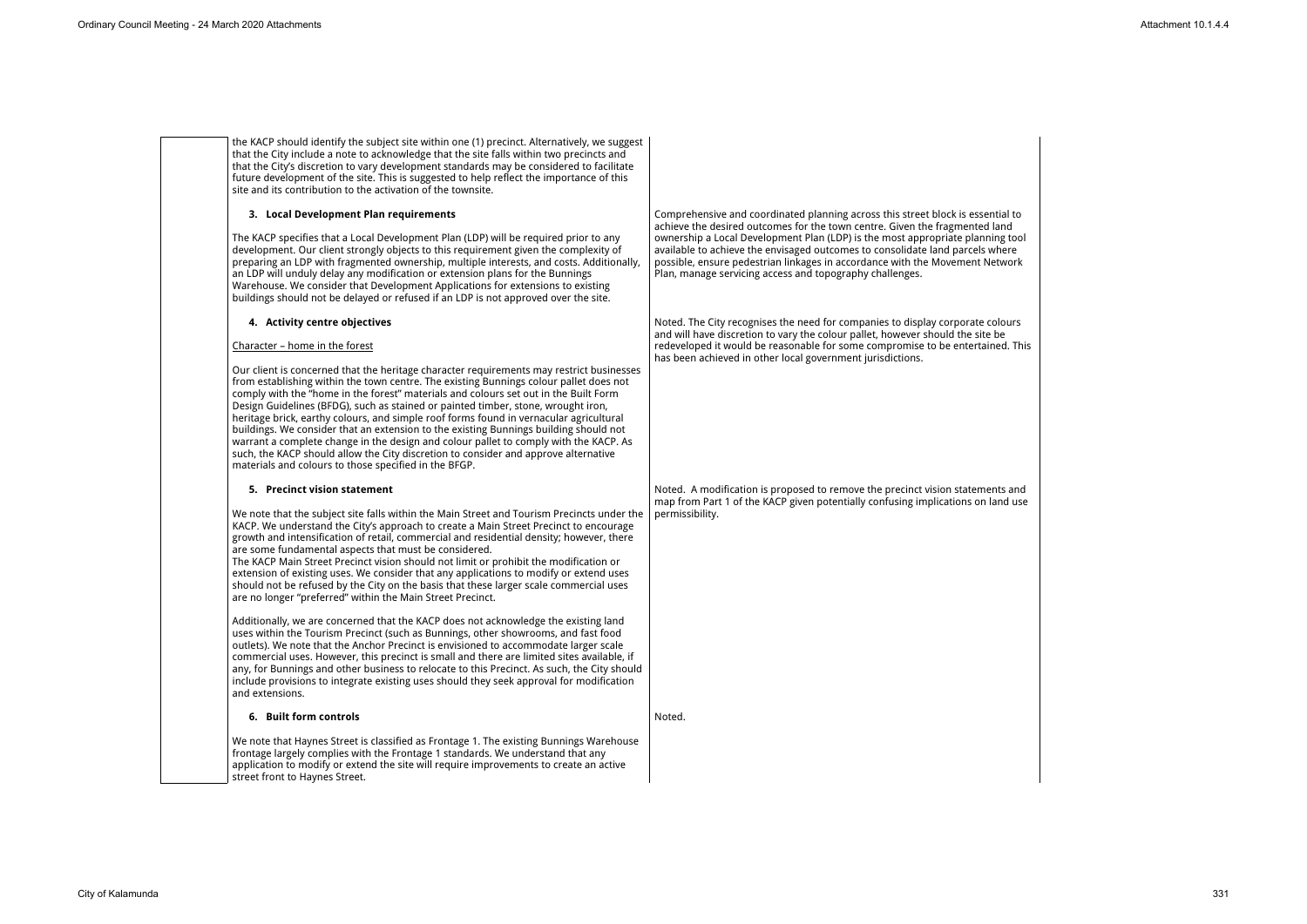|     | We note that KACP states that onsite parking is discretionary on Stirk Street. Our client<br>supports this provision given that existing on-site parking for Bunning Warehouse is<br>between the building and Stirk Street. Discretionary on-site parking is necessary on Stirk<br>Street to ensure that Bunnings can continue to operate in this location.<br>Conclusion | Noted.                                                                                                                                                                                                                                              |
|-----|---------------------------------------------------------------------------------------------------------------------------------------------------------------------------------------------------------------------------------------------------------------------------------------------------------------------------------------------------------------------------|-----------------------------------------------------------------------------------------------------------------------------------------------------------------------------------------------------------------------------------------------------|
|     | We trust the comments made in this submission assist the City and Council in<br>consideration of the proposed Draft Kalamunda Activity Centre Plan 2019.                                                                                                                                                                                                                  |                                                                                                                                                                                                                                                     |
| 12. | <b>Comment - Total Number of Submissions: 1</b>                                                                                                                                                                                                                                                                                                                           | Noted.                                                                                                                                                                                                                                              |
|     | The City of Gosnells has no comment to make on this document.                                                                                                                                                                                                                                                                                                             |                                                                                                                                                                                                                                                     |
| 13. | <b>Comment - Total Number of Submissions: 1</b>                                                                                                                                                                                                                                                                                                                           | Noted. Section 4.6.2.3 will be modified to reflect future connection requirements<br>for development.                                                                                                                                               |
|     | DRAFT KALAMUNDA ACTIVITY CENTRE PLAN                                                                                                                                                                                                                                                                                                                                      | The comments regarding additional sound proofing/insulation, double glazing on                                                                                                                                                                      |
|     | Thank you for your letter of 25 June 2019 requesting comment from the Department of<br>Health (DOH) on the above proposal. The DOH provides the following comment:                                                                                                                                                                                                        | windows, or design aspects related to the location of air conditioning units, and<br>other appropriate building and construction measures are noted. The design<br>aspects regarding location of air conditioning units is addressed through the R- |
|     | 1. Water Supply and Wastewater Disposal                                                                                                                                                                                                                                                                                                                                   | Codes. However the other design recommendations will need to be considered on<br>a case by case basis having regard to the location of development in respect to                                                                                    |
|     | The activity plan should require that all development be connected to scheme water and<br>reticulated sewerage and be in accordance with the Government Sewerage Policy- Perth<br>Metropolitan Region.                                                                                                                                                                    | noise generating land uses.                                                                                                                                                                                                                         |
|     | 2. Public Health Impacts<br>Enclosed is the DOH document 'Evidence supporting the creation of environments that<br>encourage healthy active living' which may assist you with Planning elements related to<br>this activity plan. Also available to download from:<br>https://ww2. heat IT. war. gov. au/Articles/F_1/H ear itch-risk-assessment                          |                                                                                                                                                                                                                                                     |
|     | The City of Kalamunda (the City) should also use this opportunity to minimise potential<br>adverse impacts of the increased density and mixed-use development such as noise,<br>odour, light and other lifestyle activities.                                                                                                                                              |                                                                                                                                                                                                                                                     |
|     | The City could consider incorporation of additional sound proofing/insulation, double<br>glazing on windows, or design aspects related to the location of air conditioning units,<br>and other appropriate building and construction measures.                                                                                                                            |                                                                                                                                                                                                                                                     |
|     | The Activity Plan (the Plan) provides an opportunity to consider incorporating heatwave<br>mitigation initiatives. It is extremely important for cities to undertake heat-related risk<br>analyses and to devise plans for reducing and managing risks.                                                                                                                   |                                                                                                                                                                                                                                                     |
|     | The 'Heatwave Guide to Cities' is intended to be a basic introduction to this topic and a<br>resource for cities to start planning for extreme heat, available at the following link:<br>https://www.climatecentre.org/downloads/files/lFRCGeneva/RCCC%20Heatwave%20Guid<br>e%202019%20A4%20RR%200NLINE%20copy.pdf                                                        |                                                                                                                                                                                                                                                     |
|     | 3. Activity Plan Risk Assessment<br>It is noted within the Plan, that good public health is not specifically recognised. Good<br>public health outcomes require good planning strategies. The aim or goal of the Plan                                                                                                                                                     |                                                                                                                                                                                                                                                     |

| quirements                                                                      |  |  |
|---------------------------------------------------------------------------------|--|--|
| e glazing on<br>units, and<br>design<br>igh the R-<br>pnsidered on<br>espect to |  |  |
|                                                                                 |  |  |
|                                                                                 |  |  |
|                                                                                 |  |  |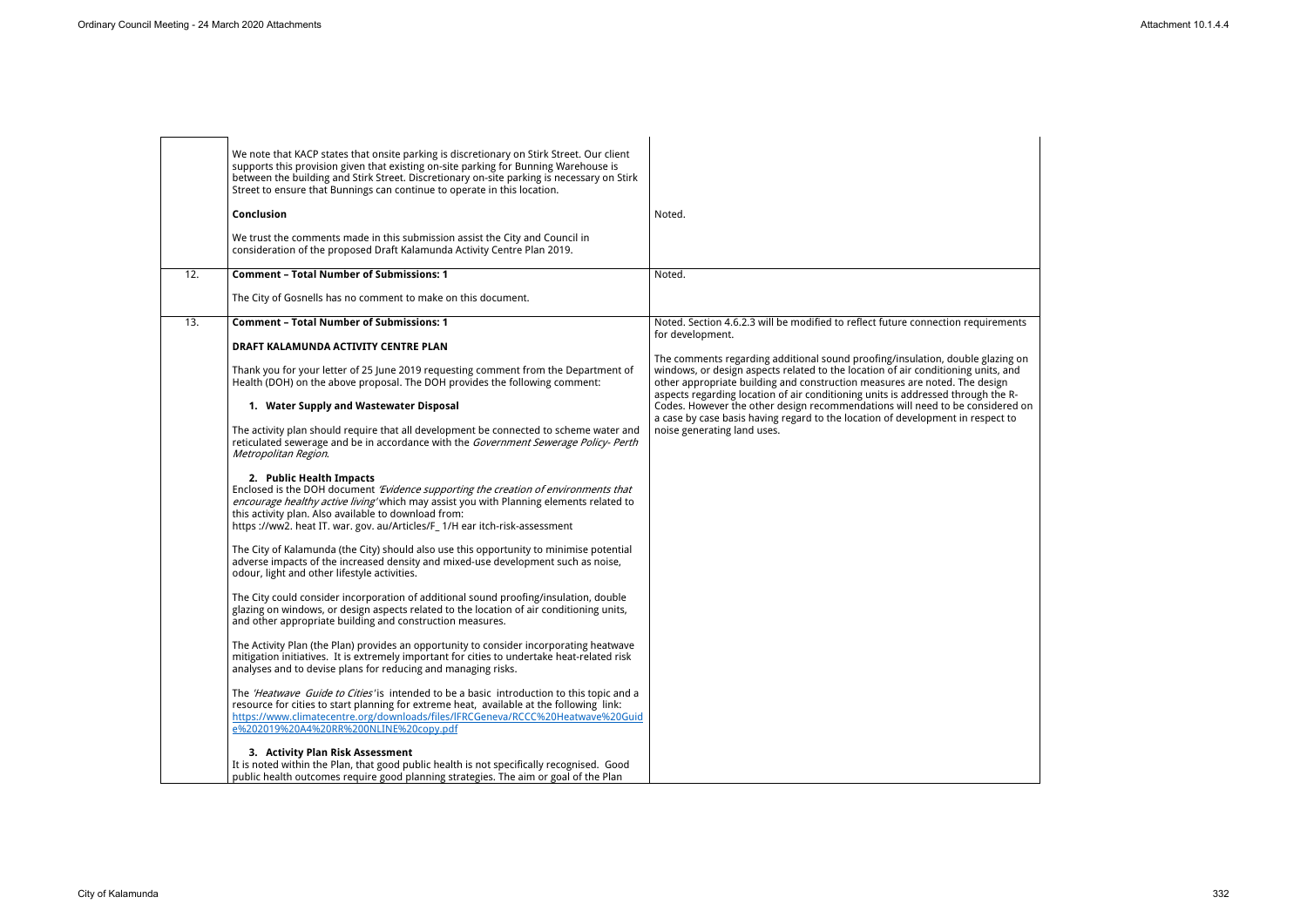|     | should include a direct reference to 'enhancing the public health of the community'.                                                                                                                                                                                                                                                                  |        |
|-----|-------------------------------------------------------------------------------------------------------------------------------------------------------------------------------------------------------------------------------------------------------------------------------------------------------------------------------------------------------|--------|
|     | Although the Plan focuses on positive outcomes for the City, it does not address or<br>incorporate mitigation of potential negative social and public health issues.<br>Consideration of such issues early in the planning of the Activity Centre may avoid<br>potential problem areas in the future.                                                 |        |
| 14. | Non-Objection - Total Number of Submissions: 1                                                                                                                                                                                                                                                                                                        | Noted. |
|     | RE: Draft Kalamunda Activity Centre Plan                                                                                                                                                                                                                                                                                                              |        |
|     | The Department of Communities (Communities) would like to thank you for the<br>opportunity to comment on the proposed draft Kalamunda Activity Centre Plan.                                                                                                                                                                                           |        |
|     | Communities Supports the City of Kalamunda in the preparation of this draft Kalamunda<br>Activity Centre Plan. Communities acknowledges the efforts to explore Kalamunda's<br>potential as a vibrant, attractive and functional town centre as envisioned by the KACP.                                                                                |        |
|     | Communities as landowners of Lot 608 (6) Dixon Road, Kalamunda support the rezoning<br>of the site from R30 to R60, and have no objections to the requirement of a Local<br>Development Plan across the site. In addition to this, Communities support the<br>consideration of aged care services to be provided as listed under Table 7 of the KACP. |        |
|     | Thank you again for the opportunity to comment on the draft Kalamunda Activity Centre<br>Plan.                                                                                                                                                                                                                                                        |        |
| 15. | Non-objection - Total Number of Submissions: 1                                                                                                                                                                                                                                                                                                        | Noted. |
|     | DRAFT KALAMUNDA ACTIVITY CENTRE PLAN - INVITATION TO COMMENT                                                                                                                                                                                                                                                                                          |        |
|     | Thank you for your letter dated 25 June 2019 inviting comment on the above proposal for<br>the Kalamunda town centre.                                                                                                                                                                                                                                 |        |
|     | The Department of Mines, Industry Regulation and Safety has determined that this<br>proposal raises no significant issue with respect to mineral and petroleum resources,<br>geothermal energy, and basic raw minerals.                                                                                                                               |        |
| 16. | Non-objection - Total Number of Submissions: 1                                                                                                                                                                                                                                                                                                        | Noted. |
|     | Draft Kalamunda Activity Centre Plan - A 10+ year vision for the Kalamunda Town<br><b>Centre</b>                                                                                                                                                                                                                                                      |        |
|     | Thank you for providing the Department of Primary Industries and Regional<br>Development (DPIRD) the opportunity to comment of the City of Kalamunda's draft<br>Kalamunda Activity Centre Plan.                                                                                                                                                       |        |
|     | Given the urban nature of the Kalamunda Centre, DPIRD has no comments to make.                                                                                                                                                                                                                                                                        |        |
| 17. | <b>Comment - Total Number of Submissions: 1</b>                                                                                                                                                                                                                                                                                                       | Noted. |
|     | Re: Draft Kalamunda Activity Centre Plan - A 10+ year vision for the Kalamunda<br><b>Town Centre - Invitation to Comment</b>                                                                                                                                                                                                                          |        |
|     |                                                                                                                                                                                                                                                                                                                                                       |        |

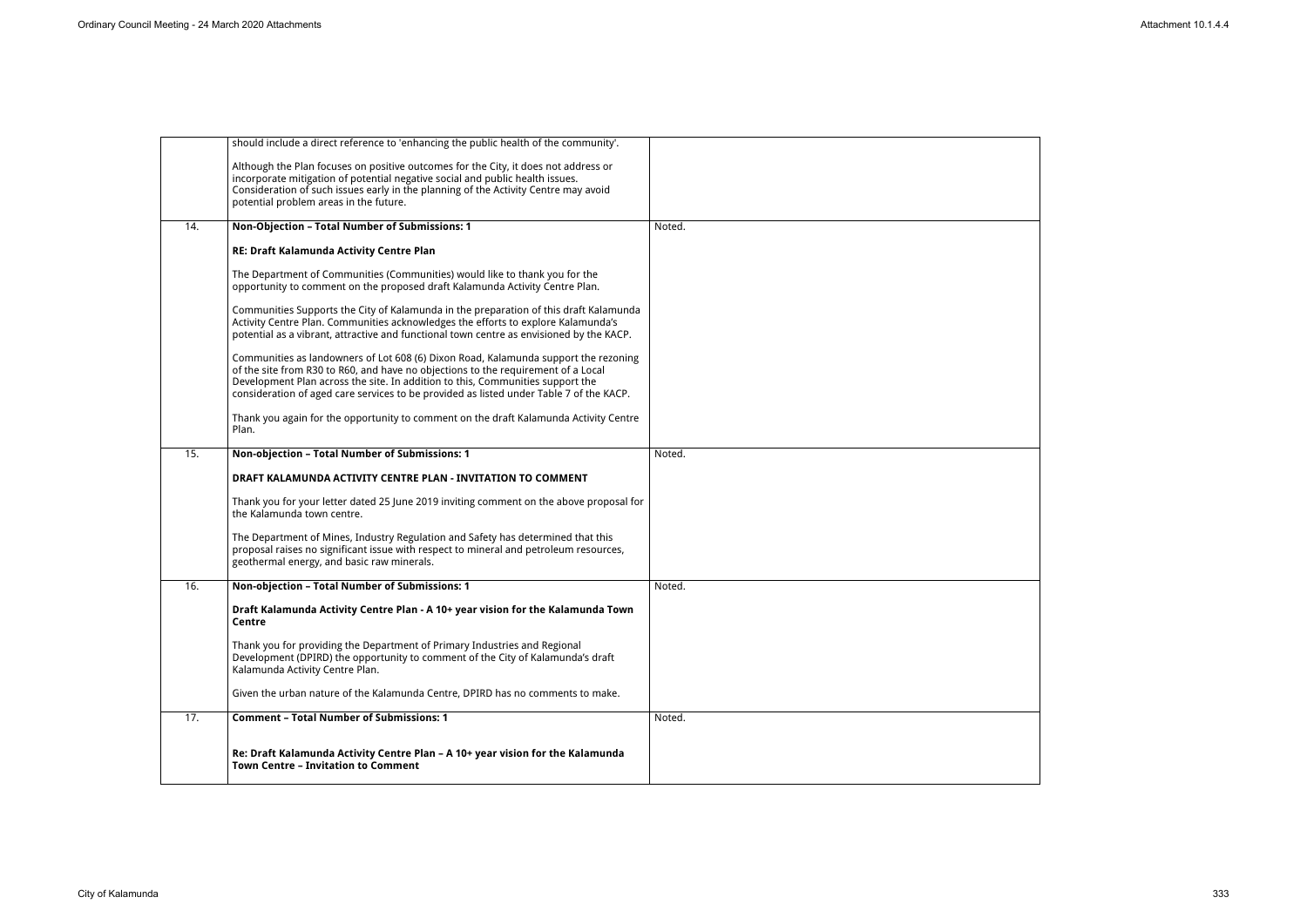| Thank you for the above referral dated 25 June 2019. The Department of Water and<br>Environmental Regulation (DWER) has assessed the referral and has the following<br>comments to provide:                                                                                                                                                                                                                                                                                                                                                                                                                                                                                                                                                                                                                                  |                                                                                                                                                                                                                |
|------------------------------------------------------------------------------------------------------------------------------------------------------------------------------------------------------------------------------------------------------------------------------------------------------------------------------------------------------------------------------------------------------------------------------------------------------------------------------------------------------------------------------------------------------------------------------------------------------------------------------------------------------------------------------------------------------------------------------------------------------------------------------------------------------------------------------|----------------------------------------------------------------------------------------------------------------------------------------------------------------------------------------------------------------|
| 1. Urban Water Management<br>Local government authorities play a critical role in the implementation of Better Urban<br>Water Management (BUWM) (WAPC, 2008) through the assessment of water<br>management reports, ensuring infrastructure is constructed in accordance with                                                                                                                                                                                                                                                                                                                                                                                                                                                                                                                                                | Noted. The Landscape Masterplan will be modified to include reference to Water<br>Sensitive Urban Design and Best Management Practices to be considered during<br>detailed design of streetscape improvements. |
| approved urban water management plans and subdivision guidelines, and enforcing<br>requirements through their role in the State's planning process.<br>There are a number of actions the City of Kalamunda can take to move towards a more                                                                                                                                                                                                                                                                                                                                                                                                                                                                                                                                                                                   |                                                                                                                                                                                                                |
| water sensitive and climate resilient local government. These include ensuring that<br>appropriate consideration for total water cycle management is given at all stages of the<br>planning process and that Water Sensitive Urban Design (WSUD) and Best Management<br>Practices (BMP) are implemented within the local government boundaries by both the<br>council and private industry (i.e. developers, business, residents).                                                                                                                                                                                                                                                                                                                                                                                           |                                                                                                                                                                                                                |
| The City of Kalamunda is in an ideal position to implement WSUD through residential,<br>commercial, industrial and rural development and renewal projects and retrofitting<br>ageing infrastructure. Retrofitting should be considered in existing developed areas<br>where the hydrologic, ecological and water quality requirements have not been<br>adequately addressed. Planning in advance creates opportunities for retrofitting in areas<br>reaching redevelopment potential. Improved water management can lead to improved<br>natural features and use of public open space, enhanced recreational opportunities and<br>reduced flooding risk.                                                                                                                                                                     |                                                                                                                                                                                                                |
| For more information regarding the implementation of BUWM that could be considered<br>and adopted to achieve best practice WSUD developments, please refer to Guidance note<br>5 - The role of local government which is available on the DoW's website under <i>Planning</i><br>for the future / Water and land use planning / Better urban water management.                                                                                                                                                                                                                                                                                                                                                                                                                                                               |                                                                                                                                                                                                                |
| Further information can also be accessed from the New Water Ways website<br>www.newwaterways.org.au under Policy and Regulations.<br>The DWER recommends, that in accordance with Water Sensitive Urban Design (WSUD)<br>principles, opportunities to infiltrate and treat the 1 hour 1-year ARI event (or 15 mm<br>rainfall depth) at source should be investigated. The DWER recommends the<br>minimisation of piped networks and encourages the use of road side and median swales,<br>tree pits and rain gardens to manage stormwater at source for the 1 year 1 hour ARI<br>events and overland flow via road reserve swales for up to the 5 year ARI event, to<br>reduce or eliminate the requirement for 'end-of-pipe' biofilters and thus increase the<br>functionality of public open space and conservation areas. |                                                                                                                                                                                                                |
| 2. Public Drinking Water Source Area Protection<br>The Middle Helena Public Drinking Water Source Area proclaimed under the<br>Metropolitan Water Supply, Sewerage and Drainage Act 1909 is located within the City of<br>Kalamunda area. The Middle Helena Catchment Area Land Use and Water Management<br>Strategy, available here, should be used to guide State and local government land use<br>planning decisions. It should be recognised in the relevant Shire's Town Planning<br>Schemes, consistent with the Western Australian Planning Commission's (WAPC)<br>Statement of Planning Policy No. 2.7 - Public Drinking Water Source Policy. The Plan<br>should also be used as a guide for protecting the quality of water in the Public Drinking                                                                  | Noted.                                                                                                                                                                                                         |

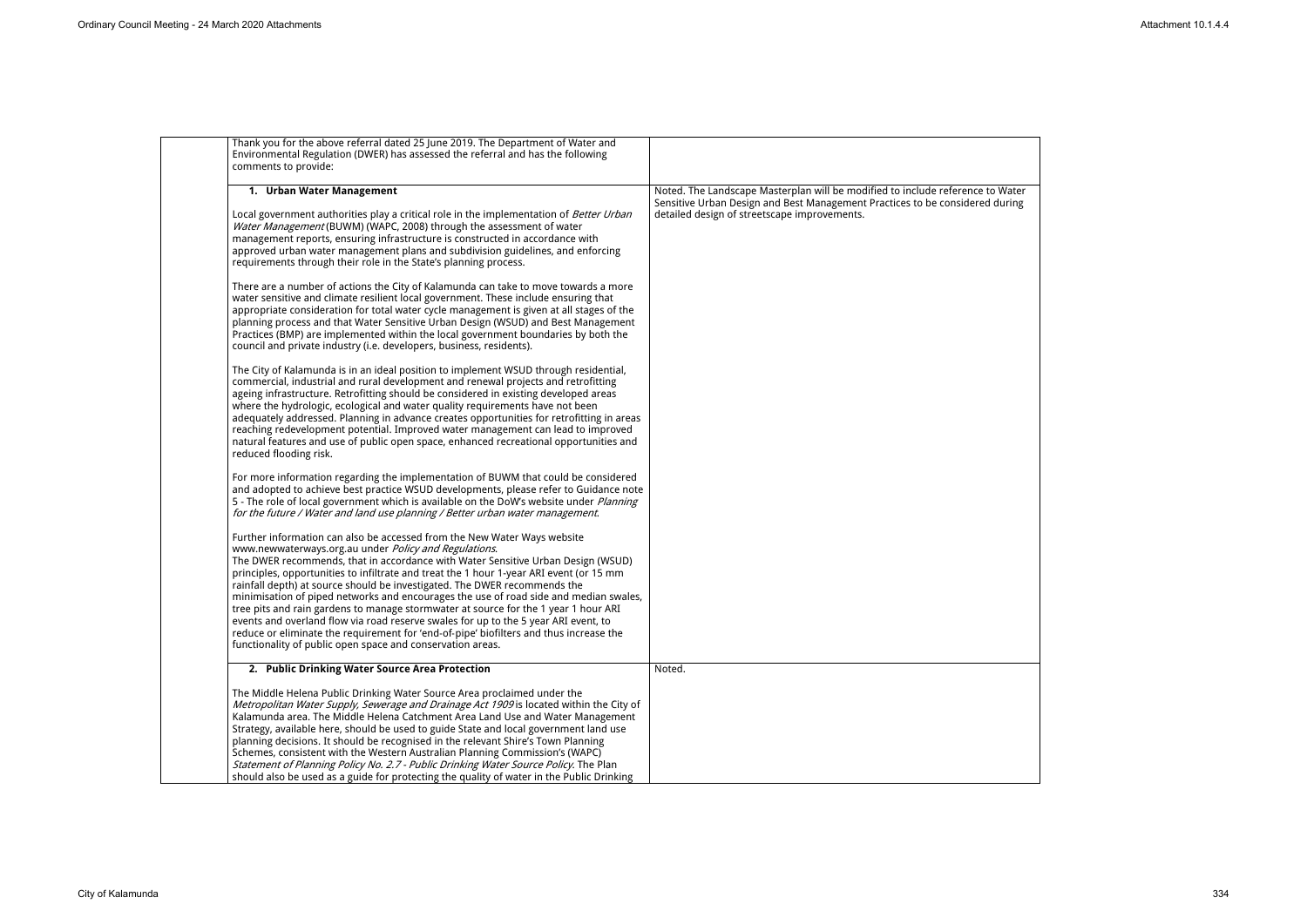|     | Water Source Area.<br>According to Water Quality Protection Note 25: Land use compatibility tables for Public<br>Drinking Water Source Areas (LUCT) (DWER, 2016) available here, land uses that are<br>incompatible within Public Drinking Water Source Area's (PDWSA) should be refused by<br>decision making authorities or referred to the Department of Water for advice.<br>Land uses that are considered compatible with conditions should be referred to the DoW<br>for advice on the conditions required. Acceptable land uses are considered to be<br>consistent with the management objectives of the applicable priority area and do not<br>require the Department's advice.<br>For more information refer to the DWER website at www.dwer.wa.gov.au under Urban |        |
|-----|-----------------------------------------------------------------------------------------------------------------------------------------------------------------------------------------------------------------------------------------------------------------------------------------------------------------------------------------------------------------------------------------------------------------------------------------------------------------------------------------------------------------------------------------------------------------------------------------------------------------------------------------------------------------------------------------------------------------------------------------------------------------------------|--------|
|     | water / Drinking water.                                                                                                                                                                                                                                                                                                                                                                                                                                                                                                                                                                                                                                                                                                                                                     |        |
|     | 3. Non-Potable Water Supply                                                                                                                                                                                                                                                                                                                                                                                                                                                                                                                                                                                                                                                                                                                                                 | Noted. |
|     | The DWER encourages early consideration of water requirements and water source<br>availability for development, as well as the consideration of alternative fit-for-purpose<br>water sources and maximum efficiency of water use. For more information refer to the<br>DWER website under Urban water / Recycling and efficiency.                                                                                                                                                                                                                                                                                                                                                                                                                                           |        |
| 18. | Non objection - Total Number of Submissions: 1                                                                                                                                                                                                                                                                                                                                                                                                                                                                                                                                                                                                                                                                                                                              | Noted. |
|     | Re: Draft Kalamunda Activity Centre Plan - A 10+ year vision for the Kalamunda<br><b>Town Centre - Invitation to Comment</b>                                                                                                                                                                                                                                                                                                                                                                                                                                                                                                                                                                                                                                                |        |
|     | Thank you for your letter dated 25 June 2019 providing the Department of Education<br>(Department) the opportunity to comment on the Draft Kalamunda Activity Centre Plan<br>(KACP).                                                                                                                                                                                                                                                                                                                                                                                                                                                                                                                                                                                        |        |
|     | The Department has reviewed the KACP and wishes to advise the following:<br>It is noted that one of the objectives of the KACP is to introduce a diverse housing<br>typology to appeal to broader market segments and support growth in younger<br>age cohorts. In this regard, careful consideration needs to be given to the student<br>yield that is expected to be generated from the potential residential growth in the<br>KACP.                                                                                                                                                                                                                                                                                                                                      |        |
|     | When the Department undertakes the school planning process, it needs to<br>$\overline{\phantom{a}}$<br>consider the residential development in the area and the surrounding locality,<br>and the impact it will have on public student enrolments across all the schools in<br>the locality.                                                                                                                                                                                                                                                                                                                                                                                                                                                                                |        |
|     | Currently, the KACP is within student local intake areas of Kalamunda Primary<br>School and Kalamunda Senior High School and that there is limited<br>accommodation capacity for both schools to cater for future student population<br>growth in the locality.                                                                                                                                                                                                                                                                                                                                                                                                                                                                                                             |        |
|     | It is acknowledged that the KACP is planned for additional 400 dwellings and that<br>the future redevelopment will be staged or occurred over a period of 10 years or<br>more given the fragmented landownership.                                                                                                                                                                                                                                                                                                                                                                                                                                                                                                                                                           |        |
|     | Accordingly, it is expected that the incremental residential growth over the years<br>$\overline{\phantom{a}}$<br>would not have significant impact on the student accommodation capacity of the<br>subject schools.                                                                                                                                                                                                                                                                                                                                                                                                                                                                                                                                                        |        |
|     | In view of the above, the Department has no objection to the Draft KACP.<br>$\overline{\phantom{a}}$                                                                                                                                                                                                                                                                                                                                                                                                                                                                                                                                                                                                                                                                        |        |
|     | Notwithstanding this, the Department will closely monitor the residential development                                                                                                                                                                                                                                                                                                                                                                                                                                                                                                                                                                                                                                                                                       |        |

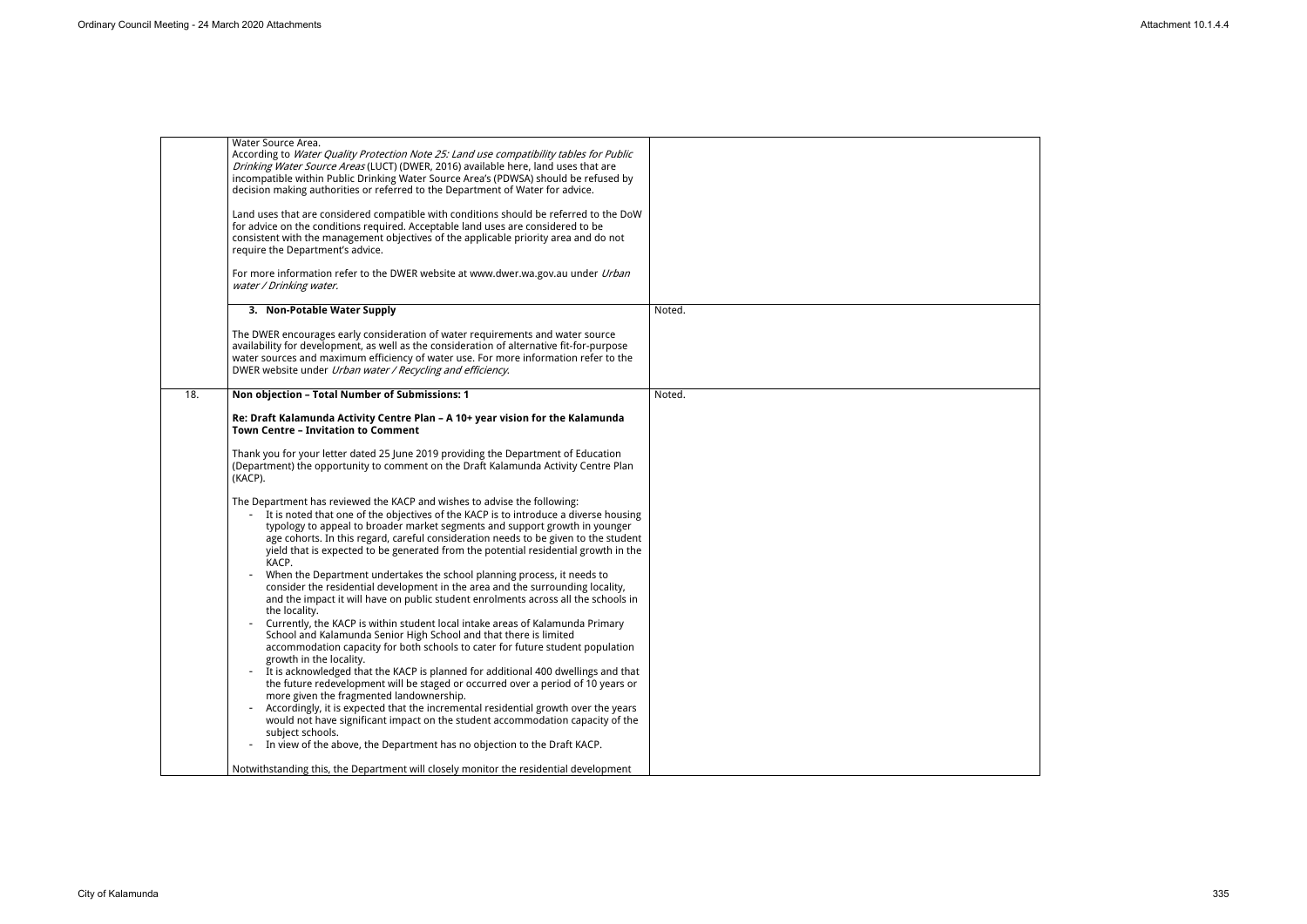|     | and student enrolment growth in KACP and surrounding locality and student enrolment<br>growth in the subject schools particularly in the context of assessing educational<br>requirements. The Department welcomes the opportunity to liaise with the City of<br>Kalamunda on this matter.                                                                                                                                                                                                                                                                                                                                                                                                                                                                                                                                                                                                                                                                                                                                                                                                                                                                                                                                                                                                                                                                                                                                                                                                                                                                                                                                                                                                                                                                                          |                                                                                                                                                                                                                                                                                                                                                                                                                                                                                                                                                                                                                                                                                                                                     |
|-----|-------------------------------------------------------------------------------------------------------------------------------------------------------------------------------------------------------------------------------------------------------------------------------------------------------------------------------------------------------------------------------------------------------------------------------------------------------------------------------------------------------------------------------------------------------------------------------------------------------------------------------------------------------------------------------------------------------------------------------------------------------------------------------------------------------------------------------------------------------------------------------------------------------------------------------------------------------------------------------------------------------------------------------------------------------------------------------------------------------------------------------------------------------------------------------------------------------------------------------------------------------------------------------------------------------------------------------------------------------------------------------------------------------------------------------------------------------------------------------------------------------------------------------------------------------------------------------------------------------------------------------------------------------------------------------------------------------------------------------------------------------------------------------------|-------------------------------------------------------------------------------------------------------------------------------------------------------------------------------------------------------------------------------------------------------------------------------------------------------------------------------------------------------------------------------------------------------------------------------------------------------------------------------------------------------------------------------------------------------------------------------------------------------------------------------------------------------------------------------------------------------------------------------------|
| 19. | <b>Comment - Total Number of Submissions: 1</b>                                                                                                                                                                                                                                                                                                                                                                                                                                                                                                                                                                                                                                                                                                                                                                                                                                                                                                                                                                                                                                                                                                                                                                                                                                                                                                                                                                                                                                                                                                                                                                                                                                                                                                                                     | Noted.                                                                                                                                                                                                                                                                                                                                                                                                                                                                                                                                                                                                                                                                                                                              |
|     | <b>SUBMISSION - KALAMUNDA ACTIVITY CENTRE PLAN</b><br>On behalf of Cagen Holdings Pty Ltd and XXX, as majority owners for strata lots on No.14<br>Central Mall, element would like to provide comments on the City of Kalamunda Draft<br>Activity Centre Plan (ACP). Firstly, we would like to acknowledge the quality of the<br>document prepared by the City and its consultants and thank the City for its initiative to<br>have the framework prepared that may act as the catalyst for a reinvigorated and well<br>planned City centre. A number of long term retailers and rate payers in the area have<br>been severely struggling in this current economic climate and if it were not for the<br>Kalamunda Markets ('Artisan', 'Night' and 'Farmers') then a number of retailers would not<br>exist. The City Centre is the heart of Kalamunda and we strongly support the City<br>investing in its future as outlined in the ACP.<br>The critical aspect of this submission is to ensure that the markets remain as an integral<br>part of the Central Mall. Without the markets, the businesses in the Central Mall simply<br>cannot survive. The population and spending capacity of the Shire is simply not sufficient<br>to sustain the small 'nonessential' retailers that provide the 'Kalamunda Village' with the<br>diversity and character synonymous with Kalamunda. They are the essential component<br>for extending the retail catchment well beyond the municipal boundary and what<br>enables the main street retailers outside the 'Kalamunda Central Shopping box' to<br>survive. The relocation of the markets away from the Central Mall would destroy the very<br>business which make the Kalamunda Village special.<br><b>Suggested Modifications</b> | The draft KACP does not propose to move the markets away from Centrall Mall.<br>Rather, the following relevant opportunity is envisaged in the draft KACP report:<br>Central Mall - "Support opportunities for community events such as market days<br>and fairs activating the street in the day and night". (Page 56)                                                                                                                                                                                                                                                                                                                                                                                                             |
|     | 1. Branding<br>Branding is a critical element to providing a point a point of difference and to provide a<br>common platform for all marketing and promotion to focus on, so one set of advertising<br>assists all. In this regard we strongly recommend that the Document be rebranded<br>"Kalamunda Village Activity Centre Plan" and Kalamunda Village be woven throughout the<br>report.<br>Recommendation 1: Rebrand the document "Kalamunda Village Activity Centre Plan".                                                                                                                                                                                                                                                                                                                                                                                                                                                                                                                                                                                                                                                                                                                                                                                                                                                                                                                                                                                                                                                                                                                                                                                                                                                                                                    | While there are some comments which refer to the retention of the "village"<br>character Kalamunda town centre it is not clearly distinguishable as a village by<br>definition in contrast to other ways of describing the Centre, for example as a<br>"town". There are considered to be sufficient branding opportunities as a town<br>centre.                                                                                                                                                                                                                                                                                                                                                                                    |
|     | 2. Markets<br>As initially outlined, the importance of the retention of the markets in the Central Mall is<br>essential to sustain the very businesses that provide the Village its character. Whilst we<br>fully support the we are concerned that the 'Barber Street Piazza' has no mention of<br>being used for markets whatsoever. With the comments regarding Kalamunda Town<br>Square also including 'Market opportunities' we do not want this to be at the expense of<br>the markets being moved out of Barber Street Piazza'. The children's playground on the<br>flat area needs to be designed and located on the periphery of Lot 3669 (No. 5) Barber<br>Street owned by the State to allow the flat areas to still be used for markets, particularly<br>the night markets where a level area is essential for food vans and where families can<br>enjoy the food and beverages whilst watching their children play.                                                                                                                                                                                                                                                                                                                                                                                                                                                                                                                                                                                                                                                                                                                                                                                                                                                    | Noted. While the role of the Activity Centre Plan makes reference to the continued<br>operation of the markets in the Central Mall and does not propose their<br>relocation. The proposed Town Square concept provides for other additional<br>opportunities, including the occasional market stalls, but is not seen as a<br>substitute for the Central Mall markets.<br>Rec 2 This is a detailed design matter to be considered when the public realm<br>areas are being designed.<br>Rec 3 Additional words are unnecessary as the town square precinct only makes<br>reference to "opportunities" amongst many other possible activities. The plan<br>shows that the main markets are envisaged to continue in the Central Mall |

| all Mall.<br>report:<br>rket days                 |  |
|---------------------------------------------------|--|
| age"<br>llage by<br>e as <mark>a</mark><br>a town |  |
| ontinued<br>ï<br>C<br>ional<br>a                  |  |
| realm                                             |  |
| y makes<br>e plan<br>$\dot{\mathsf{all}}$         |  |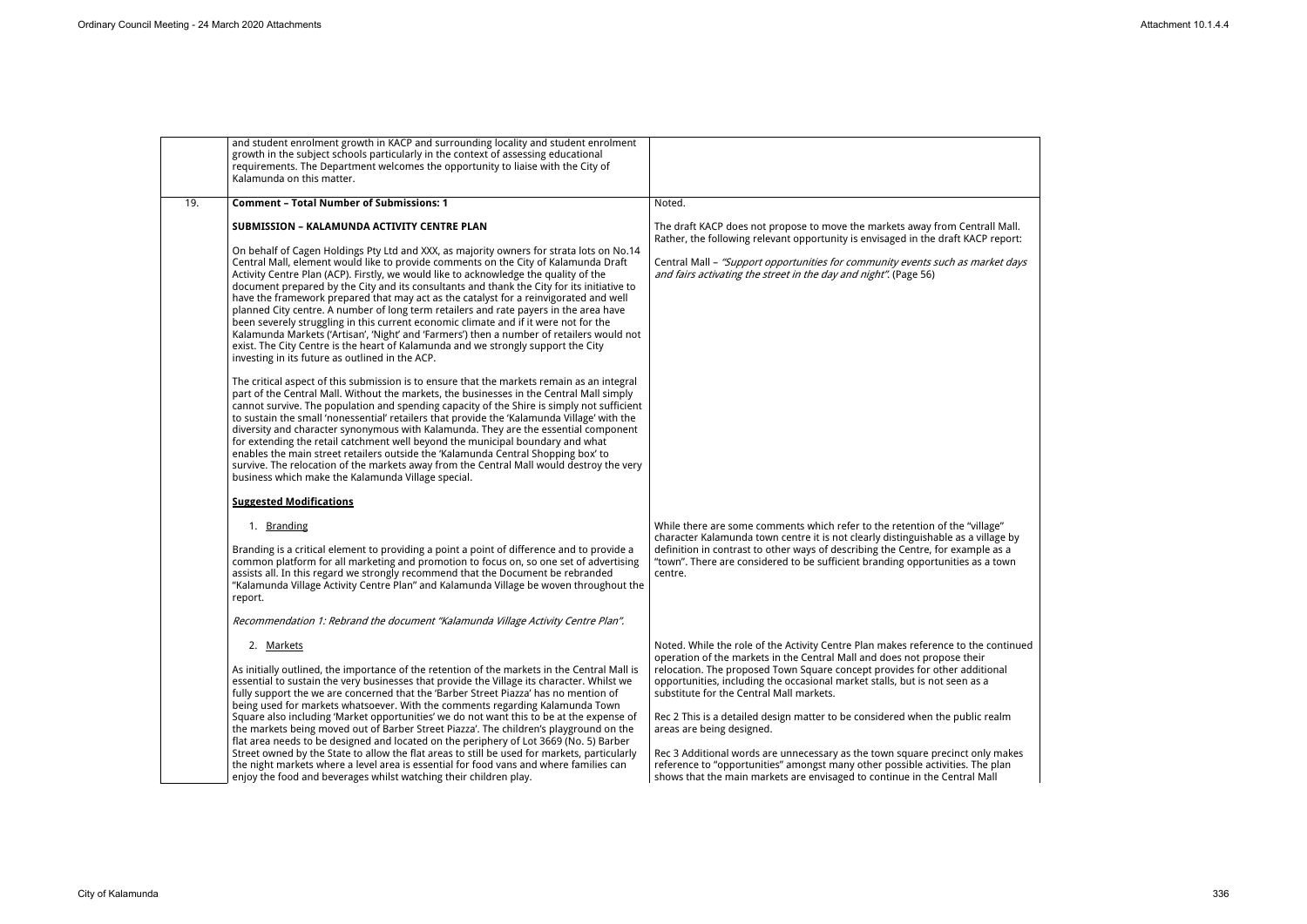Rec 4. The City's officers support this modification. The Landscape Mast any references to parking within Central Mall in the KACP will be modified to include "short term parking".

Rec 5. This concept is noted, however it will need to be considered at the design phase for Central Mall.

Comment regarding direction of traffic is noted. However no decisions made regarding the appropriate direction of traffic and it will not be wi scope of the KACP to resolve this question.

*Recommendation 2: Insert statements referring to the retention of flat areas for events such as* markets, *food vans into the Barber Street Piazza Precinct. Recommendation 3: Insert the words 'secondary or supporting' before the word 'markets' in the description of the' Kalamunda Town Square' precinct.* location. 3. One Way road system and parking in Central Mall. My clients strongly support the introduction of the one way road system into the Central Mall, but only with the design statements as shown in the document aimed at creating a low speed shared pedestrian vehicle zone, flush paving/carriageway, on street parking and landscaping, but most importantly, allowing for temporary closure for market days and other community events such as the vintage car displays which regularly frequent the Mall. Convenient parking on non-market days is very important to business activities. During the detailed design of the Central Mall and the 'Barber Street Piazza' we would like to ensure that the number of parking bays is optimised and that these bays be managed bays with a '1 hour' cap to ensure a high turn over and that they are not used for all day staff parking. *Recommendation 4: Insert the words 'short term' before the 'parking' in the sixth dot point in the Central Mall Precinct.* We also believe that there is an opportunity to insert some angled bays just off the Central Mall in the 'Barber Street Piazza' which could be installed without intruding too far into the Piazza. This would allow for convenient parking particularly for parents with children using the children's playground. *Recommendation 5: Insert statements regarding the investigation of the provision of angled parking access via Central Mall as part of detailed design works.* With regard to the direction and flow of traffic in the one way system proposed for Central Mall, we can see merits for both directions in terms of feeding traffic into the Haynes Street, or providing a release for traffic stuck in Haynes Street and providing an 'uphill' traffic flow to help slow traffic down without the use of traffic calming devices. The flow of traffic requires detailed consideration from traffic engineers, planners and urban designers to make sure the correct decision is made. If there were a preference, it would be the direction towards Haynes Street with a left out only to ensure it does not bottleneck down Central Mall. 4. Creating a Food and Beverage Focus The document talks about creating a food and beverage focus for the Central Mall Precinct which we believe has some merit provided other retail uses aren't necessarily excluded. The biggest impediment to existing premises being converted into restaurants/bars /takeaway food outlets etc is satisfying the parking requirements under the Scheme. The parking rates for a 'shop' under the Scheme are 5 bays per 100m2 of NLA (proposed 4.5 bays per 100sqm under the ACP), but a Tavern requires 1 bay per 5m2 of bar/public area, Restaurant 1 per 4 persons and a 'Fast Food Outlet' (Takeaway) is 10 bays per 100m2 with a minimum of 6. As there is no reasonable ability for an existing premises to provide additional parking, this then becomes a cash in lieu burden and a

Rec 7. The City has progressed Amendment 96 to the Local Planning Scheme that introduced the small bar land use. The principle behind incentivising appropriately land uses is agreed and noted, however the City already has the discret parking standards under the Local Planning Scheme No. 3 and the mer particular proposal need to be assessed on a case by case basis.

significant impediment to a new business trying to establish itself. It is recommended

Rec 6. The City's officers acknowledge and agree with the intent of recommendation, however it is important that each application for dev is considered on its merits. It should be noted that the Local Planning S provisions which allow for discretion to be exercised and that the objective KACP would be taken into consideration.

| terplan and<br>ied to                               |
|-----------------------------------------------------|
| e detailed                                          |
| have been<br>ithin the                              |
|                                                     |
|                                                     |
|                                                     |
|                                                     |
|                                                     |
|                                                     |
|                                                     |
|                                                     |
| elopment<br>scheme has<br>ctives of the             |
| heme that<br>ppropriate<br>tion to vary<br>its of a |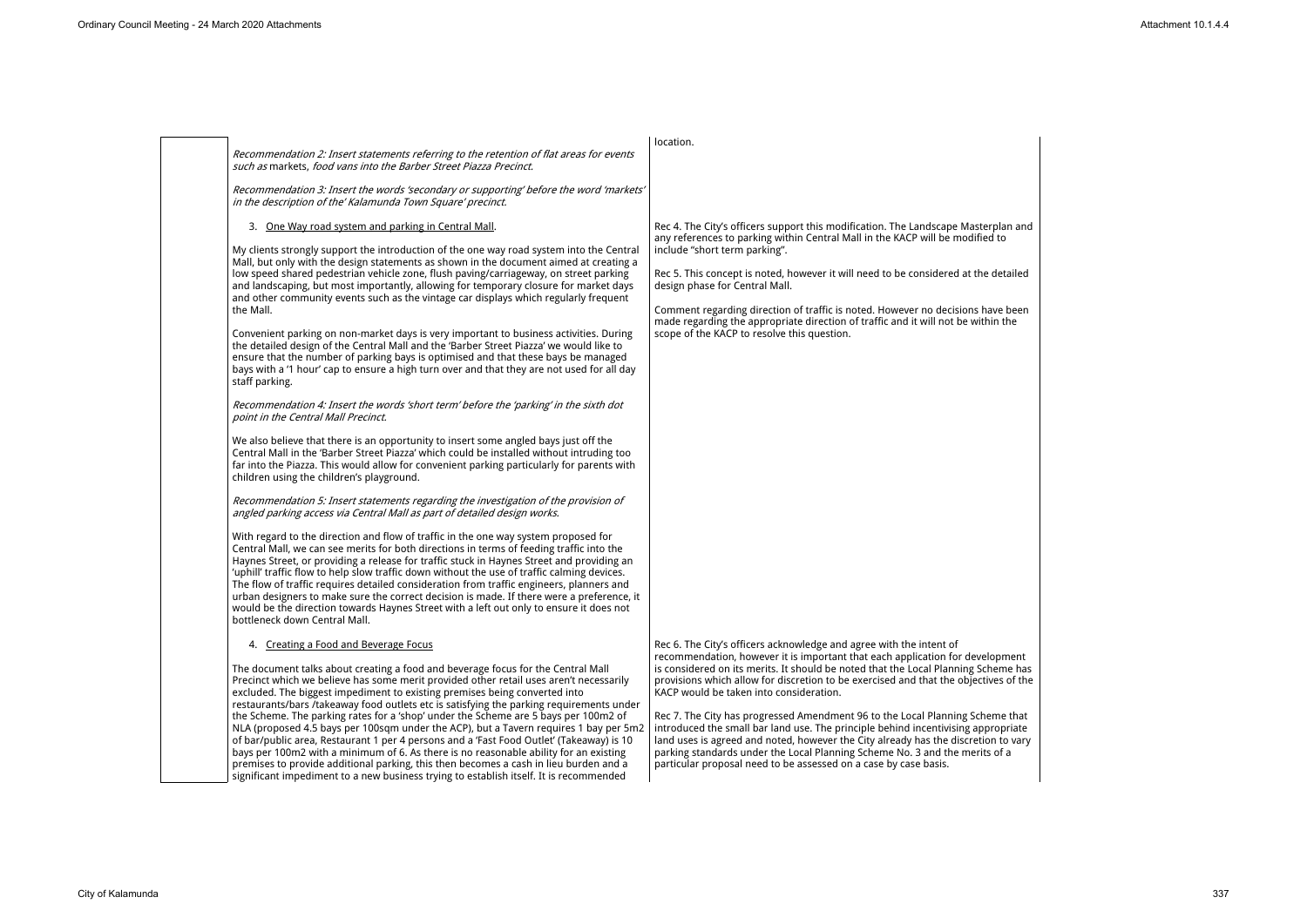that 'incentives' need to be provided to establish such premises that are in line with the vision of the ACP and that these incentives should extend to cash in lieu not being required for change of use applications where the proposed use in accordance with the vision of the ACP.

There are currently a number tenancies on the eastern side of the Central Mall which are vacant. Whilst this could be simply market conditions, it is essential for the creation of a vibrant 'main street' mall for both sides of the street to be activated. Providing the best planning environment possible to assist in encouraging the occupation of these tenancies is considered in everyone's best interest.

*Recommendation 6: Insert into Clause 11 of Part 1 provisions that where a change of use application is received that is consistent with the objectives of the ACP that Council may waive the need for any cash in lieu payments.*

It is also noted that the Scheme or ACP does not include any provisions regarding small bars where alcoholic beverages may be served without people needing to have a seat or a meal. These facilities are limited to 120 people and are a different dynamic to a much larger Tavern as they typically have a 'tapas'/small meal focus which would be ideal for the creation of a vibrant village. We believe that such a uses would currently be considered as a 'Use Not Listed' under the Scheme, but there is an opportunity in the ACP to insert provisions to encourage a small bar and then once approved, a Basic Scheme Amendment be initiated to insert the use into the Scheme.

> Other Points – modifications will be made to the Built Form Design Gu include design guidance around the management of transitions betwe frontage types on a single property.

> These are maximum heights and the transition can ultimately be dealt part of the design and assessment process for a development application.

*Recommendation 7: That statements and car parking ratios be inserted into Part 1 of the ACP to encourage the provision of small bars in the precinct.*

5. Other points

The Kalamunda Activity Centre Plan will not directly control the order public realm improvements are undertaken in the town centre, however acknowledged that the Plan will have a guiding influence. This is ultimately decision that needs to be made by the Council and subject to funding between available to undertake streetscape improvements. The comments rega in lieu funds available for improvements are noted and will need to be be considered in the context of prioritizing streetscape improvements.

We note that for my clients property at No. 14 Central Mall, that they have 3 different frontage requirements for the same property with permitted development ranging in height from 6 storeys down to 3 storeys. The Built Form Design Guidelines must provide clarity around the integration of the heights and the heights are simply those fronting the streets, with taller heights permitted behind when overshadowing is demonstrated not to be an issue. Whilst it may be difficult to address as part of the ACP, the property at 12 Mead Street on the corner of Central Mall owned by Mr Della Franca and High Vale Orchard Pty Ltd contains a vacant former medical centre with an undercroft parking that presents very poorly to the Mall. This vacant building and the anti-social behaviour it supports is a significant impediment to the activation of the Precinct and achieving Council's vision. We strongly encourage the City to look at initiatives to either get the property redeveloped, used as covered markets on market days, or boarded up with solid

fencing that is used as a public art piece to improve the presentation to the Mall until another development becomes viable. We strongly recommend that discussions be held with this land owner and Place makers to fix this blight on the gateway to the Mall.

# 6. Implementation

Whilst this is the last point of our submission it is very important for Council to consider the implementation priorities and we strongly advocate for the Central Mall to be the first major works to occur, elevated above the Haynes Street works. The Haynes Street works will be very disruptive to local businesses already doing it tough and it could be the financial end of many businesses unless very well conducted.

| idelines to<br>en different                                     |  |
|-----------------------------------------------------------------|--|
| t with as<br>tion.                                              |  |
|                                                                 |  |
|                                                                 |  |
|                                                                 |  |
| in which<br>er it is<br>ately a<br>being<br>arding cash<br>e be |  |
|                                                                 |  |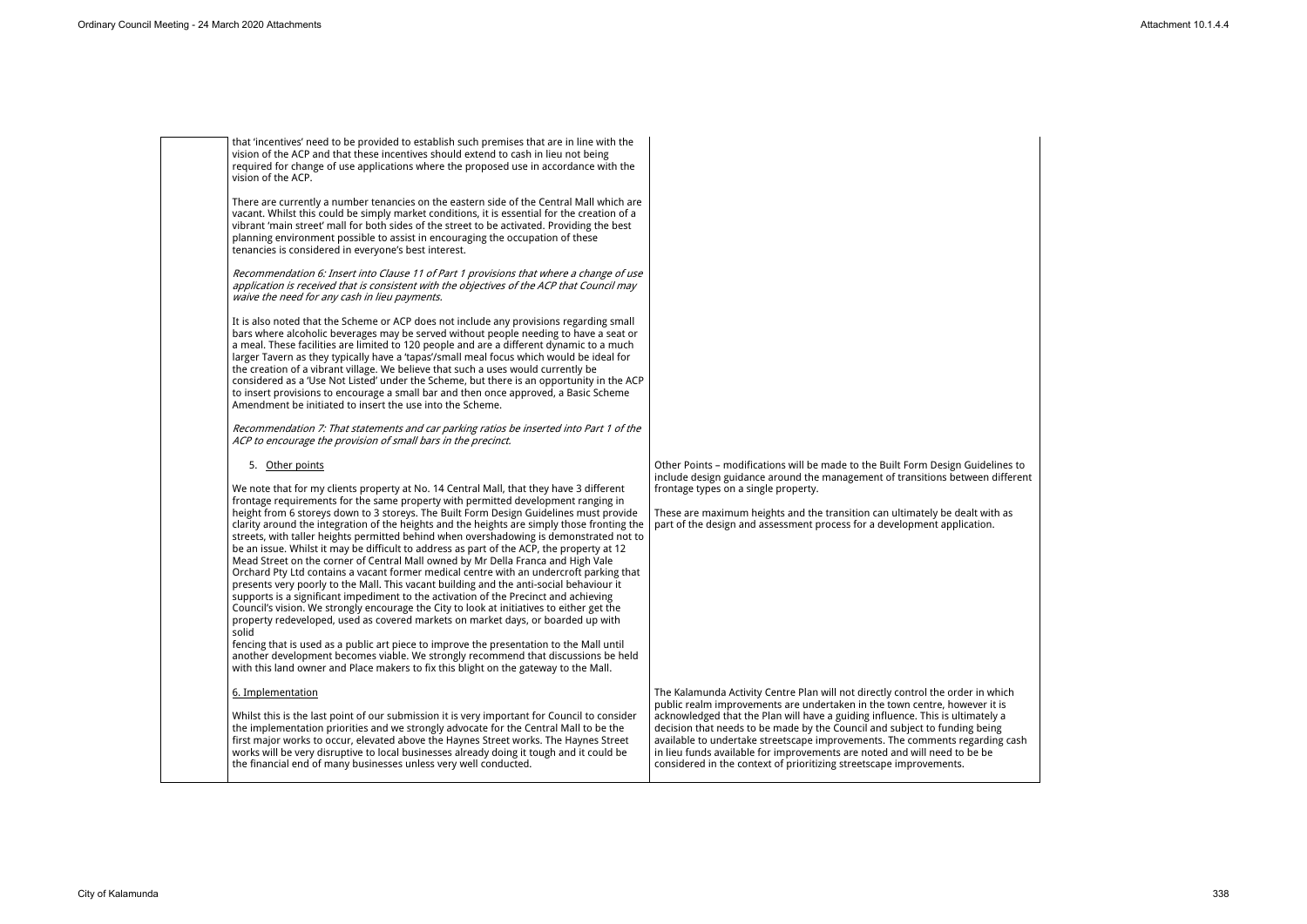|     | It is considered that the 'quick win' is actually the Central Mall works that can then act as<br>a small relief valve for a closed Haynes Street on non-market days. The 'quick win' will<br>also make a significant statement that the Council is serious about the implementation of<br>the ACP that will be the catalyst for further private investment in the Village. It is also<br>noted that this is the works that is likely to have the least impact on the budget,<br>especially as there is money in the City's cash in lieu fund which can be directly used<br>towards the provision of parking in the Mall.<br>When my client undertook the development on 14 Central Mall, there was a cash in lieu<br>of providing parking requirement paid pursuant to Clause 5.7.4 of the Scheme in the<br>order of \$370,000. The Scheme required these funds to be set aside in the Carparking<br>Trust Fund and then requires such funds to be used for either the purchase of land for<br>parking, the provision of public transport, or "for the provision of parking in joint-use<br>facilities"[Clause 5.7.4 c)(ii)]. It would be highly appropriate for these funds to be spent<br>on the location that gives the maximum benefit to the property from which the funds<br>were generated, and, in this regard, my client strongly supports the funds being used for<br>the provision of parking in the Mall. This would effectively reduce the capital expenditure<br>of the first stage by some \$370,000. My client is more than willing to work with the<br>Council to spend some money on their building and its presentation to the Mall<br>concurrently with Mall works to further assist in the Council receiving the best return on<br>its capital. Again we than the City and its team for the preparation of this quality ACP and<br>we look forward to continuing to work with the City to achieve the best outcome for the<br>Kalamunda Village. We would really appreciate being involved further, particularly on the<br>detailed design of the Mall.<br>We trust the above points will be given due regard by the Council in its consideration of<br>the ACP. |                                                                                                                                                                                                 |
|-----|---------------------------------------------------------------------------------------------------------------------------------------------------------------------------------------------------------------------------------------------------------------------------------------------------------------------------------------------------------------------------------------------------------------------------------------------------------------------------------------------------------------------------------------------------------------------------------------------------------------------------------------------------------------------------------------------------------------------------------------------------------------------------------------------------------------------------------------------------------------------------------------------------------------------------------------------------------------------------------------------------------------------------------------------------------------------------------------------------------------------------------------------------------------------------------------------------------------------------------------------------------------------------------------------------------------------------------------------------------------------------------------------------------------------------------------------------------------------------------------------------------------------------------------------------------------------------------------------------------------------------------------------------------------------------------------------------------------------------------------------------------------------------------------------------------------------------------------------------------------------------------------------------------------------------------------------------------------------------------------------------------------------------------------------------------------------------------------------------------------------------------------------------------------------------------------|-------------------------------------------------------------------------------------------------------------------------------------------------------------------------------------------------|
| 20. | <b>Comment - Total Number of Submissions: 1</b>                                                                                                                                                                                                                                                                                                                                                                                                                                                                                                                                                                                                                                                                                                                                                                                                                                                                                                                                                                                                                                                                                                                                                                                                                                                                                                                                                                                                                                                                                                                                                                                                                                                                                                                                                                                                                                                                                                                                                                                                                                                                                                                                       | Noted.                                                                                                                                                                                          |
|     | How about spending some money on High Wycombe. Keep increasing the rates and get<br>nothing in return.                                                                                                                                                                                                                                                                                                                                                                                                                                                                                                                                                                                                                                                                                                                                                                                                                                                                                                                                                                                                                                                                                                                                                                                                                                                                                                                                                                                                                                                                                                                                                                                                                                                                                                                                                                                                                                                                                                                                                                                                                                                                                |                                                                                                                                                                                                 |
| 21. | <b>Comment - Total Number of Submissions: 1</b><br>We have reviewed the 10yr forward plan and appreciate the future of Kalamunda.<br>As a "prominent site" client we would like to ensure the centre will continue to be in a<br>central location to the bus station with facilities encompassing hairdresser, podiatry,<br>exercise and computer classes including the many current regular users.<br>The hall requires adequate water/electricity points for the above clients in addition to a<br>lift/ramp (if the building is to be 2 storey) with suitable car-parking facilities.<br>We wish Urbis and WACP every success instigating the program.<br>We wish you well on your upcoming holiday and think an extra newspaper article re-<br>iterating the podiatry service would be beneficial in the short term as we have already<br>picked up 5 new clients this week                                                                                                                                                                                                                                                                                                                                                                                                                                                                                                                                                                                                                                                                                                                                                                                                                                                                                                                                                                                                                                                                                                                                                                                                                                                                                                       | Noted. It is not clear what site this submission is referring to however it appears<br>to be relating to the Jack Healey Centre with some misunderstanding as to the<br>nature of the proposal. |
| 22. | <b>Comment - Total Number of Submissions: 1</b>                                                                                                                                                                                                                                                                                                                                                                                                                                                                                                                                                                                                                                                                                                                                                                                                                                                                                                                                                                                                                                                                                                                                                                                                                                                                                                                                                                                                                                                                                                                                                                                                                                                                                                                                                                                                                                                                                                                                                                                                                                                                                                                                       | Noted.                                                                                                                                                                                          |
|     |                                                                                                                                                                                                                                                                                                                                                                                                                                                                                                                                                                                                                                                                                                                                                                                                                                                                                                                                                                                                                                                                                                                                                                                                                                                                                                                                                                                                                                                                                                                                                                                                                                                                                                                                                                                                                                                                                                                                                                                                                                                                                                                                                                                       |                                                                                                                                                                                                 |
|     | <b>Draft Kalamunda Activity Coordinates</b>                                                                                                                                                                                                                                                                                                                                                                                                                                                                                                                                                                                                                                                                                                                                                                                                                                                                                                                                                                                                                                                                                                                                                                                                                                                                                                                                                                                                                                                                                                                                                                                                                                                                                                                                                                                                                                                                                                                                                                                                                                                                                                                                           |                                                                                                                                                                                                 |

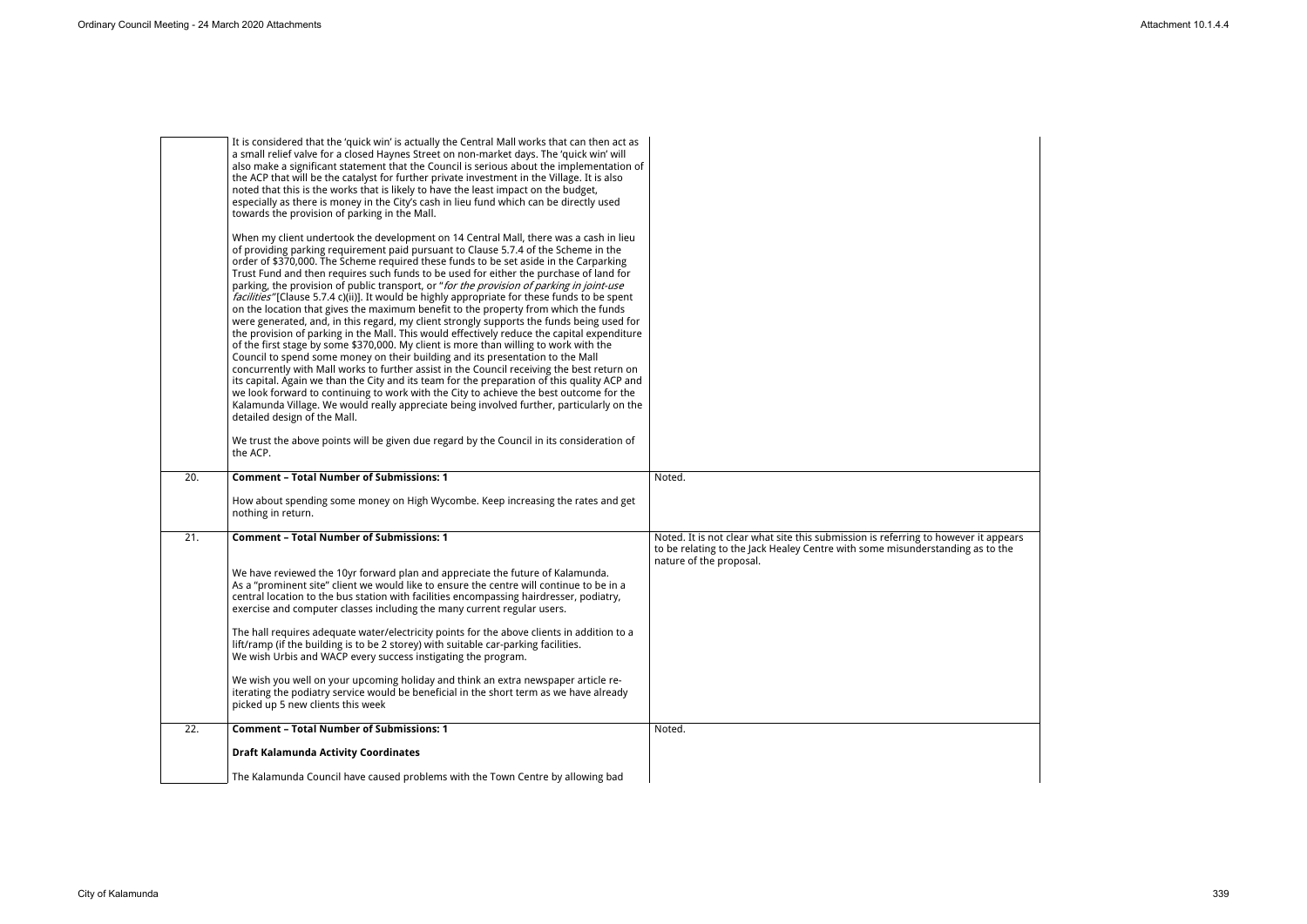| planning decisions. Auto One is a very ugly square box. It doesn't Blend in and is an<br>eyesore. It belongs down in midland where there is no rhyme or reason away, another is<br>the office block that has inroaded into the park between Barber Street and the Mall.<br>Have you noticed people don't sit there anymore?                                                                                                                                                                                                     |                                                                                                                                                                                                                                                                                                                                                                                                                                                                                                                                                                                                                                                                                                                                                                                                                                                                             |
|---------------------------------------------------------------------------------------------------------------------------------------------------------------------------------------------------------------------------------------------------------------------------------------------------------------------------------------------------------------------------------------------------------------------------------------------------------------------------------------------------------------------------------|-----------------------------------------------------------------------------------------------------------------------------------------------------------------------------------------------------------------------------------------------------------------------------------------------------------------------------------------------------------------------------------------------------------------------------------------------------------------------------------------------------------------------------------------------------------------------------------------------------------------------------------------------------------------------------------------------------------------------------------------------------------------------------------------------------------------------------------------------------------------------------|
| It's a thorough fare who wants to look at a huge brick wall. The vista has gone and<br>instead too look at he very ugly carpark between barber and canning road.                                                                                                                                                                                                                                                                                                                                                                |                                                                                                                                                                                                                                                                                                                                                                                                                                                                                                                                                                                                                                                                                                                                                                                                                                                                             |
| I have heard that there is talk of knocking down the Jack Healy Centre and making the<br>elderly people of Kalamunda go to Jorgensen Park. Please have some thought about this.<br>They would feel pushed out into the sticks, with no public transport and sloping grounds<br>and carpark.                                                                                                                                                                                                                                     | Noted.                                                                                                                                                                                                                                                                                                                                                                                                                                                                                                                                                                                                                                                                                                                                                                                                                                                                      |
| The Jack Healy Centre needs an overhaul. The rooms are awful and cold. I go there once<br>a month for a meeting. It needs to be made a lot more homely and friendly. The grounds<br>are a disgrace.                                                                                                                                                                                                                                                                                                                             |                                                                                                                                                                                                                                                                                                                                                                                                                                                                                                                                                                                                                                                                                                                                                                                                                                                                             |
| Another spot that could do with an overhaul is the children's playground in Stirk Park.<br>How about an adventure playground along the lines of the one in Albany on Middleton<br>beach road and flinders road, its fabulous.                                                                                                                                                                                                                                                                                                   | The City is investigating playground improvements for Stirk Park.                                                                                                                                                                                                                                                                                                                                                                                                                                                                                                                                                                                                                                                                                                                                                                                                           |
| If you want to keep the special feeling that is Kalamunda and that you are losing fast,<br>encourage small specialist shops rather than office blocks and shopping centres. The<br>mall is an unused area and that can be blamed on greedy landlords wanting higher rents.<br>Not sure how you can fix that problem. There are too many empty shops in the mall<br>area. Building more might cause businesses to shift but leave another empty space<br>somewhere else, which is what happened when the office block was built. | Noted.                                                                                                                                                                                                                                                                                                                                                                                                                                                                                                                                                                                                                                                                                                                                                                                                                                                                      |
| I have decided to write all of this down because after reading t Kalamunda Activity Centre<br>Plan, I was none the wiser, what a lot of waffle!                                                                                                                                                                                                                                                                                                                                                                                 | Noted. The KACP attempts to address many of the concerns raised.                                                                                                                                                                                                                                                                                                                                                                                                                                                                                                                                                                                                                                                                                                                                                                                                            |
| Instead of six pages of wasted papers and goodness knows how much funding, get to the<br>facts and tell us exactly what you have in mind for prominent places etc.                                                                                                                                                                                                                                                                                                                                                              | For Prominent Sites the KACP will support the City's assessment of development<br>on these sites, encouraging:<br>• An exemplary standard of architectural design, as determined by the City of<br>Kalamunda's Design Advisory Committee;<br>On corner sites, respond architecturally to the corner condition in a way that<br>emphasizes the corner. Examples of this include increased height, vertical<br>architectural element, corner entry, bay window, blade signage;<br>Provide special awning treatment, distinctive cladding material, etc. [1] lii. On<br>sites that terminate vistas, place vertical elements, bays or entries (elements<br>that are obvious at a distance) at the centre of the view line;<br>Other solutions to both corner sites and sites that terminate vistas may be<br>appropriate and can be agreed with the Design Advisory Committee. |
| Looking at the plans everything looked exactly the same with a few more trees perhaps.<br>I've never read such a load of dribble and I think Kalamunda Council needs to<br>understand that we need some facts, and would you please stop your planning<br>department from approving ghastly buildings. I don't include Aldi's in the comment as it<br>oils nicely into surroundings.                                                                                                                                            | Noted.                                                                                                                                                                                                                                                                                                                                                                                                                                                                                                                                                                                                                                                                                                                                                                                                                                                                      |
| While I am in a roll could the pine trees in canning road be sorted, why haven't they had<br>new ones planted in places of the ones that we have been removed or dying. This would<br>show that the council really does care and has a vision!                                                                                                                                                                                                                                                                                  | The City undertook an assessment of the health and structural condition of the<br>pine trees on Canning Road in 2019 and has since undertaken works in an attempt<br>to improve the health of the trees.                                                                                                                                                                                                                                                                                                                                                                                                                                                                                                                                                                                                                                                                    |
|                                                                                                                                                                                                                                                                                                                                                                                                                                                                                                                                 |                                                                                                                                                                                                                                                                                                                                                                                                                                                                                                                                                                                                                                                                                                                                                                                                                                                                             |

| velopment                                |  |  |
|------------------------------------------|--|--|
| he City of:                              |  |  |
| a way that<br>vertical                   |  |  |
| c. <mark>sep</mark> ili. On<br>(elements |  |  |
| s may be<br>eе.                          |  |  |
|                                          |  |  |
|                                          |  |  |
| on of the<br>n an attempt                |  |  |
|                                          |  |  |

 $\overline{\phantom{0}}$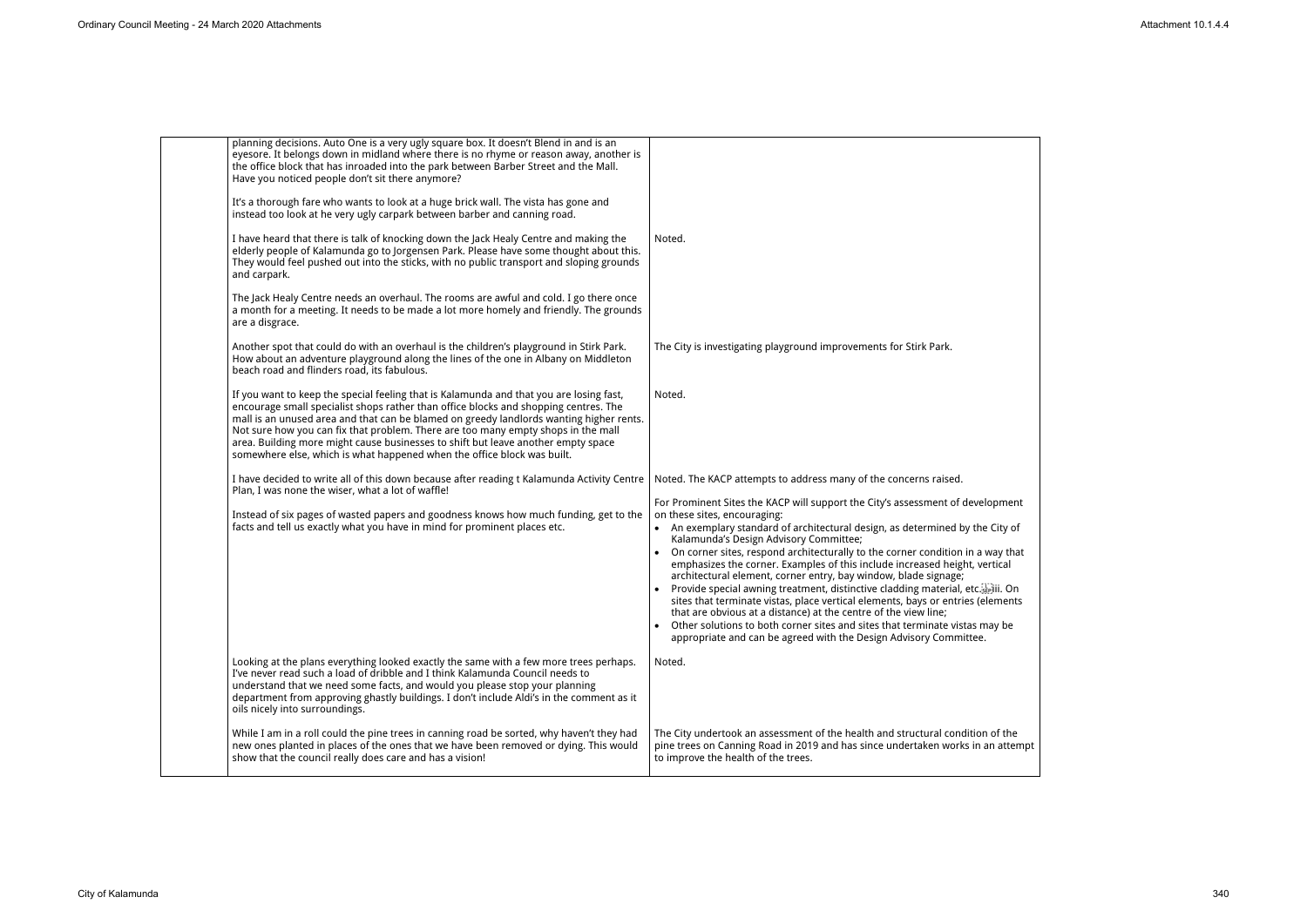|     |                                                                                                                                                                                                                                                                                                                                                                                                                                                                                                                                                                                                                                                                                                                                                                                                                                                               | More broadly the City is preparing an Urban Forrest Strategy and Local<br>Biodiversity Strategy this year, which will include recommendations regarding<br>urban tree management and planting.                                                                                                                                                                                                                                                                                                                                                                                                                                                                                                                                                                                                             |
|-----|---------------------------------------------------------------------------------------------------------------------------------------------------------------------------------------------------------------------------------------------------------------------------------------------------------------------------------------------------------------------------------------------------------------------------------------------------------------------------------------------------------------------------------------------------------------------------------------------------------------------------------------------------------------------------------------------------------------------------------------------------------------------------------------------------------------------------------------------------------------|------------------------------------------------------------------------------------------------------------------------------------------------------------------------------------------------------------------------------------------------------------------------------------------------------------------------------------------------------------------------------------------------------------------------------------------------------------------------------------------------------------------------------------------------------------------------------------------------------------------------------------------------------------------------------------------------------------------------------------------------------------------------------------------------------------|
| 23. | Comment - Total Number of Submissions: 2 (Both Verbatim to each other)                                                                                                                                                                                                                                                                                                                                                                                                                                                                                                                                                                                                                                                                                                                                                                                        | Noted.                                                                                                                                                                                                                                                                                                                                                                                                                                                                                                                                                                                                                                                                                                                                                                                                     |
|     | Kalamunda Town Centre 'Activity Centre' Plan 2019.                                                                                                                                                                                                                                                                                                                                                                                                                                                                                                                                                                                                                                                                                                                                                                                                            |                                                                                                                                                                                                                                                                                                                                                                                                                                                                                                                                                                                                                                                                                                                                                                                                            |
|     | A Response incorporating community reactions compiled by the Kalamunda Ratepayers<br>Association (Inc). (Words in red italics are to progressively convey the essence of<br>community reactions.)                                                                                                                                                                                                                                                                                                                                                                                                                                                                                                                                                                                                                                                             |                                                                                                                                                                                                                                                                                                                                                                                                                                                                                                                                                                                                                                                                                                                                                                                                            |
|     | 1. The history of 'Statutory'-led Planning for central Kalamunda for over at least ten<br>years has been <i>disastrous from a creative and future conceptual perspective.</i> In<br>that there has been no attention to unified design or definition of a clear<br>functional framework, within which elected Councilors could consider the ad hoc<br>applications for mainly speculative development proposals.                                                                                                                                                                                                                                                                                                                                                                                                                                              | Noted.                                                                                                                                                                                                                                                                                                                                                                                                                                                                                                                                                                                                                                                                                                                                                                                                     |
|     | 2. This 'Activity Centre' Planning external consultancy project from the local<br>community view once again fails to adequately identify either the true nature of<br>existing activities or the particular needs of users that could be met more<br>effectively in the future.                                                                                                                                                                                                                                                                                                                                                                                                                                                                                                                                                                               | Analysis has been undertaken to consider current land use and various elements<br>that contribute towards the use of the town centre (both public and private), and<br>the associated needs of the District Centre as required under the planning<br>framework.                                                                                                                                                                                                                                                                                                                                                                                                                                                                                                                                            |
|     | Very few of these recommendations respond to either current needs or future<br>realities of this small and historically distinctive town centre.-                                                                                                                                                                                                                                                                                                                                                                                                                                                                                                                                                                                                                                                                                                             |                                                                                                                                                                                                                                                                                                                                                                                                                                                                                                                                                                                                                                                                                                                                                                                                            |
|     | The fundamental starting point for Urban Planning development is functional<br>analysis (put simply this doesn't mean simply asking users what they 'want' or<br>would like, but questioning and analysing what they currently do in this town<br>centre. That functional analysis was inadequate and has resulted in a misleading<br>and largely irrelevant set of planning proposals.                                                                                                                                                                                                                                                                                                                                                                                                                                                                       |                                                                                                                                                                                                                                                                                                                                                                                                                                                                                                                                                                                                                                                                                                                                                                                                            |
|     | 3. Clear evidence of this vital Planning mistake is absence of recognition that the<br>great majority of daily user-activity in this Town Centre is short stay; and failure<br>to identify the existing nature of both pedestrian and vehicular movement. For<br>example, the existing use of Haynes Street has been misunderstood - it is lined<br>either side with short-stay retail facilities - banks, newsagent, pharmacy dry-<br>cleaner, bottle shops, dress shops and some cafes. Those services require<br>immediately accessible short-stay high-turnover parking. (Note: The consultant's<br>so called 'analysis of parking requirements' was actually based on a "fly-over"!                                                                                                                                                                      | The comment regarding the nature of land use on Haynes Street is noted,<br>however it is not clear what aspects of the KACP this comment/objection is<br>referring to.                                                                                                                                                                                                                                                                                                                                                                                                                                                                                                                                                                                                                                     |
|     | 4. Specific aspects rejected by the user- community are as follows; -                                                                                                                                                                                                                                                                                                                                                                                                                                                                                                                                                                                                                                                                                                                                                                                         |                                                                                                                                                                                                                                                                                                                                                                                                                                                                                                                                                                                                                                                                                                                                                                                                            |
|     | a) Canning Road traffic as currently managed, effectively being intermittently very<br>high density 'nose to tail' moving at excessive speed, cuts off safe access to the<br>Town Centre from its largest adjacent residential user area. No proposals are<br>offered to address this important and long-neglected issue. (Partial diversion<br>of that, possibly by a one-way circuit via Railway Road and Elizabeth Street,<br>should be considered).<br>b) The important Kalamunda Road/ Canning Road entry to the Town at the<br>Boonooloo/ Elizabeth Street location should be a distinctive 'Gateway to<br>Kalamunda and the Hills, but is at present a confusing visual and unsafe 'mess'<br>as it approaches the Town Centre. That is made more unsafe by frequent<br>traffic entering and leaving the Stirk Medical locality and the retail premises | a) Noted. The road network hierarchy, including Canning Road, was<br>considered in the Transport Assessment. While the concept of redirecting<br>traffic is notes, a change to the road network of this magnitude requires<br>detailed assessment that is not within the scope of the KACP preparation.<br>Furthermore, while the idea may represent an opportunity to improve one<br>part of the town centre, it has the potential to significantly impact other<br>important parts of the town centre (Railway Road). In this regard, no<br>fundamental changes to the direction of movement of traffic on Canning<br>Road are proposed.<br>b) Comments regarding the Stirk Medial entry are not clear. Regarding Stirk<br>Park whilst this park is included within the KACP area it does not substitute |

| arding                                                                                      |  |
|---------------------------------------------------------------------------------------------|--|
| elements<br>vate), and<br>ing                                                               |  |
| ed,<br>n is                                                                                 |  |
| S<br>edirecting<br>requires<br>paration.<br>.<br>nprove one<br>ct other<br>d, no<br>Canning |  |
| ding Stirk<br>t substitute                                                                  |  |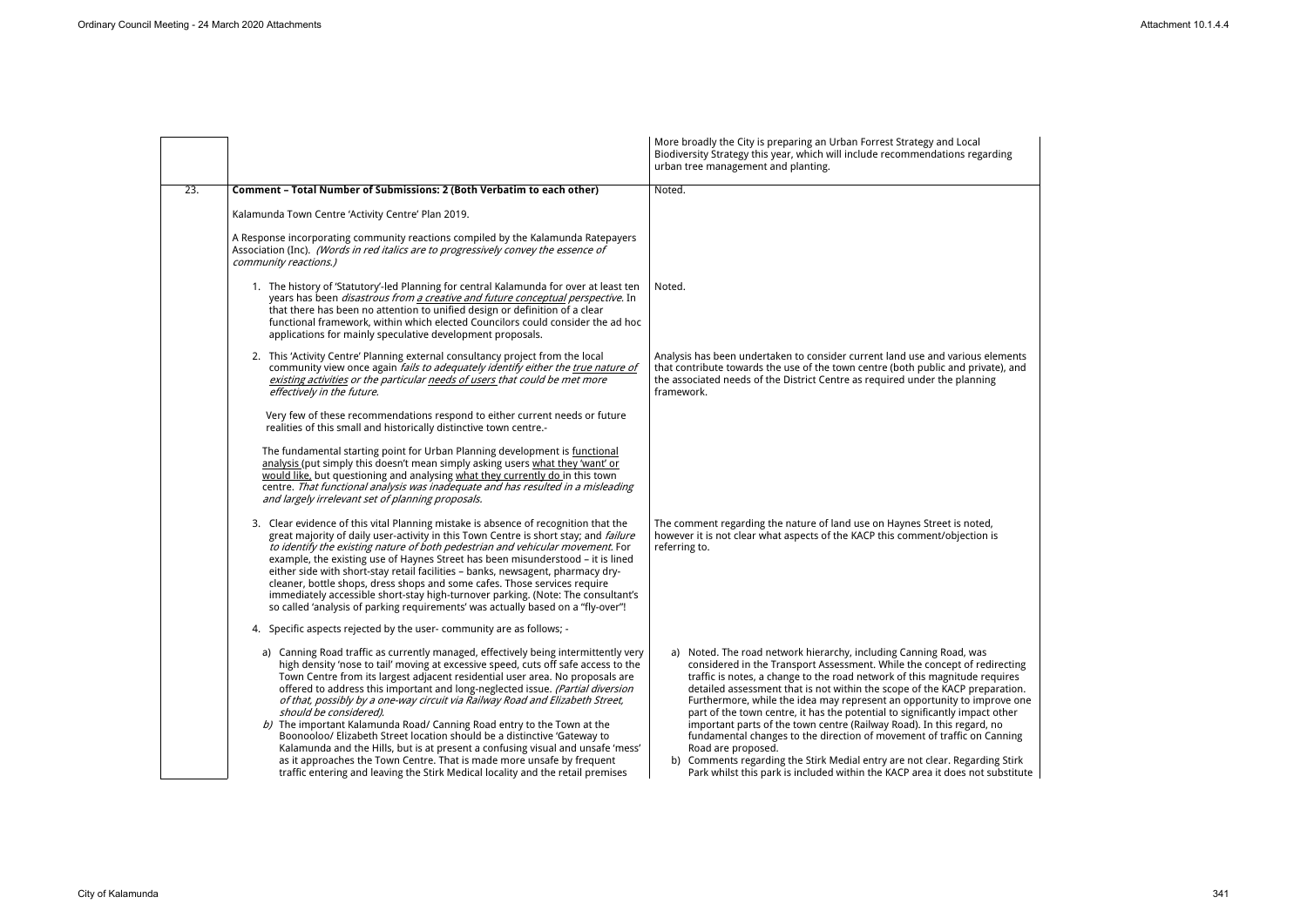|    | opposite. That area, as well as Stirk Park that is the major outdoor<br>entertainment area of Kalamunda has been given no attention whatsoever by<br>the Consultants. Why? (That is a further stark reminder of how little attention<br>these external consultants have given to comprehending the current<br>problematic aspects of vehicular movement and public safety.)<br>c) The choice of location for a" Town Square" adjacent to and inexplicably<br>displacing parking for the Library etc. is rejected outright by the community.<br>(The Central precinct / old Community Hall area could be further developed<br>and partially regraded for a similar purpose and is a better location.).<br>d) The proposal for 4 storey buildings in the Town Centre is also rejected by the | the Stirk Park N<br>framework for<br>consider the in<br>regard to publi<br>Masterplan.<br>$\mathsf{C}$<br>The intent behi<br>parking areas,<br>that could be c<br>activities. The L<br>d) The visioning w |
|----|--------------------------------------------------------------------------------------------------------------------------------------------------------------------------------------------------------------------------------------------------------------------------------------------------------------------------------------------------------------------------------------------------------------------------------------------------------------------------------------------------------------------------------------------------------------------------------------------------------------------------------------------------------------------------------------------------------------------------------------------------------------------------------------------|-----------------------------------------------------------------------------------------------------------------------------------------------------------------------------------------------------------|
|    | community as unacceptably destroying the mainly single and two storey<br>historical 'image' of Kalamunda (that clearly does have future tourism<br>attraction potential.)<br>e) The proposal along with 4 storey buildings, to allow Central precinct to become<br>other than exclusively for pedestrian access is also firmly rejected by the<br>community.                                                                                                                                                                                                                                                                                                                                                                                                                               | the potential fo<br>AC3 area. The<br>highlighted tha<br>primary concer<br>quality building<br><b>Activity Centre</b>                                                                                      |
| f) | Some modest increase in tree planting in the town centre is supported but<br>certainly not down the centre of Canning Road, Mead Street, Stirk Street or<br>Barber Street since that would obstruct sight-line safety and further reduce<br>Activity by removing more short stay parking to the obvious detriment of users<br>and businesses in adjacent retail premises. (Furthermore, it is noticeable that<br>the City has already started to reduce parking bays by 5 in Haynes Street; in a<br>highly objectionable attempt to enhance vehicular priority in the Haynes/<br>Barber/ Mead circuit that must be immediately reversed to give full pedestrian<br>crossing priority on that circuit.                                                                                      | to ensure good<br>e) The plan propo<br>streetscapes th<br>planning and u<br>approach, inclu<br>of any pedestri<br>during the who<br>land uses that<br>mall. This is no                                    |
|    | $g$ ) The whole 'Activity area' as perceived involves actual users being isolated<br>everywhere from safe access to the Town centre by priority being given to<br>moving traffic - (Mead Street, Canning Road, Railway Road and Haynes Street).<br>This is plainly counter-productive when attracting Tourism will be a key<br>potential future employment and retailing driver; since visitors to the Town will<br>experience negative 'walkability'.                                                                                                                                                                                                                                                                                                                                     | in the foreseea<br>Noted. The cor<br>f)<br>the context of 1<br>general princip<br>addressed in th<br>Noted. Refer to<br>g)                                                                                |
|    | 5. These future Planning proposals do not, but surely must contemplate an<br>enhanced 'community hub' to attract and accommodate intergenerational<br>activity. WHY not? - A new Adult Learning Centre supported by the City, is half a<br>Km out of the Town Centre, off Mundaring Road, was not even noted. Yet the<br>building of it in that location (with no pedestrian access link to the Town Centre)<br>will draw many current users of existing central facilities, away from incidental<br>use of retail facilities in the Town Centre.                                                                                                                                                                                                                                          | Noted. The KACP will b<br>Park in the local conte<br>the KACP area.                                                                                                                                       |
|    | The study does include some useful analysis of retail uses but alarmingly notes<br>3,000 square metres of currently empty retail space and why that has occurred;<br>relating that to larger more comprehensive retailing facilities accessible in<br>Midland. The consultant's conclusion is that this is not likely to change much.<br>So with that preliminary conclusion, they then concentrate on increasing what<br>they describe as 'desirability' e.g. by advocating spending over \$25 million on their<br>version of 'Landscaping' that is clearly not affordable for the marginal benefit it<br>may achieve.                                                                                                                                                                    |                                                                                                                                                                                                           |
|    | 6. The illustrations provided with this voluminous documentation are $highly$<br>misleading to the public since they represent modified spaces as being much<br>larger in size and scale than reality; and also ignore the significant fact that most                                                                                                                                                                                                                                                                                                                                                                                                                                                                                                                                      | Noted.                                                                                                                                                                                                    |

Master Plan, which will continue to provide an overarching r the development of Stirk Park. The KACP does how mportance of Stirk Park to the town centre, particul lic realm improvements envisaged under the Landso

- ind the Town Square concept was never to replace but rather design the parking area as an adaptable closed if necessary to facilitate events and commun Landscape Masterplan will be modified in this regar
- workshops prior to the release of the draft KACP can for buildings up to 4 storeys in the proposed town c examples provided during visioning were well recei at building height of up to 4 storeys was not in itself  $en$  in a Kalamunda context, but rather the need for ig design for multi-storey buildings. The draft Kalam Plan and Built Form Design Guidelines provide a f I quality design outcomes.
- oses to enhance the existing pedestrian areas and  $\overline{\phantom{a}}$  are currently not sufficiently activated. There is urban design evidence that supports the recommen uding allowing vehicles to traverse Central Mall. The  $\epsilon$  rian mall is highly dependent on large numbers of people ole day and the evenings, as well as having the appropriate generate pedestrian traffic to draw pedestrians thr ot occurring in Central Mall at present and is unlikel able future.
- ncept of pedestrian priority requires further consideration future streetscape improvement projects. At this st ple of facilitating pedestrian movement and safety he KACP.
- o comment (f) above.

be modified to consider the redevelopment at Jorge  $ext$  and more accurately depict pedestrian connections from

| vever<br>larly with<br>scape                                                                                              |  |
|---------------------------------------------------------------------------------------------------------------------------|--|
| the !<br>e place<br>hity<br>ırd.<br>nvassed<br>entre R <mark>-</mark><br>ived and<br>If the<br>high-<br>nunda<br>ramework |  |
| to enliven<br>ample<br>nded<br>e success<br>oeople<br>ropriate<br>rough the<br>ly to occur                                |  |
| leration in<br>tage the<br>is                                                                                             |  |
| enson<br>ions from                                                                                                        |  |
|                                                                                                                           |  |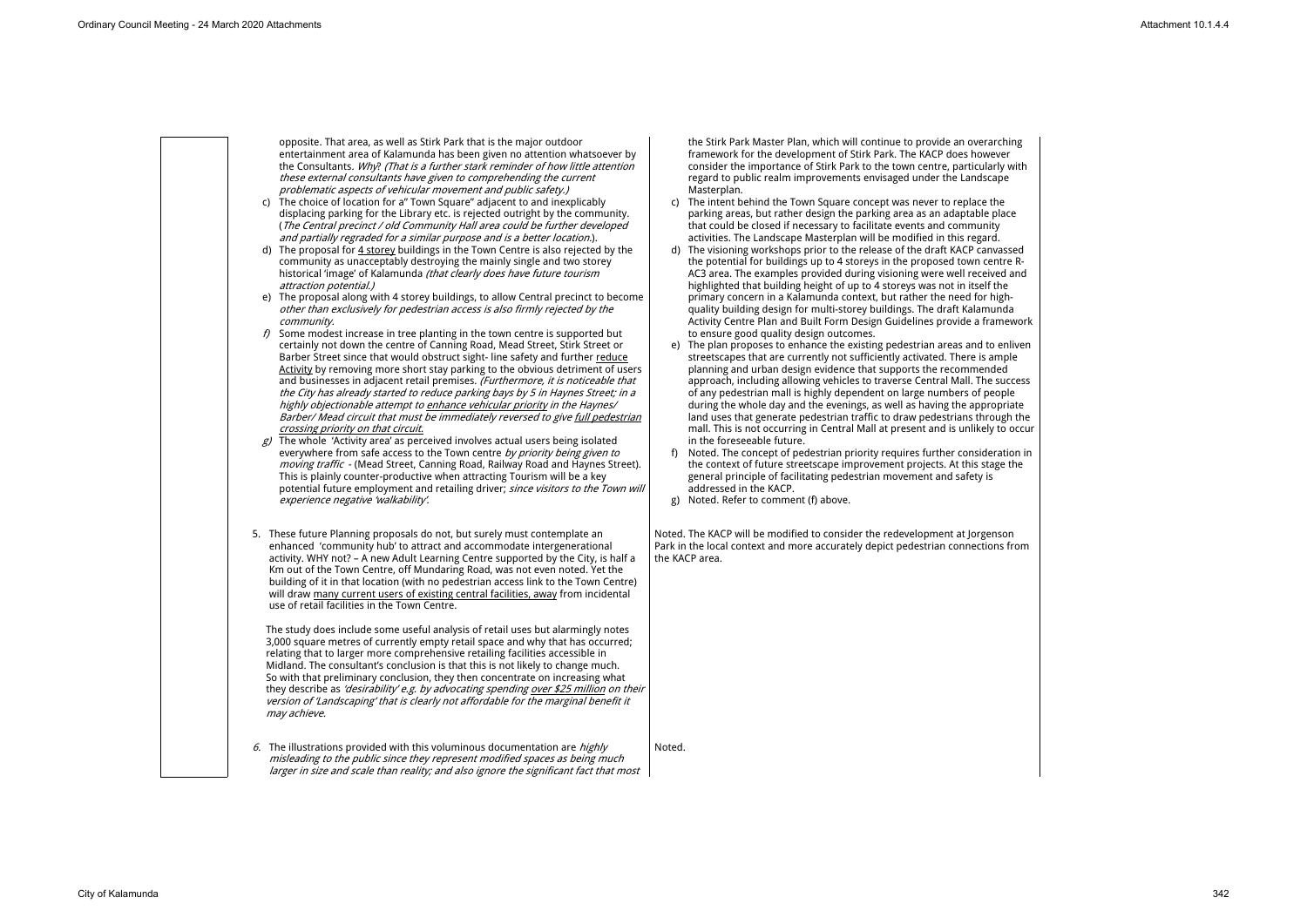|     | of the Town Centre exists on sloping ground.                                                                                                                                                                                                                                                                                                                                                                                                                                                                                                                                                                                                                                                                                                                                                                                                                                                                                                                                                                                                                                                                                                                                                                                                                                                                                                                                                                                                                                                                                                                                                                                                                 |        |
|-----|--------------------------------------------------------------------------------------------------------------------------------------------------------------------------------------------------------------------------------------------------------------------------------------------------------------------------------------------------------------------------------------------------------------------------------------------------------------------------------------------------------------------------------------------------------------------------------------------------------------------------------------------------------------------------------------------------------------------------------------------------------------------------------------------------------------------------------------------------------------------------------------------------------------------------------------------------------------------------------------------------------------------------------------------------------------------------------------------------------------------------------------------------------------------------------------------------------------------------------------------------------------------------------------------------------------------------------------------------------------------------------------------------------------------------------------------------------------------------------------------------------------------------------------------------------------------------------------------------------------------------------------------------------------|--------|
|     | Conclusions- (The essence of these have already been outlined progressively above in<br>the red italic wording.) -<br>7. This \$124,000 external consultancy 'Activity Centre' Planning supposedly for the<br>future of Kalamunda Town Centre, being incredibly extended to over 12 months,<br>has not succeeded in offering any worthwhile proposals for future enhancement.<br>8. Kalamunda does however have real potential as a base for attracting visitors in<br>increasing numbers to the extensive afforested Hills area. That could have a<br>positive effect on the local economy, but require its small scale historical origins<br>and evolution to be more prominent. Various types of new short-stay<br>accommodation and a free 'hop on/off bus circuit (similar to that on Rottnest<br>Island) based in Kalamunda connecting various attractions in the Hills region<br>would assist creative planning to achieve that objective.<br>9. The issues of safe 'pedestrian-friendly access and walkability' as well as much<br>improved 'special-purpose' traffic management will be vital.<br>10. Future conceptual Planning, substantially more detailed than is achievable by<br>'high-level' statutory means; and with extensive community consumer<br>engagement is henceforth required.<br>11. The Council is advised to abandon any further waste of time and expense on<br>external consultancy; to reject the very small Kalamunda town site as a suitable<br>singular focus for local urban 'Activity Centre' planning; and refocus constructive<br>effort by engaging much more closely than hitherto with the resident<br>community. | Noted. |
| 24. | <b>Comment - Total Number of Submissions: 1</b>                                                                                                                                                                                                                                                                                                                                                                                                                                                                                                                                                                                                                                                                                                                                                                                                                                                                                                                                                                                                                                                                                                                                                                                                                                                                                                                                                                                                                                                                                                                                                                                                              | Noted. |
|     | DRAFT KALAMUNDAACTIVITY CENTRE PLAN-A 10+ YEAR VISION FOR THE<br>KALAMUNDA TOWN CENTRE (KACP) CITY OF KALAMUNDA<br>Thank you for your correspondence dated 25 June 2019 requesting Main Roads<br>comments on the above proposal.                                                                                                                                                                                                                                                                                                                                                                                                                                                                                                                                                                                                                                                                                                                                                                                                                                                                                                                                                                                                                                                                                                                                                                                                                                                                                                                                                                                                                             |        |
|     | Canning Road/Kalamunda Road is designated as an "Other Regional Road" within the<br>Metropolitan Region Scheme, which is under the control of the Department of Planning,<br>Lands and Heritage.                                                                                                                                                                                                                                                                                                                                                                                                                                                                                                                                                                                                                                                                                                                                                                                                                                                                                                                                                                                                                                                                                                                                                                                                                                                                                                                                                                                                                                                             |        |
|     | As the proposal is not adjacent to, nor will it impact, any roads under Main Roads<br>control, Main Roads has no comment or objection to the proposal.<br>It is recommended the City contact the Department of Planning, Lands and Heritage,<br>Land Use Coordination (ILUC) Branch, for review and comment on this proposal.                                                                                                                                                                                                                                                                                                                                                                                                                                                                                                                                                                                                                                                                                                                                                                                                                                                                                                                                                                                                                                                                                                                                                                                                                                                                                                                                |        |
|     | The City is advised, local traffic treatments will require further approval from Main Roads<br>under the Road Traffic Code 2000. Main Roads requests a copy of the City's final<br>determination on this proposal to be sent to XXX quoting the file reference above.                                                                                                                                                                                                                                                                                                                                                                                                                                                                                                                                                                                                                                                                                                                                                                                                                                                                                                                                                                                                                                                                                                                                                                                                                                                                                                                                                                                        |        |
| 25. | Non Objection - Total Number of Submissions: 1                                                                                                                                                                                                                                                                                                                                                                                                                                                                                                                                                                                                                                                                                                                                                                                                                                                                                                                                                                                                                                                                                                                                                                                                                                                                                                                                                                                                                                                                                                                                                                                                               | Noted. |
|     | Draft Kalamunda Activity Centre Plan                                                                                                                                                                                                                                                                                                                                                                                                                                                                                                                                                                                                                                                                                                                                                                                                                                                                                                                                                                                                                                                                                                                                                                                                                                                                                                                                                                                                                                                                                                                                                                                                                         |        |
|     | I refer to the letter dated 25 June 2019 inviting comment on the above proposal. Perth<br>Airport has reviewed the documentation and provides the following response.                                                                                                                                                                                                                                                                                                                                                                                                                                                                                                                                                                                                                                                                                                                                                                                                                                                                                                                                                                                                                                                                                                                                                                                                                                                                                                                                                                                                                                                                                        |        |

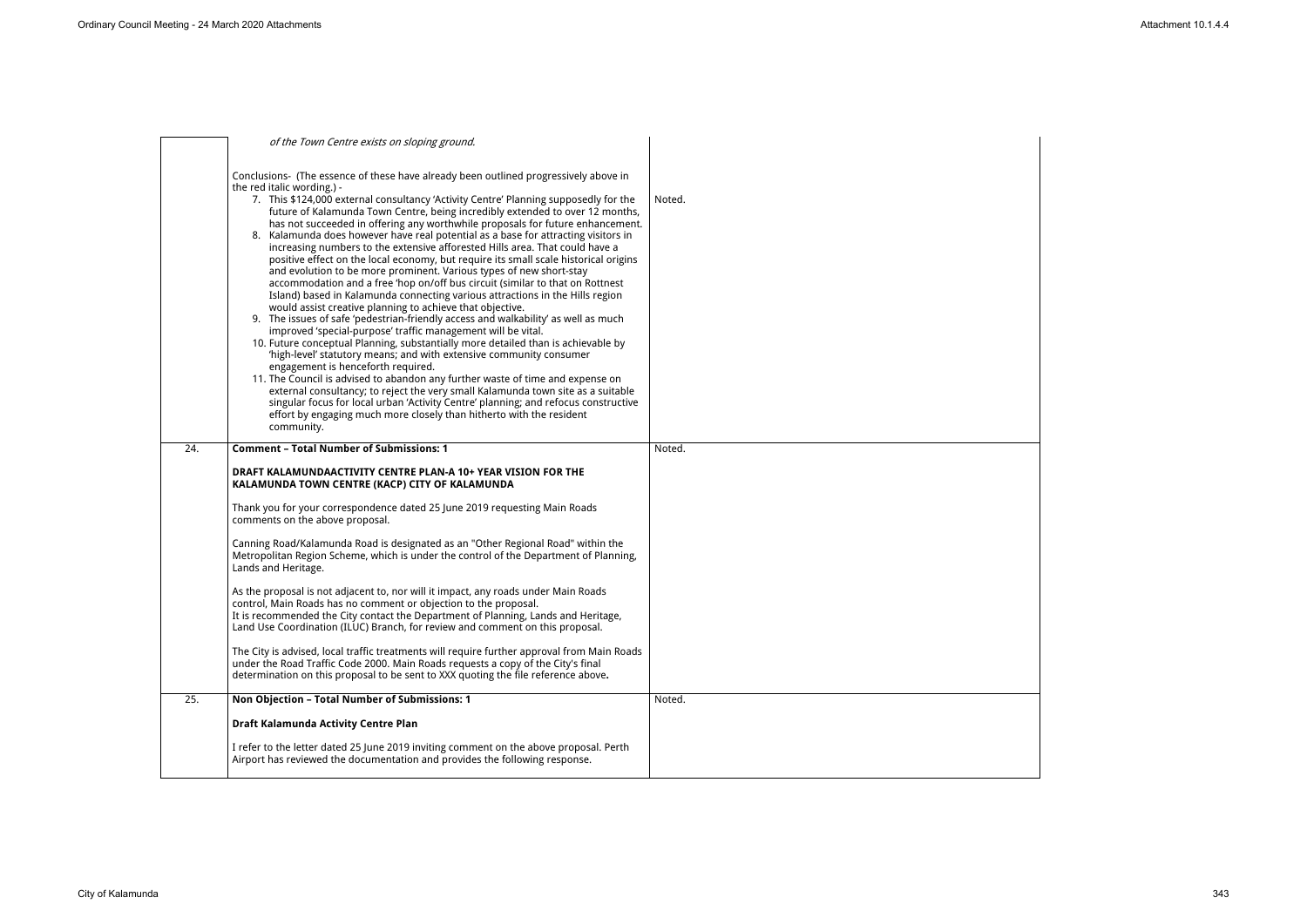|     | <b>COMMENTS ON DRAFT PLAN</b>                                                                                                                                                                                                                                                                                                                                                                                                                                                                                                                                                                                                                                                                                                                                                                                                                                                                                                                                                                                                                                                                                                                                                                                                      |                                                                                                                                                                      |
|-----|------------------------------------------------------------------------------------------------------------------------------------------------------------------------------------------------------------------------------------------------------------------------------------------------------------------------------------------------------------------------------------------------------------------------------------------------------------------------------------------------------------------------------------------------------------------------------------------------------------------------------------------------------------------------------------------------------------------------------------------------------------------------------------------------------------------------------------------------------------------------------------------------------------------------------------------------------------------------------------------------------------------------------------------------------------------------------------------------------------------------------------------------------------------------------------------------------------------------------------|----------------------------------------------------------------------------------------------------------------------------------------------------------------------|
|     | Perth Airport acknowledges the Kalamunda town centre is a vital hub which connects<br>visitors to the wider Perth hills region. Protection of its character and promotion of<br>tourist-based land uses and the area as a region for tourism is greatly encouraged. As a<br>potential driver of air traffic this has positive impacts on the local and WA economy.<br>Perth Airport supports the draft noting the intention to promote the local area for<br>tourism purposes.                                                                                                                                                                                                                                                                                                                                                                                                                                                                                                                                                                                                                                                                                                                                                     |                                                                                                                                                                      |
|     | The suburb of Kalamunda is not local within the 2019 Australian Noise Exposure Forecast<br>(ANEF) or within the 'Noise Above' N65 or N60 night time contours. It is worth noting that<br>these contours do not capture every aircraft movement flying through that area. There<br>may be a significant number of events below 65 and 60 decibels which may also annoy<br>some people. There may also be aviation activities in the area that are not associated<br>with Perth Airport. As the Kalamunda Activity Centre is located lateral to the main and<br>planned new runway there are a few flight corridors that traverse overhead. However,<br>aircraft may use the airspace above Kalamunda when conducting operations to and from<br>Perth Airport and other aerodromes. These operations are accompanied by a volume of<br>airspace that must be kept clear of obstacles to ensure aircraft following them can do so<br>safely. Further, the procedures associated with the proposed parallel runway have not<br>yet been designed. Nonetheless it is critical that the airspace that will be required is<br>safeguarded to ensure aircraft can operate safely and efficiently when arriving to or<br>departing from it. |                                                                                                                                                                      |
|     | There are three types of airspace that Perth Airport protects; the OLS, PANS-OPS and<br>CNS.                                                                                                                                                                                                                                                                                                                                                                                                                                                                                                                                                                                                                                                                                                                                                                                                                                                                                                                                                                                                                                                                                                                                       |                                                                                                                                                                      |
|     | The Obstacle Limitation Surfaces (OLS) protect aircraft operating under visual<br>meteorological conditions. These surfaces can at times be infringed following an<br>assessment by Air services Australia and the Civil Aviation Safety Authority and the<br>Department of Infrastructure, Transport, Cities and Regional Development. Any approval<br>will generally be accompanied with conditions such as conspicuous colour schemes and<br>lighting to ensure the obstacle is visible to pilots.                                                                                                                                                                                                                                                                                                                                                                                                                                                                                                                                                                                                                                                                                                                              |                                                                                                                                                                      |
|     | The Procedures for Air Navigation Services - Aircraft Operations (PANS-OPS) protect<br>aircraft operating under instrument meteorological conditions. As pilots in these<br>conditions do not have visual reference to the ground, infringement of these surfaces is<br>strictly prohibited.                                                                                                                                                                                                                                                                                                                                                                                                                                                                                                                                                                                                                                                                                                                                                                                                                                                                                                                                       |                                                                                                                                                                      |
|     | The Communications, Navigation and Surveillance (CNS) surfaces protect the operation<br>of infrastructure that facilitates air traffic control such as radars and microwave<br>communications links. Infringement to these surfaces is sometimes allowable following<br>assessment by Air services Australia.                                                                                                                                                                                                                                                                                                                                                                                                                                                                                                                                                                                                                                                                                                                                                                                                                                                                                                                      |                                                                                                                                                                      |
|     | Technically, all development that is proposed to be located under Perth Airport's airspace<br>should be referred to Perth Airport for comment, however it is acknowledged that this<br>may be onerous for both parties. Engagement is key in achieving mutually beneficial<br>planning outcomes. It is therefore recommended for City Officers engage with Perth<br>Airport early in the planning process, to determine whether a specific development<br>should be formally referred to Perth Airport for initial assessment, and for management<br>of any further agency referrals.                                                                                                                                                                                                                                                                                                                                                                                                                                                                                                                                                                                                                                              |                                                                                                                                                                      |
| 26. | <b>Comment - Total Number of Submissions: 1</b>                                                                                                                                                                                                                                                                                                                                                                                                                                                                                                                                                                                                                                                                                                                                                                                                                                                                                                                                                                                                                                                                                                                                                                                    | Noted. Cross Section C-C will be modified to address Public Transport Authority's<br>comments. The road widths can again be reviewed at the detailed design stage in |

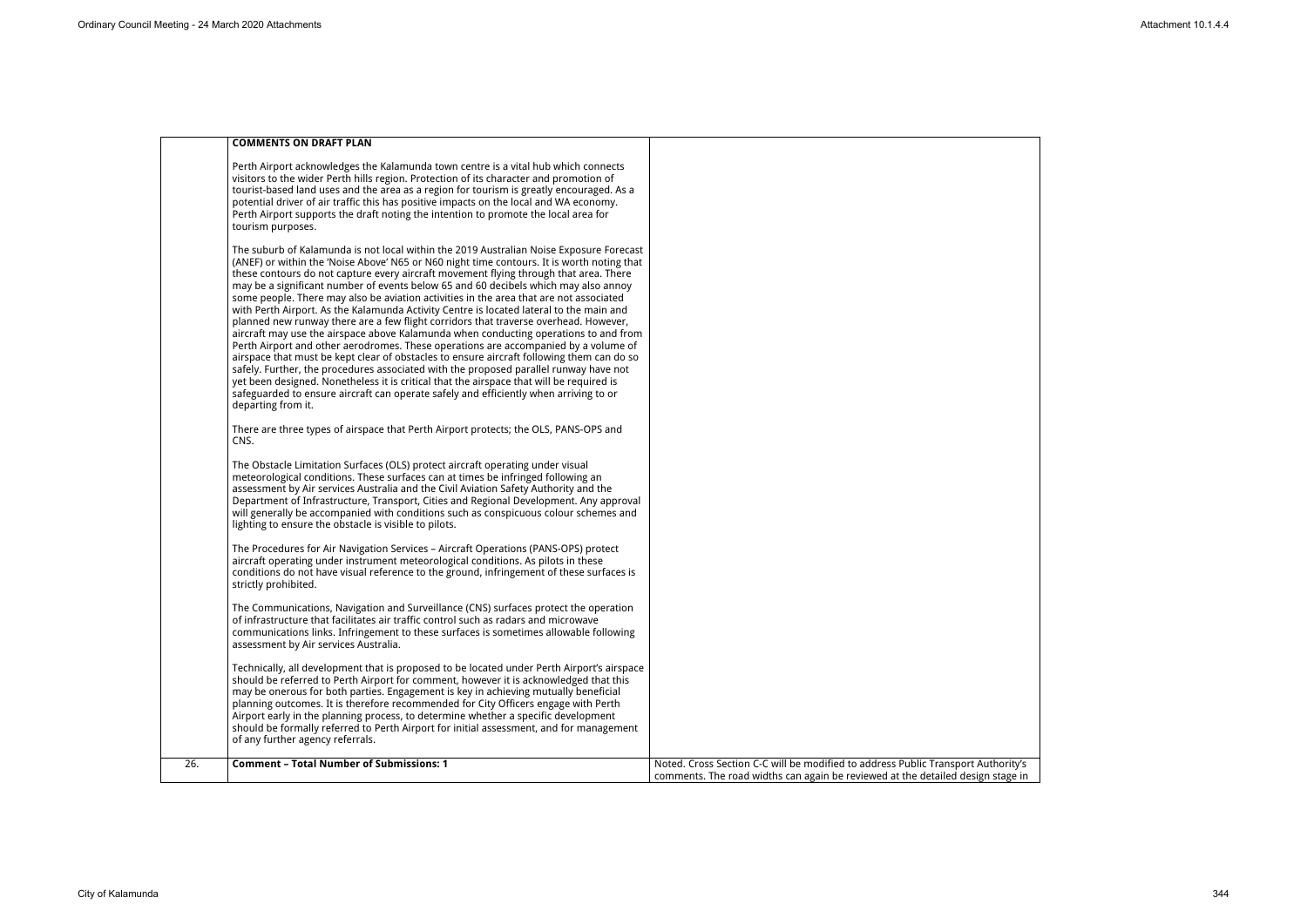|     | With regard to the Kalamunda Activity Centre Draft Plan, Transperth (Public Transport<br>Authority) has the following specific comments:                                                                                                                                                                                                                                                                                                                                                                                                                                                                         | liaison with the Public Transport Authority. |
|-----|------------------------------------------------------------------------------------------------------------------------------------------------------------------------------------------------------------------------------------------------------------------------------------------------------------------------------------------------------------------------------------------------------------------------------------------------------------------------------------------------------------------------------------------------------------------------------------------------------------------|----------------------------------------------|
|     | • Pg. 63: Transperth supports the signalisation of Canning Rd and Mead St to<br>manage capacity as a restricted right turn from Mead St would prevent bus<br>operations.                                                                                                                                                                                                                                                                                                                                                                                                                                         |                                              |
|     | Road Network Cross sections - Cross Section C-C (Railway Road) appears to have only a<br>6.1m proposed road carriage width. With buses operating along this road section a<br>minimum of 7m is required (3.5m lane widths).                                                                                                                                                                                                                                                                                                                                                                                      |                                              |
| 27. | <b>Comment - Total Number of Submissions: 1</b>                                                                                                                                                                                                                                                                                                                                                                                                                                                                                                                                                                  | Noted.                                       |
|     | RESIDENTS FEEDBACK TO THE CITY'S DRAFT KALAMUNDA ACTIVITY CENTRE PLAN                                                                                                                                                                                                                                                                                                                                                                                                                                                                                                                                            |                                              |
|     | Pages 12-15 of the draft KACP says many of the right things but the eventual "Centre<br>Plan Overview" contains some summations as well as omissions that should be<br>essential, such as the section headed "Built Form". "How the plan will improve<br>Kalamunda Town Centre".                                                                                                                                                                                                                                                                                                                                 |                                              |
|     | The KACP Overview says that "generally heights range from 2-3 stories at the edge, up<br>to 4 stories in the core of the Town Centre". That surely is code for suggesting large<br>concrete squares painted in vibrant colours maximizing the building sites potential<br>use, such as the new building in Barber Street.                                                                                                                                                                                                                                                                                        |                                              |
|     | There are areas other than the Town Centre within the City that may be suitable for<br>that purpose, yet still within walking distance of the Town Centre, also an essential<br>objective.                                                                                                                                                                                                                                                                                                                                                                                                                       |                                              |
|     | The Report mentions but the Overview does not, the resident's preference for<br>Kalamunda's character retention and preservation of its hills identity.                                                                                                                                                                                                                                                                                                                                                                                                                                                          |                                              |
|     | The draft KACP talks extensively about Community and Festivals and Vibrancy and<br>Connectivity and Entertainment yet Council has not sought any input from Perth's<br>largest street festival management organization even though it recently managed<br>a festival in Kalamunda. When that organization is asked to manage street festivals,<br>the first thing it does is examine the environment in which the festival is to be held<br>and hence has had the opportunity to look at the community environment<br>available to many Shires all over Perth. You would think their input was worth<br>seeking. |                                              |
|     | Page 15 of the draft KACP correctly states that the Town Centre is defined by a<br>number of great places including Stirk Park. There is a disconnect between Stirk Park<br>and the Town Centre due to the considerable traffic flow south to west and reverse on<br>Canning and Kalamunda Roads. Any future plan should provide for this junction to be<br>closed to motor vehicles allowing for the best two elements of Kalamunda to be<br>connected for Community use and enjoyment rather than being held hostage to the<br>motor vehicle.                                                                  |                                              |
|     | The lack of community engagement with cafes and restaurants in Kalamunda<br>should be of great concern to Council. So many have closed, and it is a sign of a dying<br>economic centre. Inviting more and more food trucks in, certainly does not enhance<br>the prospect of success for permanent rate payingestablishments.                                                                                                                                                                                                                                                                                    |                                              |
|     | Updating the existing streetscapes will certainly help but any future plan must                                                                                                                                                                                                                                                                                                                                                                                                                                                                                                                                  |                                              |

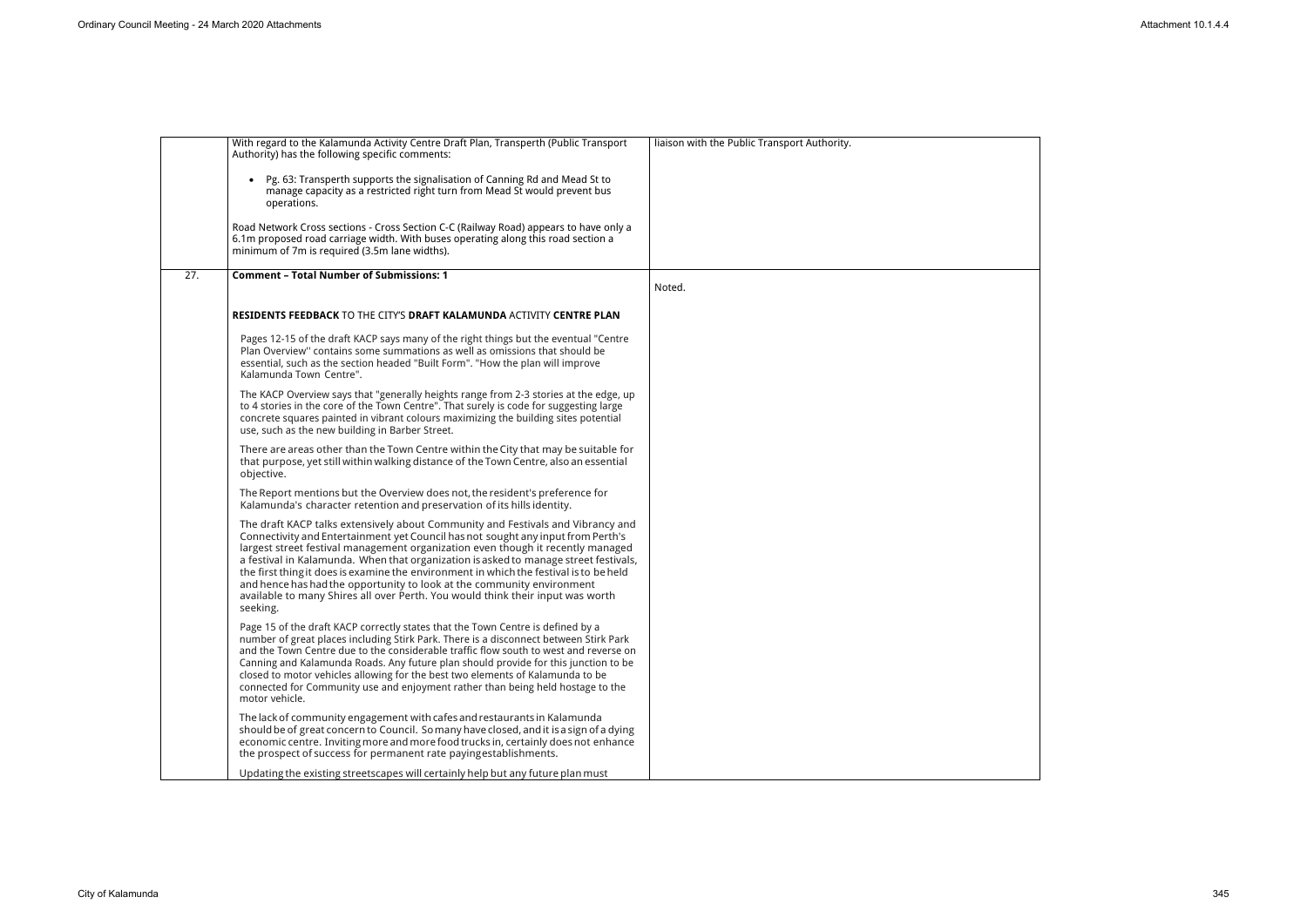| embrace the stated aim of a village concept and gateway to the Bickley Valley.<br>That cannot be achieved by a lick of paint, changing the paving and opening a mall<br>to traffic.                                                                                                                                                                                                                                                                                             |  |
|---------------------------------------------------------------------------------------------------------------------------------------------------------------------------------------------------------------------------------------------------------------------------------------------------------------------------------------------------------------------------------------------------------------------------------------------------------------------------------|--|
| Take a look at the Transport Assessment done by SLR with the KACP in mind. The<br>Transport Assessment Scope at point 1.3 plainly states its purpose is to determine<br>the impact of the traffic generated by the Activity Centre Plan on surrounding land<br>uses and surrounding transport networks. Surely the object would be to assess the<br>effects of traffic and land use on the viability of a properly considered "Activity<br>Centre" and not the other way round. |  |
| In effect the Plan's recommendations conclude that the proposed KACP won't have<br>much impact on the traffic! Traffic, it seems, is more important than people.<br>Plainly, that is because the Kalamunda townsite is already captive to the motor<br>vehicle.                                                                                                                                                                                                                 |  |
| Pathetically the draft KACP states that the opening of Central Mall to traffic would<br>"seek to improve amenity and vibrancy in the Activity Centre core". What<br>absolute claptrap!                                                                                                                                                                                                                                                                                          |  |
| The introduction to the draft KAC Vision Report speaks of "the Town Centre is<br>at the crossroad". In my view long before "its future and function to enable<br>relevance and commerciality whilst retaining character and identity", an<br>effective vision report must consider whether Kalamunda is at the stated<br>crossroad. Or in the crosshairs?                                                                                                                       |  |
| Consider this. The Town Centre sits plumb in the middle of the major road<br>systems heading west/east and south/north rather like a rabbit in the<br>crosshairs of a gun. Run quickly! Or death may be inevitable.                                                                                                                                                                                                                                                             |  |
| It is, but should not be, difficult to start any plan with a concept to re-jig the road<br>system to bypass the Town Centre. Plainly that cannot be done tomorrow, but<br>why waste funds tinkering with things that must eventually change without first<br>visioning an effective future road and transport design to bypass the Town Centre.<br>The creation of a connected Community around main intersecting arterial roads is<br>an absolute impossibility.               |  |
| Plainly the north/south expansion of the metropolitan area is coming rapidly to an<br>end, and especially from Kalamunda's point of view, with the introduction of a<br>railway link to the City from High Wycombe, it will surely result in greater<br>population pressure for the hills.                                                                                                                                                                                      |  |
| Apart from the crosshair issue consider the following. It is too easy for trucks and<br>vehicles heading to Walliston and the Bickley Valley to travel up Kalamunda Road<br>and canning Road, rather than use the revamped Welshpool Road.                                                                                                                                                                                                                                      |  |
| Great Eastern Hwy from Midland to Mundaring is a four-lane engineered highway<br>limited to 80 kph but Kalamunda Road is a 3 lane bituminized cow track generously<br>granted a 70 kph limit. Sometimes its traffic level is not much different to GEH.                                                                                                                                                                                                                         |  |
| Calming measures could be relatively easily introduced to the road system to<br>discourage those blighted with the "tear through" mentality.                                                                                                                                                                                                                                                                                                                                    |  |
| There is plenty of information available indicating that discouraging passing<br>through traffic does NOT reduce commercial activity but rather enhances it. Take<br>a look at the New York City Department of Transport report on the Economic<br>Benefits of Sustainable Streets - examine case study number four on Willoughby<br>Plaza, Brooklyn. You should also listen to Jeff Speck's audio book, The Walkable City.                                                     |  |

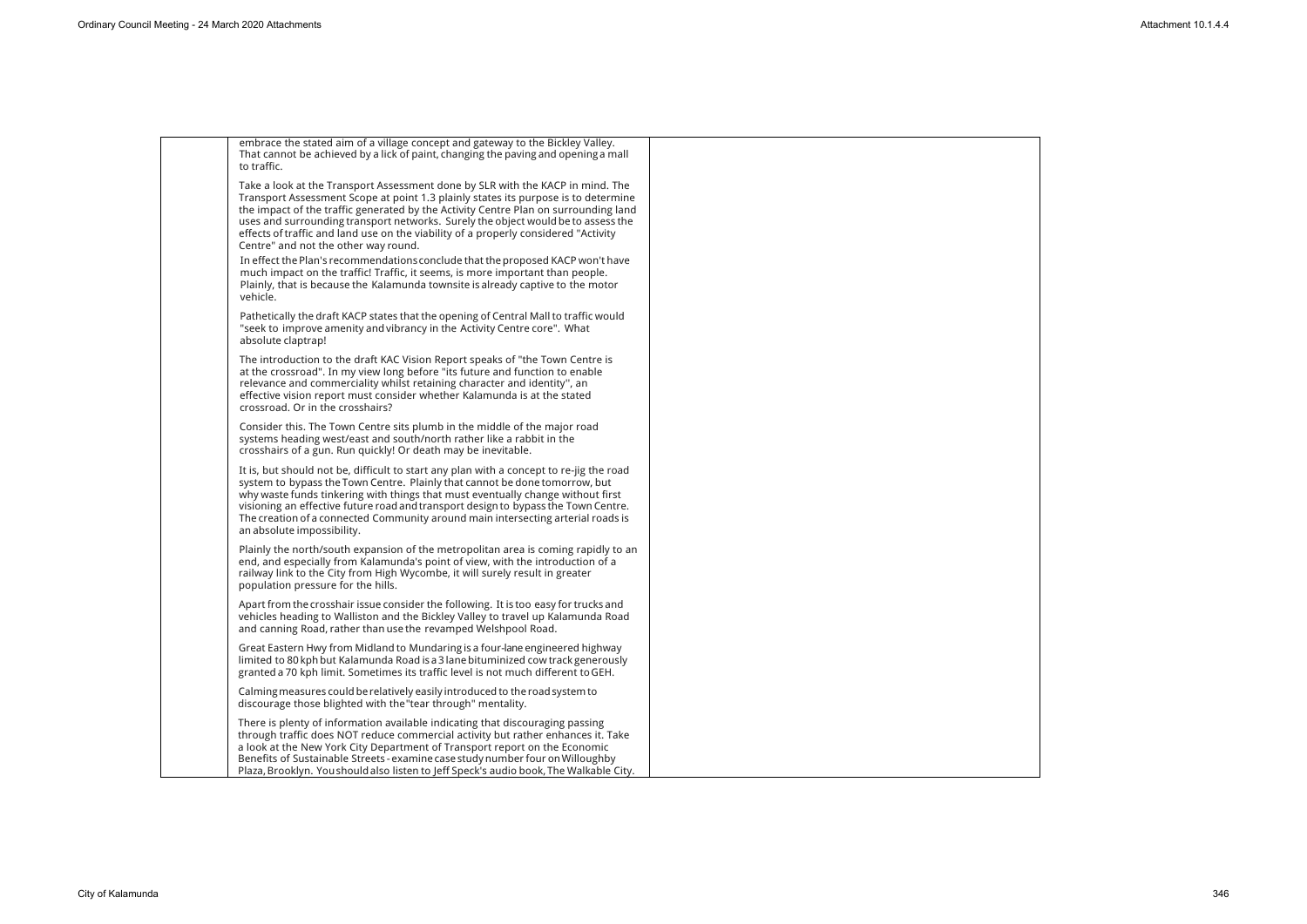|     | Maybe a sensible road system would be for traffic originating south of Woolworths<br>and heading west be directed to Welshpool Road and traffic originating north of Stirk<br>Park and heading west be directed to join Kalamunda Road north of Stirk Park.                                                                                                                                                                                                                                                                              |        |
|-----|------------------------------------------------------------------------------------------------------------------------------------------------------------------------------------------------------------------------------------------------------------------------------------------------------------------------------------------------------------------------------------------------------------------------------------------------------------------------------------------------------------------------------------------|--------|
|     | The distance between Canning and Railway Roads on Mead and Haynes Streets is about<br>200 metres. What genius thinks we need four parallel road systems in that space?                                                                                                                                                                                                                                                                                                                                                                   |        |
|     | Abandon ill-conceived ideas about opening Central Mall to traffic, in fact extend the<br>Mall through to Haynes Street and revamp it. There may be a need to resume a small<br>amount of space from some properties for the existing lane to create business access<br>from Barber Street, but that should not be considered a deterrent. And turn Barber<br>Street into a no through road by sealing it off between Hawleys and the Gazebo in our<br>perfectly good existing Town Centre.                                               |        |
|     | It is a dereliction of duty and absolutely irresponsible for Council to continue even for<br>one more minute to insist pedestrians give way to traffic at crossings. What defense<br>could Council possibly have if an action was to be brought against it in the event of an<br>unfortunate accident at such a crossing. A silly signpost is no protection.                                                                                                                                                                             |        |
|     | Keep the Town Centre where it is but definitely upgrade it to something residents can<br>be proud of and visitors and tourists want to come and see and more importantly, can<br>truly act as a gateway to the Bickley Valley. If we do not do this properly then<br>neighbouring Shires to the south may just beat us to it!                                                                                                                                                                                                            |        |
|     | Everywhere in the draft KACP the consultants to this report hide behind past studies by<br>other Consultants, State Planning Policy and Transport Assessment Guidelines. The City<br>of Kalamunda Planning Scheme is also mentioned, but nowhere is it pointed out that<br>the City can change its planning scheme to improve the livability and community of<br>the Kalamunda townsite. That Scheme is not a strait jacket.                                                                                                             |        |
|     | The more you examine the draft Kalamunda Activity Centre Plan and its Overview, the<br>more difficult it is to believe that it is part of a genuine attempt to create a vision for the<br>future of Kalamunda in the short term that ties in with a long term plan and vision that<br>will see Kalamunda poised to reveal its true community potential rather than a very<br>glossy, poorly researched document worked up by providing residents with scant and<br>difficult access to the necessary information to have relevant input. |        |
|     | To summarise.                                                                                                                                                                                                                                                                                                                                                                                                                                                                                                                            |        |
|     | Plan to sort out the road network and inherent traffic issues concurrently with<br>considering the draft KACP.                                                                                                                                                                                                                                                                                                                                                                                                                           |        |
|     | Re-consider 3 and 4 story options in "Built Form" lest the opportunity to create a village<br>and a gateway to the Valley be lost. Avoid the prospect of Kalamunda looking like<br>Bassendean at all costs!                                                                                                                                                                                                                                                                                                                              |        |
|     | Lift your game Council and consider better options                                                                                                                                                                                                                                                                                                                                                                                                                                                                                       |        |
| 28. | <b>Comment - Total Number of Submissions: 1</b>                                                                                                                                                                                                                                                                                                                                                                                                                                                                                          | Noted. |
|     | Enclosed please find completed survey for the proposed Kalamunda Activity Centre<br>Plan.                                                                                                                                                                                                                                                                                                                                                                                                                                                |        |
|     | I think the whole idea is excellent and will hopefully increase the number of visitors<br>to the town. Living in Gooseberry Hill, I am registered with the City of Kalamunda as<br>a Bed and Breakfast and have been since 2016. However business has not been<br>good but this is probably due to the increased number of Airbnb accommodation                                                                                                                                                                                          |        |

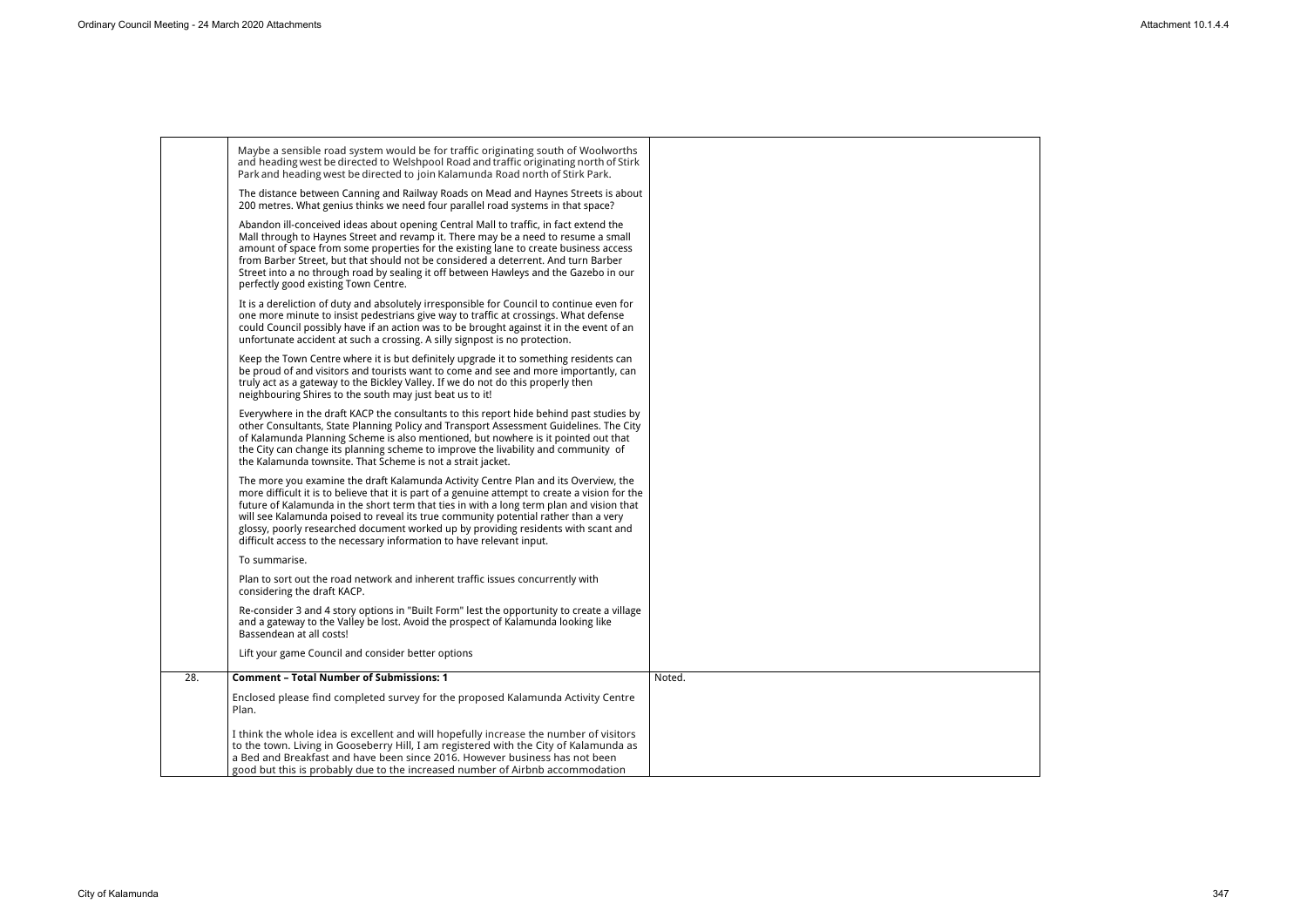

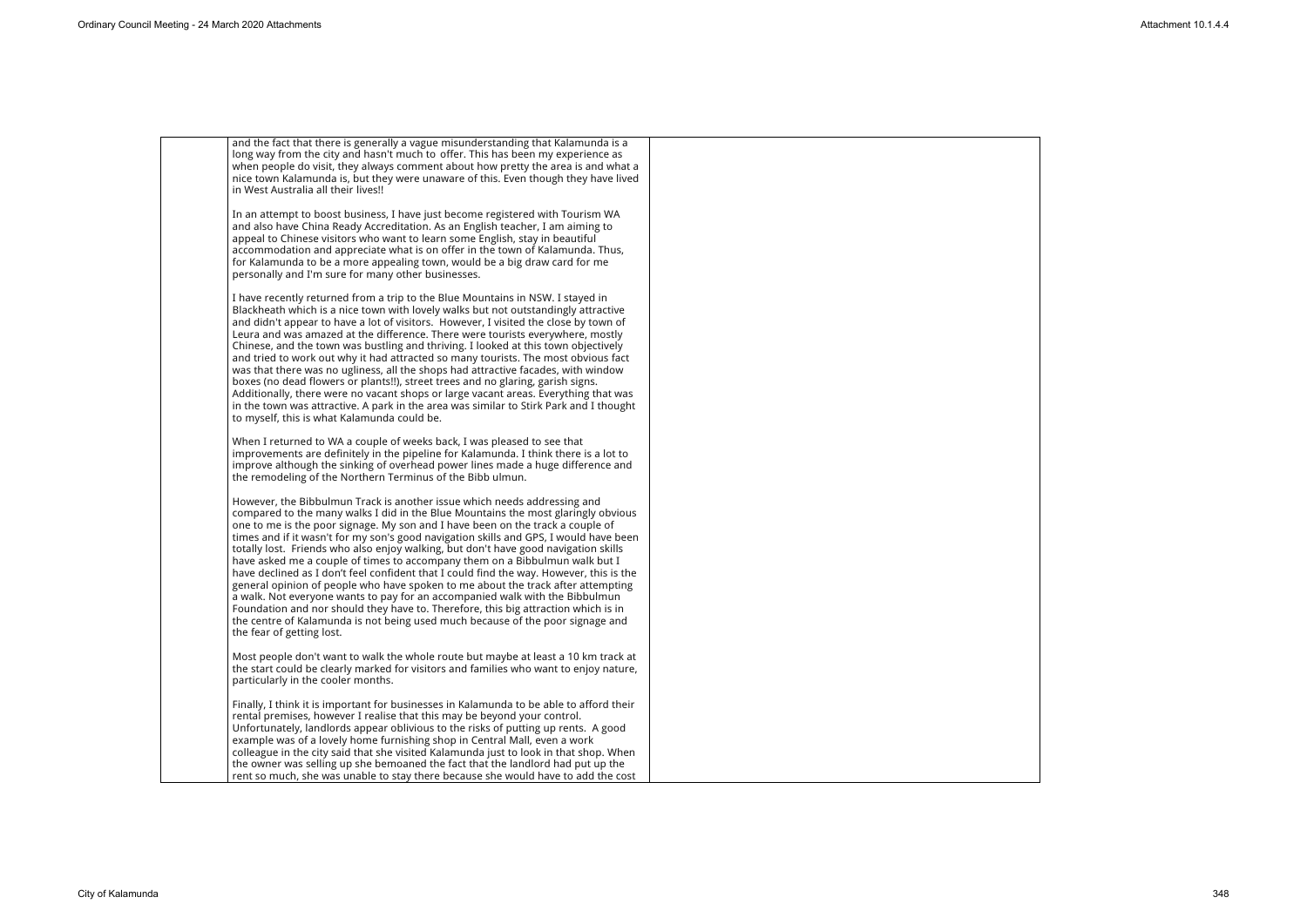|     | of the increased rent onto her goods and she knew people wouldn't buy. The<br>vacated shop left a large space which to my knowledge hasn't yet been filled by a<br>new business. Kalamunda has so much potential and the Draft Kalamunda Activity<br>Centre Plan has been given a lot of thought by someone with insight and good<br>ideas. Hope my views will be considered and I appreciate the City of Kalamunda's<br>offer to the residents to put forward their views.                                                                                                                                                                      |                                                                                                                                                                                                                                                                                                                 |
|-----|--------------------------------------------------------------------------------------------------------------------------------------------------------------------------------------------------------------------------------------------------------------------------------------------------------------------------------------------------------------------------------------------------------------------------------------------------------------------------------------------------------------------------------------------------------------------------------------------------------------------------------------------------|-----------------------------------------------------------------------------------------------------------------------------------------------------------------------------------------------------------------------------------------------------------------------------------------------------------------|
| 29. | <b>Comment - Total Number of Submissions: 1</b>                                                                                                                                                                                                                                                                                                                                                                                                                                                                                                                                                                                                  | Noted.                                                                                                                                                                                                                                                                                                          |
|     | KALAMUNDA ACTIVITY CENTRE DRAFT PLAN 2019                                                                                                                                                                                                                                                                                                                                                                                                                                                                                                                                                                                                        |                                                                                                                                                                                                                                                                                                                 |
|     | Please accept this submission from Kalamunda Rotary on the City's Activity Centre<br>Draft Plan (ACP). Our comments relate mainly to matters pertaining to the operation<br>of the monthly Artisan Market, which for almost twenty years has attracted<br>significant visitation and interest to the City. The markets are also the Club's primary<br>source of revenue used to fund our local and international community projects, and<br>the Club would be extremely resistant to any initiatives that would detract or<br>undermine their continued, successful operation.                                                                   |                                                                                                                                                                                                                                                                                                                 |
|     | By way of general observations on the ACP proposals:                                                                                                                                                                                                                                                                                                                                                                                                                                                                                                                                                                                             | Noted. The City has held discussions with the Department of Planning, Lands and                                                                                                                                                                                                                                 |
|     | 1. The spatial extent of the ACP is too broad. The focus of the ACP should be<br>activation of the core of the town centre - the street blocks comprising Haynes<br>St and the Central Mall. Central Kalamunda is not large enough to dilute activity                                                                                                                                                                                                                                                                                                                                                                                            | Heritage regarding the KACP boundary (the spatial extent of the ACP) and has<br>concluded that the area represented in the advertised version of the draft KACP is<br>appropriate.                                                                                                                              |
|     | and investment and ACP initiatives should be targeted at improving the town<br>centre core as the City's number one priority.                                                                                                                                                                                                                                                                                                                                                                                                                                                                                                                    | However, as can be seen with the area depicted in the Landscape Masterplan, the<br>focus of public realm improvements is on the core of the town centre. The priority<br>of improvements envisaged in the Landscape Masterplan will need to be<br>determined by the Council having regard to funding available. |
|     | 2. In this regard, the specific and detailed recommendations included in the<br>existing Kalamunda Town Centre Townscape Improvement Concept (April 2010)<br>included numerous beneficial, micro-level initiatives that merit consideration as<br>part of the ACP. It is not clear that the Draft ACP has considered this previous<br>report, which is a deficiency.                                                                                                                                                                                                                                                                             | The Landscape Masterplan will be modified to include reference to previous<br>Townscape Improvement Plans and acknowledge the initiatives outlined<br>previously.                                                                                                                                               |
|     | 3. The ACP should focus more on the elements of the centre that are really in<br>need of work (of which there are many), rather than focusing too much on<br>new initiatives, such as the proposed 'Town Square'.                                                                                                                                                                                                                                                                                                                                                                                                                                | The KACP and Landscape Master Plan will be modified to place greater emphasis<br>on existing spaces in the town centre that require improvement.                                                                                                                                                                |
|     | To this point, the City already has a Town Square, which is the civic precinct<br>4.<br>incorporating KADS and the Central Mall. This is the civic heart of<br>Kalamunda but has suffered for many years from a lack of attention and<br>investment. This under- utilised space could do with significant upgrades in<br>landscaping, connectivity, wayfinding and the introduction of supporting<br>civic uses - all of which are proposed for the new 'Town Square'. The<br>proposed 'Town Square' investment should be redirected to the centre of<br>town where activity is directly adjacent to and reinforces the success of<br>Haynes St. | As noted above, modifications will be made to the Landscape Masterplan to place<br>greater emphasis on improvements to existing spaces, including Central Mall.                                                                                                                                                 |
|     | Rotary supports the proposed upgrading of the Central Mall as a priority<br>and subject to thorough and specific consultation about the specifics of the<br>upgrade. As a key stakeholder we would like further information on the<br>proposed timing and duration of works required to effect the upgrade.<br>Given the significant disruption to the operation of the markets, we would                                                                                                                                                                                                                                                        | Noted.                                                                                                                                                                                                                                                                                                          |

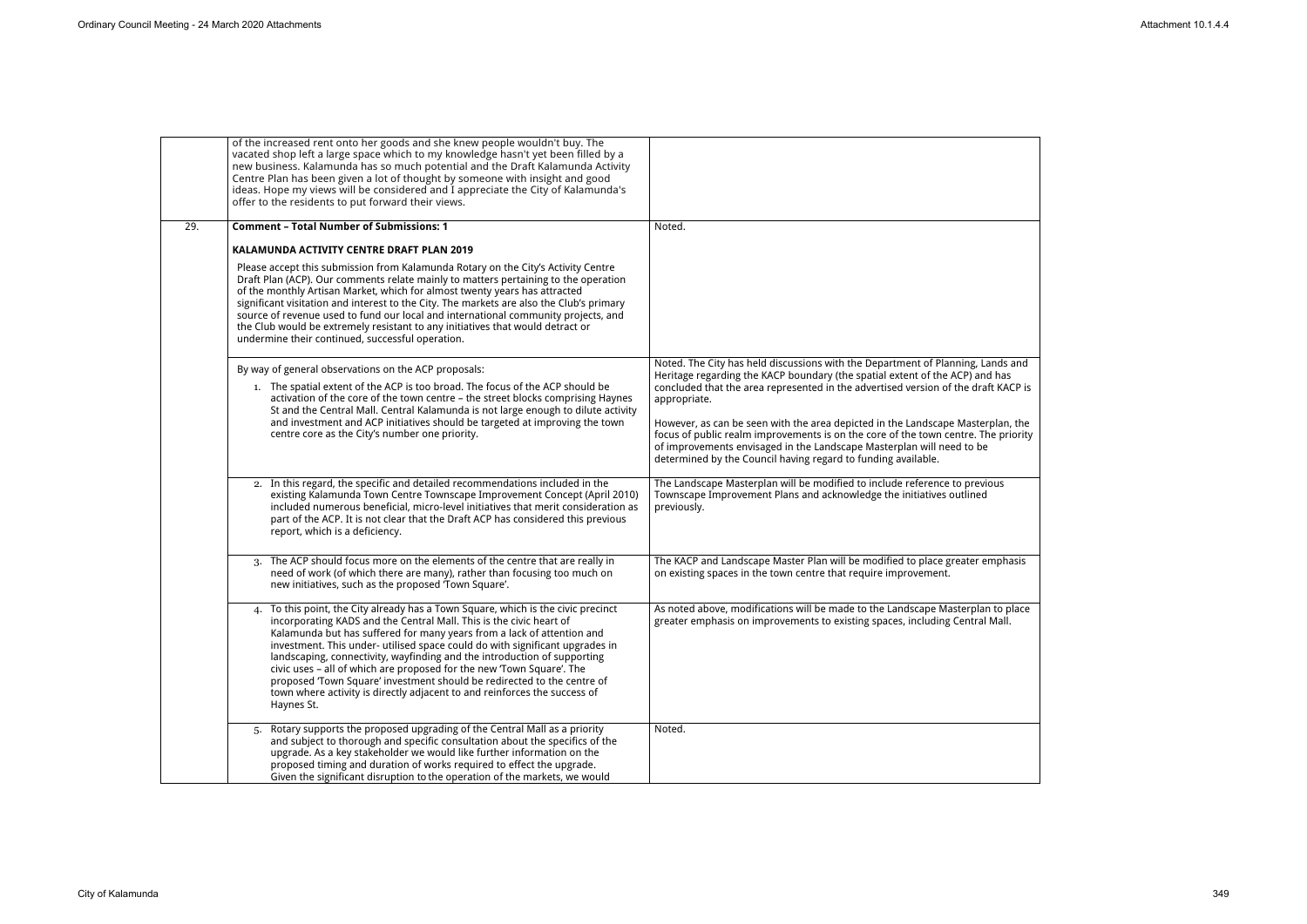| seek an interim solution to ensure the markets can continue unaffected (at<br>least in terms of the number of stallholders) i.e. by a potential, temporary<br>relocation to incorporate portion of Haynes St while upgrade works are<br>undertaken.                                                                                                                                                                                                                                                                                      |                                                                                                                                                                                                                                                                            |
|------------------------------------------------------------------------------------------------------------------------------------------------------------------------------------------------------------------------------------------------------------------------------------------------------------------------------------------------------------------------------------------------------------------------------------------------------------------------------------------------------------------------------------------|----------------------------------------------------------------------------------------------------------------------------------------------------------------------------------------------------------------------------------------------------------------------------|
| 6. A new civic precinct for special events that links the 'Tourism Precinct' is a<br>nice idea, but low priority in the list of things that need to be done to<br>activate the centre. Ideas like this contained in the ACP are really a<br>distraction in terms of attention and funding, whereas specific initiatives<br>needed to improve the amenity and functionality of the core are not treated<br>as fully as they could be. This is a function of the ACP being too broad in its<br>spatial scope.                              | Noted. Refer to above comments.                                                                                                                                                                                                                                            |
| 7. Furthermore, Rotary Kalamunda is resistant to any consideration that the<br>Artisan Markets would be relocated to this new location on a permanent<br>basis. The new location is too far from the town centre and therefore misses                                                                                                                                                                                                                                                                                                    | The draft KACP does not propose to move the markets to the library area. Rather,<br>the following relevant opportunities and outcomes are envisaged in the draft<br><b>KACP</b> report:                                                                                    |
| a valuable opportunity for the markets to add passing trade to local<br>businesses on Haynes St (and surrounding streets). The idea needs<br>reconsideration.                                                                                                                                                                                                                                                                                                                                                                            | Kalamunda Town Square - "Redeveloping the existing library and co-locating this<br>with additional community uses such as performance space, function spaces etc.<br>will assist in consolidating a civic focus for the town centre". (Page 53)                            |
|                                                                                                                                                                                                                                                                                                                                                                                                                                                                                                                                          | Central Mall - "Support opportunities for community events such as market days<br>and fairs activating the street in the day and night". (Page 56)                                                                                                                         |
|                                                                                                                                                                                                                                                                                                                                                                                                                                                                                                                                          | Notwithstanding, the comments above and recommended modifications<br>regarding the focus of public realm improvements should address concern<br>raised in this submission                                                                                                  |
| Specific matters that should be considered include:<br>8. ACP Objectives - Community (page 3): The aim of the ACP should be to<br>strengthen and support existing markets and events (of which the City already<br>has an enviable number) rather than, or in addition to, creating opportunities<br>for new ones. The ACP must strike the right balance in protecting and<br>enhancing what works - such as the Artisan Markets - rather than seeking to<br>create competition in an already competitive space.                         | A modification has been proposed to include reference to "strengthen and<br>support" in the KACP objectives, first dot point under the Community theme.                                                                                                                    |
| Movement - Central Mall Shared Street (page 15): Upgrading of the Central<br>9.<br>Mall should ensure that existing trees are retained to maintain its character,<br>while removing more recent infrastructure that inhibits the use of the space,<br>such as the central planting islands.                                                                                                                                                                                                                                              | This modification is supported. The Landscape Masterplan and relevant parts of<br>the KACP report will be modified to encourage the retention of vegetation in<br>Central Mall. The extent to which tree retention is possible will be a detailed<br>design consideration. |
| 10. Table 7 (page 18): The selection of sites requiring an LDP lacks a coherent basis.<br>For instance, why is the Central precinct (bounded by Haynes St, Barber St,<br>Mead St and Central Mall) omitted when the range of landownership and the<br>complex interplay of frontages, orientation, parking and civic spaces requires<br>coordinated and careful treatment. The development of the 'Central Heights'<br>and its failure to properly interface with the Town Square demonstrates why an<br>LDP for this area is necessary. | The frontage requirements and design guidance proposed in the Built Form<br>Design Guidelines will adequately address the concerns raised in this comment.                                                                                                                 |
| 11. Placemaking / Social Infrastructure (page 39):<br>a. Should include reference to strengthening and supporting existing<br>markets and events;                                                                                                                                                                                                                                                                                                                                                                                        | A modification has been proposed to include reference to "strengthen and<br>support" existing markets and events.                                                                                                                                                          |

| a. Rather,<br>draft                      |  |
|------------------------------------------|--|
| ating this<br>paces etc.                 |  |
| rket days                                |  |
| S<br>ern                                 |  |
| nd<br>eme.                               |  |
|                                          |  |
| parts of<br>ว <sup>ั</sup> ท in<br>ailed |  |
| mment.                                   |  |
|                                          |  |
| nd                                       |  |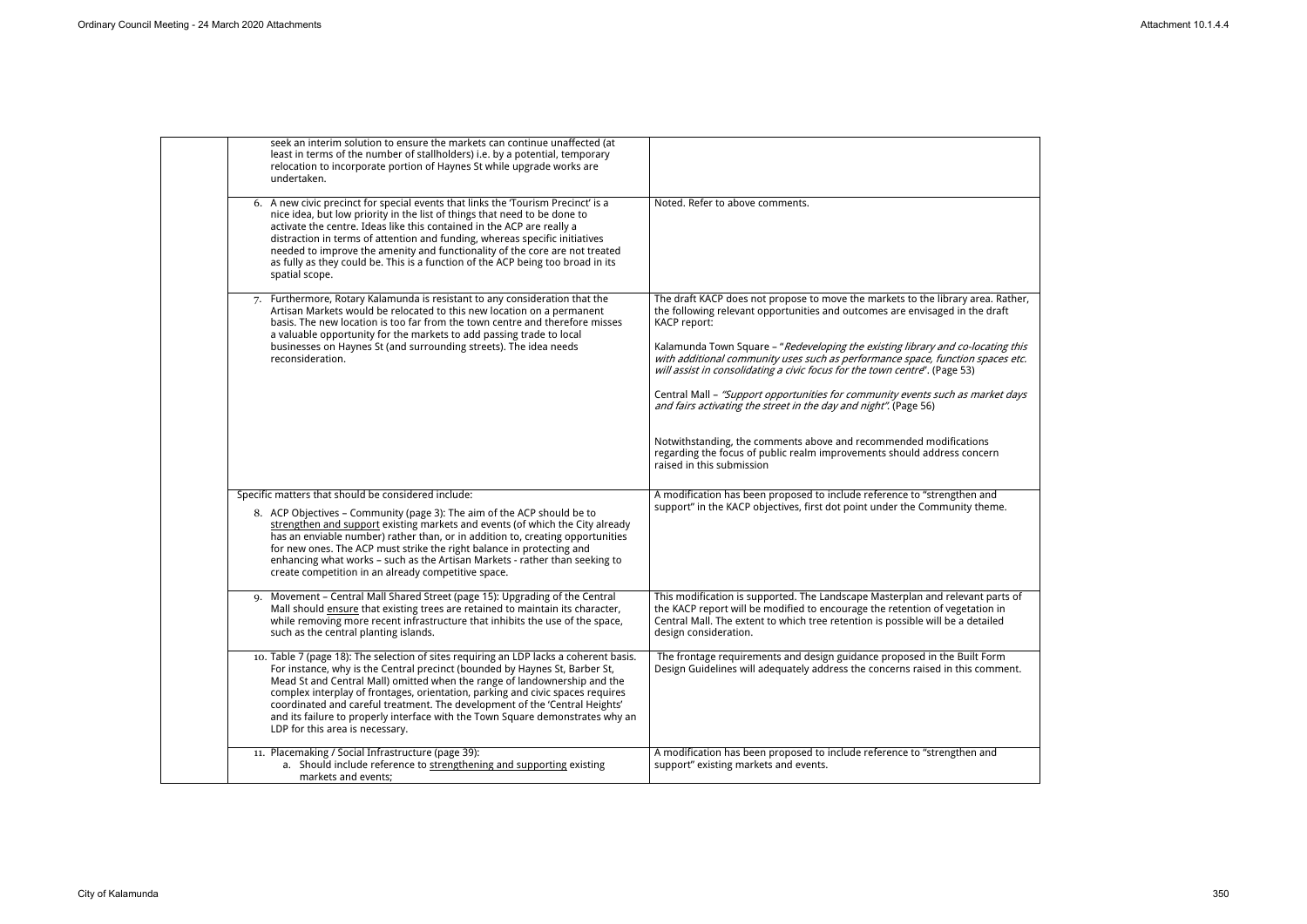|     | b. Support the creation of a 'brand' for Kalamunda town centre, but who will<br>take the lead on this, and who else will be involved?                                                                                                                                                                                                                                                                                                                                                                                                                                                                                                                                                                                                                                                                                                                                                                                                                                                                                                                                                                                                                                                                                                                                                                                                                                                                                                                                                                                                                                                       |                                                                                                                                                                                                                                                                                                                                                                                                                                                                                           |
|-----|---------------------------------------------------------------------------------------------------------------------------------------------------------------------------------------------------------------------------------------------------------------------------------------------------------------------------------------------------------------------------------------------------------------------------------------------------------------------------------------------------------------------------------------------------------------------------------------------------------------------------------------------------------------------------------------------------------------------------------------------------------------------------------------------------------------------------------------------------------------------------------------------------------------------------------------------------------------------------------------------------------------------------------------------------------------------------------------------------------------------------------------------------------------------------------------------------------------------------------------------------------------------------------------------------------------------------------------------------------------------------------------------------------------------------------------------------------------------------------------------------------------------------------------------------------------------------------------------|-------------------------------------------------------------------------------------------------------------------------------------------------------------------------------------------------------------------------------------------------------------------------------------------------------------------------------------------------------------------------------------------------------------------------------------------------------------------------------------------|
|     | 12. Section 4.4 - Public Realm: This section should be amended throughout to put<br>the focus on Haynes St Main Street, which should be the central focus of the<br>ACP exercise, and away from more speculative elements, ordering the precincts<br>in terms of their actual importance to the successful functioning of the centre.                                                                                                                                                                                                                                                                                                                                                                                                                                                                                                                                                                                                                                                                                                                                                                                                                                                                                                                                                                                                                                                                                                                                                                                                                                                       | Noted. Comments above and recommended modifications regarding the focus of<br>public realm improvements should address concern raised in this submission.                                                                                                                                                                                                                                                                                                                                 |
|     | 13. Section 4.4.1 - Key Spaces and Features:<br>a. The 'Green Park and Barber St Piazza' should be unbundled as two<br>distinct areas and discrete initiatives developed for each reflective of<br>their different functions.<br>b. The 'Green Park' should be renamed the 'Town Square' and the<br>proposed 'Town Square' renamed to more appropriately reflect its<br>location, function and relationship to the town centre.<br>c. Kalamunda 'Town Square' (page 53): As previously noted the aspiration<br>for this space does not reflect its relationship with Haynes St, or its<br>function in the centre. It is not "the focal point of the town centre" and<br>nor should it be. The stated functions are already provided elsewhere<br>i.e. the actual Town Square and the City should focus on putting assets<br>into the actual civic heart of the town not out of it.<br>d. Main Street (page 54): Should be the first and most important item<br>addressed. Relevant comments throughout this submission should be<br>incorporated into the opportunities and outcomes. An additional item<br>should be included which identifies ways to future proof the potential<br>expansion of the Artisan Markets into Haynes St.<br>e. Central Mall (page 56): Simple treatment of this space is all that is<br>required to ensure it is fit for purpose as an events space - many of the<br>initiatives proposed for the Kalamunda 'Town Square' could be equally<br>imported as initiatives for the upgrade of this space and the (so called)<br>'Green Park and Barber St Piazza'. | a) A modification is proposed to separate these spaces in the KACP and<br>Landscape Masterplan.<br>b) The actual existing name of the 'Green Park' is Town Square Gardens. The<br>name of this park will be corrected through a modification to the KACP and<br>Landscape Masterplan.<br>c) Noted. Comments above and recommended modifications regarding the<br>focus of public realm improvements should address concern raised in this<br>submission.<br>d).<br>Noted.<br>Noted.<br>e) |
|     | 14. Table 18 - Key Road Functions (page 62): Barber St - table could include option<br>for this road to be periodically closed to accommodate events such as market<br>days.                                                                                                                                                                                                                                                                                                                                                                                                                                                                                                                                                                                                                                                                                                                                                                                                                                                                                                                                                                                                                                                                                                                                                                                                                                                                                                                                                                                                                | A modification is proposed to include this option.                                                                                                                                                                                                                                                                                                                                                                                                                                        |
|     | 15. Road Network Connectivity - Central Mall (page 66): Query the conclusions and<br>arguments supporting the preference for north bound traffic on the re-opened<br>Central Mall. The final traffic direction requires further engagement with key<br>stakeholders and should be decided by the ultimate vision for the centre (as<br>opposed simply to the findings of the traffic assessment).                                                                                                                                                                                                                                                                                                                                                                                                                                                                                                                                                                                                                                                                                                                                                                                                                                                                                                                                                                                                                                                                                                                                                                                           | The direction of traffic in Central Mall will be the subject of future detailed design<br>and consultation. Any reference to recommended traffic direction in the KACP will<br>be removed through a modification.                                                                                                                                                                                                                                                                         |
|     | 16. Section 4.10 - Implementation: This is a very valuable section to be included<br>but appears to miss the point. The focus on implementation should not (just)<br>be a further suite of studies and strategies but a commitment to the<br>straightforward actionable matters that will add vitality and amenity to the<br>town centre. Because the focus of the ACP is too broad the opportunity to<br>identify and commit to immediate improvements is lacking.<br>We trust this feedback is of assistance and we would be happy to discuss these<br>comments further if that would be beneficial.                                                                                                                                                                                                                                                                                                                                                                                                                                                                                                                                                                                                                                                                                                                                                                                                                                                                                                                                                                                      | Noted. A modification is proposed to divide the Implementation section into two<br>sections; Potential 'Quick Wins' and Future Studies.                                                                                                                                                                                                                                                                                                                                                   |
| 30. | <b>Comment - Total Number of Submissions: 1</b>                                                                                                                                                                                                                                                                                                                                                                                                                                                                                                                                                                                                                                                                                                                                                                                                                                                                                                                                                                                                                                                                                                                                                                                                                                                                                                                                                                                                                                                                                                                                             | Noted.                                                                                                                                                                                                                                                                                                                                                                                                                                                                                    |
|     |                                                                                                                                                                                                                                                                                                                                                                                                                                                                                                                                                                                                                                                                                                                                                                                                                                                                                                                                                                                                                                                                                                                                                                                                                                                                                                                                                                                                                                                                                                                                                                                             |                                                                                                                                                                                                                                                                                                                                                                                                                                                                                           |

| e focus of<br>ission.                                               |
|---------------------------------------------------------------------|
| $\overline{and}$<br>lens. The<br>KACP and<br>ding the<br>ed in this |
|                                                                     |
| ed design<br><b>KACP will</b>                                       |
|                                                                     |
|                                                                     |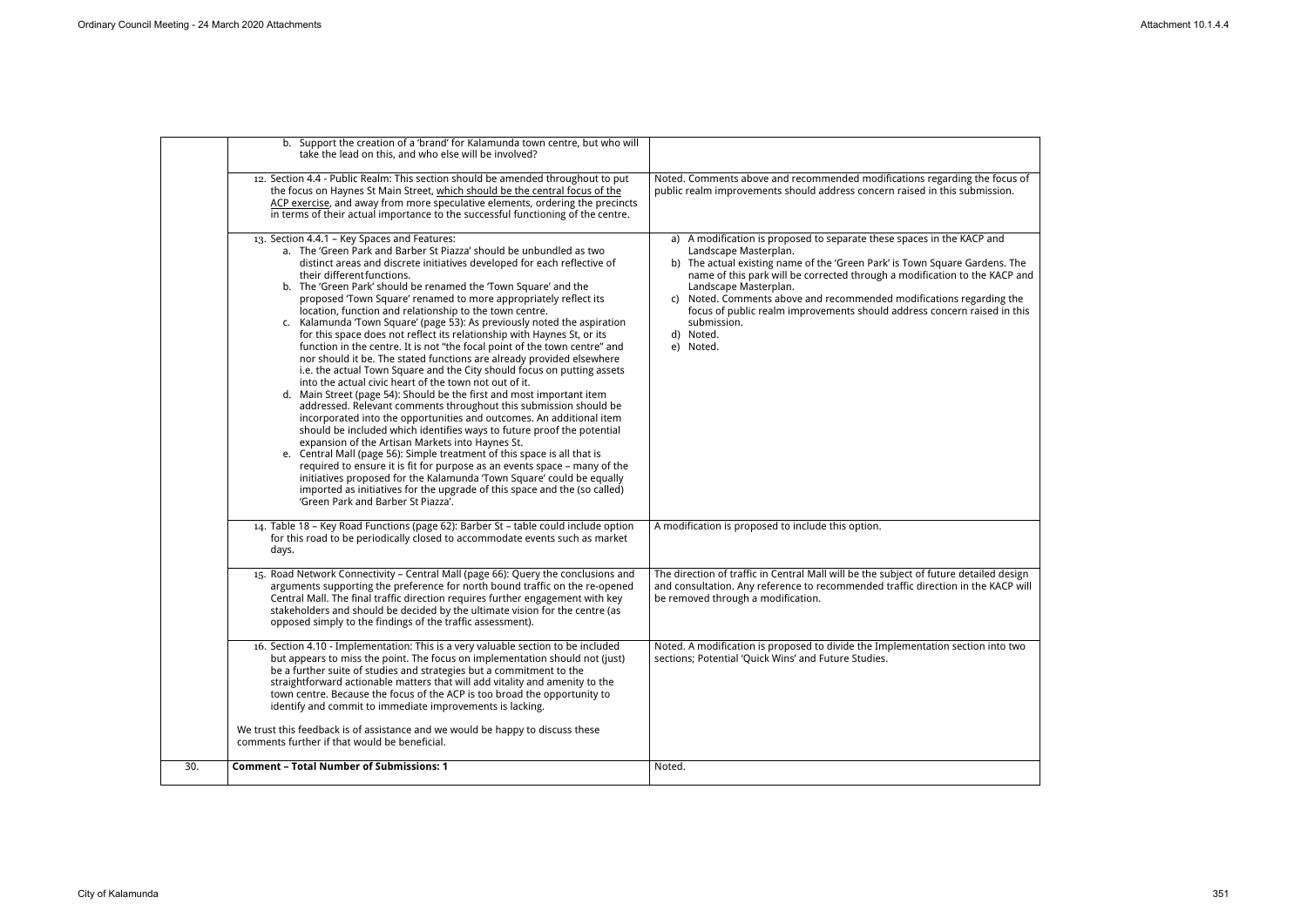|                  | Thank you for inviting me to offer suggestion for you KACP. On a recent visit to the high<br>country of Victoria. I was impresses with the colours of autumn tours and I would like to<br>see Kalamunda look so spectacular in autumn. Should you plant many more Viz<br>Liquidamber, Chinese Tallow, Claret Ash, Golden Poplars, Golden Beech, Flowering Peach<br>etc.<br>Thank you for considering my request. Also, I would like to see a dog exercise, close to<br>the town area. Thank you for what is being done in the gardens, rose beds etc.                                                                                                                                                                                                                                                                                                                                                                                                                                                                                                                                                                                                  |                                                                                                                                                                                                                                                                                                                                                                                                                                                                                                                                                                                                                                                    |
|------------------|--------------------------------------------------------------------------------------------------------------------------------------------------------------------------------------------------------------------------------------------------------------------------------------------------------------------------------------------------------------------------------------------------------------------------------------------------------------------------------------------------------------------------------------------------------------------------------------------------------------------------------------------------------------------------------------------------------------------------------------------------------------------------------------------------------------------------------------------------------------------------------------------------------------------------------------------------------------------------------------------------------------------------------------------------------------------------------------------------------------------------------------------------------|----------------------------------------------------------------------------------------------------------------------------------------------------------------------------------------------------------------------------------------------------------------------------------------------------------------------------------------------------------------------------------------------------------------------------------------------------------------------------------------------------------------------------------------------------------------------------------------------------------------------------------------------------|
| 31.              | <b>Comment - Total Number of Submissions: 1</b><br>I am sure you have had many Kalamunda residents contact you bemoaning the approval<br>(by the JDAP) of the Central Heights building. While we have to live with that decision, it<br>would be nice if the concrete mass adjacent to the Barber St park/ town square could be<br>softened.<br>I have attached a photo of some lovely art work on the side of a similar building in<br>Subiaco. The grain company, CBH has also done some great work to give a local sense of<br>place to its grain silos in country towns.<br>It would be great if the City of Kalamunda could fund a local artist to paint the side of the<br>building. No doubt this would require consent from the strata owners.<br>I'm sure it would cultivate some goodwill in the town and go some way to restoring the<br>ambience in the town square.                                                                                                                                                                                                                                                                       | Noted. This will be incorporated for consideration as a potential 'quick win'.                                                                                                                                                                                                                                                                                                                                                                                                                                                                                                                                                                     |
| $\overline{32.}$ | <b>Comment - Total Number of Submissions: 1</b><br>Thank you for the information regarding the Draft Kalamunda Activity Centre<br>Plan. Tourism Western Australia is very supportive of the proposed project for the<br>creation of a more centralised and welcoming commercial centre with an enhanced<br>Village feel. We are of the belief that this will improve the experience of visitors, with the<br>probable knock-on effect of attracting addition visitation.                                                                                                                                                                                                                                                                                                                                                                                                                                                                                                                                                                                                                                                                               | Noted.                                                                                                                                                                                                                                                                                                                                                                                                                                                                                                                                                                                                                                             |
| 33.              | <b>Comment - Total Number of Submissions: 1</b><br>RE: KALAMUNDA ACTIVITY CENTRE PLAN - FURTHER SUBMISSION LOT 501 CENTRAL<br><b>MALL I BARBER ST- CAGEN HOLDINGS PTY LTD</b><br>I refer to my previous submission [19] and those of my tenants (attached list) and submit<br>the following additional comments.<br>I have been discussing the Plan proposal for Central Mall further with my tenant<br>businesses. As you will be aware from my and their previous submissions, we strongly<br>support the Activity Centre Plan proposal/or Central Mall, this will significantly improve<br>the attractiveness, vibrancy and patronage of the Mall as well as re-establish Kalamunda<br>village as a highly desirable shopping and recreation destination.<br>It is/or these reasons that we now also submit and seek Council's support to identifying<br>the Mall redevelopment as a Very High Priority Project/or implementation once the final<br>plan has been adopted by Council - logically the first project in the implementation of the<br>Plan.<br>We believe that the impact of the Mall re-development will have a considerable positive | The Kalamunda Activity Centre Plan will not directly control the order in which<br>public realm improvements are undertaken in the town centre, however it is<br>acknowledged that the Plan will have a guiding influence. Haynes Street is<br>recognised as, and continues to function as, the traditional main street of the<br>town centre. As such Haynes Street is considered to be the highest priority fro<br>planning perspective.<br>The decision to prioritise streetscape improvements is ultimately a decision the<br>needs to be made by the Council and subject to funding being available to<br>undertake streetscape improvements. |
|                  | impact on the whole of the Town Village Centre/or a comparatively smaller amount of                                                                                                                                                                                                                                                                                                                                                                                                                                                                                                                                                                                                                                                                                                                                                                                                                                                                                                                                                                                                                                                                    | Noted.                                                                                                                                                                                                                                                                                                                                                                                                                                                                                                                                                                                                                                             |

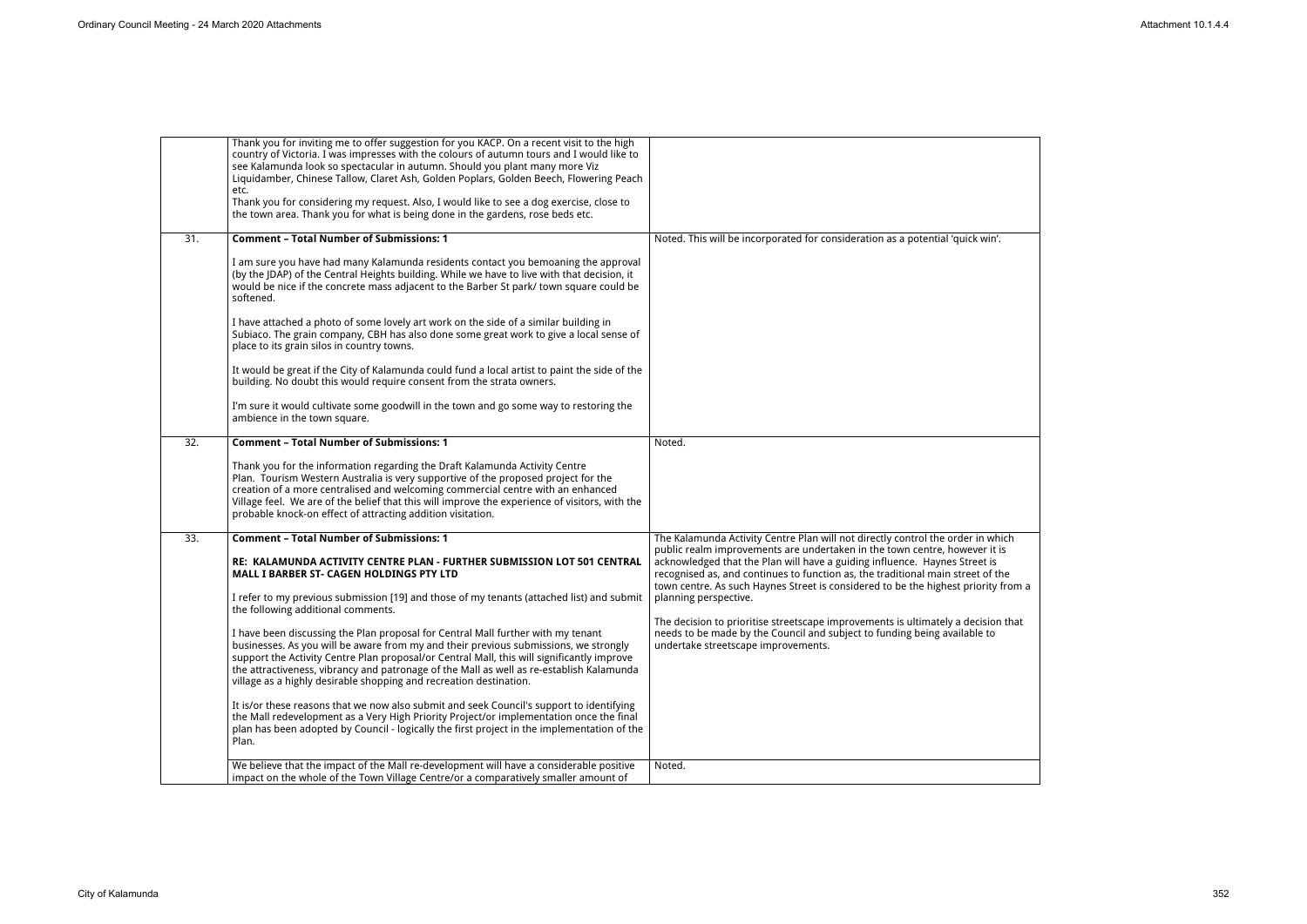|     | funding- "bang/or the buck"- as compared to the Haynes Street Main Street or Barber<br>Street Piazza proposals. As been the other major landowner fronting Central Mall I would<br>be prepared to upgrading my Central Mall building frontage so that it integrates with the<br>Council's plans, including veranda's awnings. With my investment combined with<br>Council's investment it would be a fantastic catalyst/or not only the re invigoration of the<br>Central Mall, but also the rest of the Town Centre.                                                              |                                                                                                                                                                                                                                                                                                                     |
|-----|------------------------------------------------------------------------------------------------------------------------------------------------------------------------------------------------------------------------------------------------------------------------------------------------------------------------------------------------------------------------------------------------------------------------------------------------------------------------------------------------------------------------------------------------------------------------------------|---------------------------------------------------------------------------------------------------------------------------------------------------------------------------------------------------------------------------------------------------------------------------------------------------------------------|
|     | It would clearly show that the City is serious about the implementation of the Activity<br>Centre and other landowners should invest also.                                                                                                                                                                                                                                                                                                                                                                                                                                         |                                                                                                                                                                                                                                                                                                                     |
|     | I note also that Council has funding in place from the cash-in Lieu parking paid as part of<br>the conditions of my development approval for lot 501 and it would be most appropriate<br>for these funds to be spent on the provision of parking which actually benefits the<br>development that had the parking shortfall. This further enhances the argument for<br>providing the greatest benefit as soon as possible for the least amount of ratepayers<br>funds.                                                                                                              | The Landscape Master Plan incorporates additional parking opportunities within<br>Central Mall, and improved embayment parking opportunities throughout. The<br>idea of utilising existing cash in lieu funds will be considered prior to committing<br>to individual streetscape and parking improvement projects. |
|     | We earnestly seek Council's support to our submission so that we may jointly restore<br>business confidence and long-term sustainability to Central Mall traders and the broader<br>Kalamunda Village business community.                                                                                                                                                                                                                                                                                                                                                          | Noted.                                                                                                                                                                                                                                                                                                              |
|     | A list of 14 tenants was submitted with submission.                                                                                                                                                                                                                                                                                                                                                                                                                                                                                                                                |                                                                                                                                                                                                                                                                                                                     |
| 34. | <b>Comment - Total Number of Submissions: 1</b><br>KALAMUNDA ACTIVITY CENTRE DRAFT PLAN 2019<br>Please accept this submission on the City's Activity Centre Draft Plan (ACP).                                                                                                                                                                                                                                                                                                                                                                                                      | Noted. The City has held discussions with the Department of Planning, Lands and<br>Heritage regarding the KACP boundary (the spatial extent of the ACP) and has<br>concluded that the area represented in the advertised version of the draft KACP is<br>appropriate.                                               |
|     | 1) The spatial extent of the Activity Centre Plan (ACP) is too broad. The focus of the<br>ACP should be activation of the core of the town centre - the street blocks<br>comprising Haynes St and the Central Mall. Central Kalamunda is not large<br>enough to dilute activity and investment and accordingly ACP initiatives should be<br>targeted at improving the town centre core as the City's number one priority.                                                                                                                                                          | However, as can be seen with the area depicted in the Landscape Masterplan, the<br>focus of public realm improvements is on the core of the town centre. The priority<br>of improvements envisaged in the Landscape Masterplan will need to be<br>determined by the Council having regard to funding available.     |
|     | 2) The upgrade and improvement of both Haynes Street and the Central Mall is a<br>matter of priority and urgency. Kalamunda's urban structure benefits from its<br>main street format linking Canning Rd with the current library and civic precinct.<br>Focusing attention on improving the relationship between these areas will better<br>support and improve the strength of the town centre.                                                                                                                                                                                  | Noted.                                                                                                                                                                                                                                                                                                              |
|     | 3) Proposals to open the Central Mall to vehicular traffic may benefit the centre.<br>However, further consultation is required to ensure interventions, all of which are<br>likely to be costly, act to strengthen the centre. It could be argued that directing<br>vehicles toward Haynes Street from Mead Street, assumes Mead Street is a<br>destination or key avenue. It is not.                                                                                                                                                                                             | The direction of traffic in Central Mall will be the subject of future detailed design<br>and consultation. Any reference to recommended traffic direction in the KACP will<br>be removed through a modification                                                                                                    |
|     | 4) The ACP should focus more on the centre elements that are really in need of work<br>(of which there are many), rather than focusing too much on new initiatives, such<br>as the proposed 'Town Square'. For example, specific and detailed<br>recommendations included in the existing Kalamunda Town Centre Townscape<br>Improvement Concept (April 2010) included numerous beneficial, micro-level<br>initiatives that merit consideration as part of the ACP. It is not clear that the Draft<br>ACP has considered this previous report, which is a an avoidable deficiency. | The Landscape Masterplan will be modified to include reference to previous<br>Townscape Improvement Plans and acknowledge the initiatives outlined<br>previously.                                                                                                                                                   |

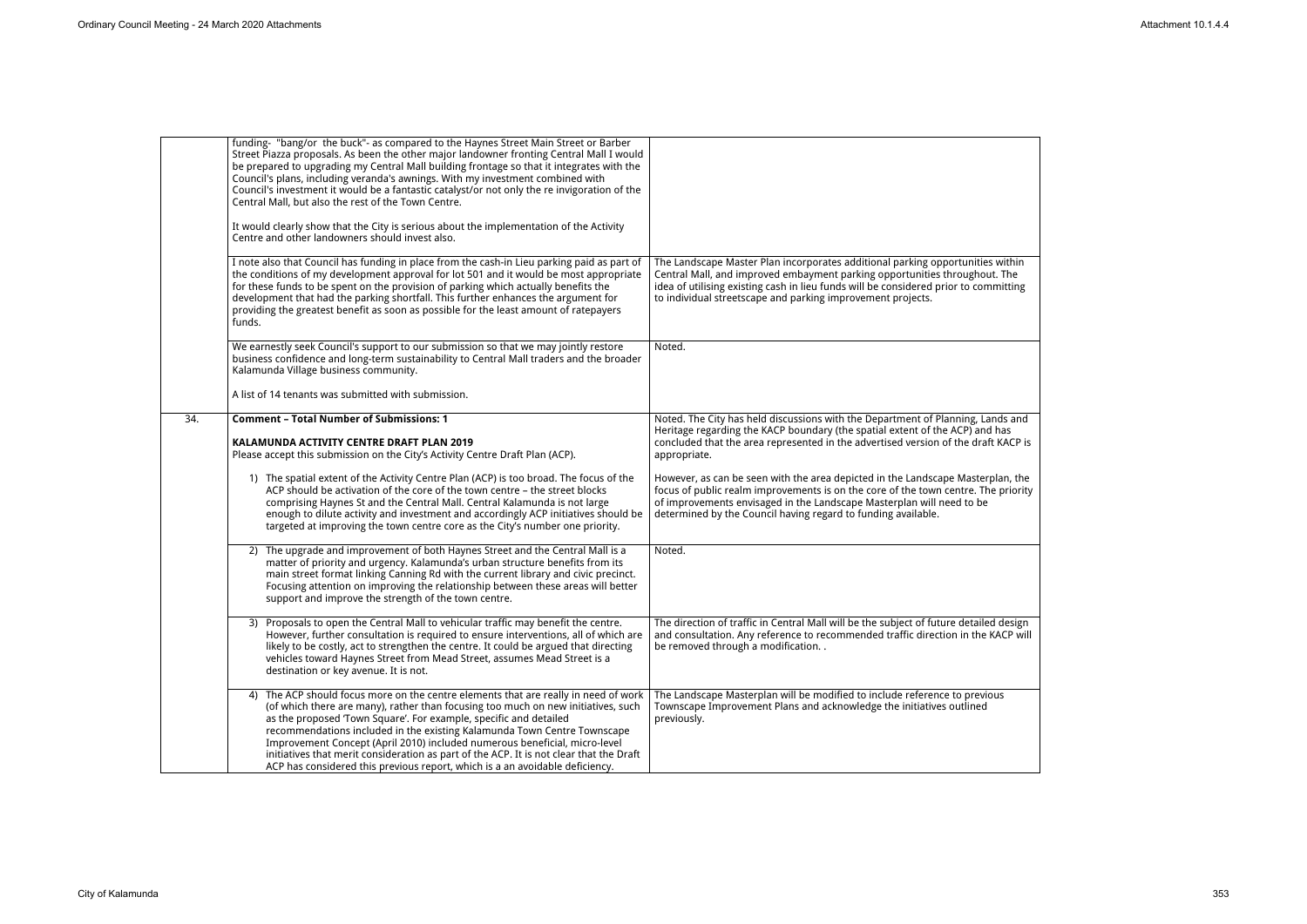| 5) The ACP fails to identify to some of the key ownership issues that are currently<br>holding back development and investment in the centre, and accordingly does not<br>contain any recommendations to address them. These include absentee<br>landlords, a concentration of land ownership coupled with a lack of desire to<br>invest in and maintain buildings and a lack of the imagination and opportunities<br>for entrepreneurship necessary to set the centre apart from its competition.                                                                                                                                                                                                                                                                    | The ACP does not specifically outline property ownership details and this is not<br>proposed to be included. The analysis of ownership dynamics is a matter that can<br>and will be further explored in the context of the ongoing implementation of the<br>KACP.                                                                                                                                                                                                                                                                                                                                                                               |
|-----------------------------------------------------------------------------------------------------------------------------------------------------------------------------------------------------------------------------------------------------------------------------------------------------------------------------------------------------------------------------------------------------------------------------------------------------------------------------------------------------------------------------------------------------------------------------------------------------------------------------------------------------------------------------------------------------------------------------------------------------------------------|-------------------------------------------------------------------------------------------------------------------------------------------------------------------------------------------------------------------------------------------------------------------------------------------------------------------------------------------------------------------------------------------------------------------------------------------------------------------------------------------------------------------------------------------------------------------------------------------------------------------------------------------------|
| 6) Proposal for a new 'Town Square'. Kalamunda already has a Town Square, being<br>the civic precinct incorporating KADS, the Central Mall and the former<br>kindergarten building. This is the civic heart of Kalamunda. The current Town<br>Square has suffered for many years from a lack of attention and investment. It is<br>a currently an under-utilised space which would benefit from significant upgrades<br>to improve landscaping, connectivity, wayfinding and the introduction of<br>supporting civic uses - all of which are proposed by the ACP for the new 'Town<br>Square'. The proposed 'Town Square' investment should be redirected to the<br>centre of town where activity is directly adjacent to and reinforces the success of<br>Haynes St. | As noted above, modifications will be made to the Landscape Masterplan to place<br>greater emphasis on improvements to existing spaces, including Central Mall and<br>Haynes Street.                                                                                                                                                                                                                                                                                                                                                                                                                                                            |
| 7) ACP initiatives should ensure that any proposed expenditure delivers the<br>maximum "bang for buck" for the community and centre businesses. A new civic<br>precinct for special events that links the 'Tourism Precinct' is a nice idea, but low<br>priority in the list of things that need to be done to activate the centre. Ideas like<br>this contained in the ACP are really a distraction in terms of attention and<br>funding, whereas specific initiatives needed to improve the amenity and<br>functionality of the core are not treated as fully as they could be. This is a function<br>of the draft ACP being too broad in its spatial scope.                                                                                                        | Noted. Refer to the above regarding placing greater emphasis on improvements<br>to existing spaces. A modification is also proposed to divide the Implementation<br>section into two sections; Potential 'Quick Wins' and Future Studies.                                                                                                                                                                                                                                                                                                                                                                                                       |
| Specific, actionable, and measurable objectives / initiatives should be identified,<br>8)<br>including a suite of short-term initiatives (and the partnerships to deliver them) to<br>facilitate action now to make Kalamunda the centre it can and should be. Cross<br>reference point 4.                                                                                                                                                                                                                                                                                                                                                                                                                                                                            | Noted.                                                                                                                                                                                                                                                                                                                                                                                                                                                                                                                                                                                                                                          |
| 9) Specific matters that should be considered include:<br>Section 1.5.2 - General Requirements: It's important to have a clear vision and<br>strong 'rules' in place to guide development, but the suite of proposed controls do<br>not contain anything distinctive that will set Kalamunda apart or really build on its<br>unique elements. While valid in terms of achieving sound baseline requirements<br>the controls are too generic (especially as depicted in Tables 4 and 5).                                                                                                                                                                                                                                                                               | The concept of capturing unique elements of the town centre is supported.<br>However, the preliminary engagement and formal advertising process has shown<br>that there is great is diversity of public opinion regarding the character and<br>identity of the town centre.<br>This section outlines the relevant development requirements for the purposes of<br>progressing a development application. The requirement for place identity and<br>heritage are considered provide applicants and the City with expectations that<br>development should fit within the character of the town centre, having regard to<br>its immediate context. |
| 10) Figure 2 - Kalamunda ACP: While it's understood why the plan considers the<br>relationship with areas outside the core (bounded by Stirk St, Canning Rd, Mead<br>St and Railway Rd) it's not clear how inclusion of these areas in the ACP itself adds<br>value to the exercise. The focus should be narrowed to enable more targeted and<br>discrete interventions in the core as a focus for investment, along the lines some<br>of the 2010 proposals (refer points 4 & 8 in previous section). A further result of<br>these peripheral areas being included is that many of the ACP plans are not very<br>legible or as a helpful as they should be for achieving the improvements needed<br>in the Town Centre.                                              | Noted.                                                                                                                                                                                                                                                                                                                                                                                                                                                                                                                                                                                                                                          |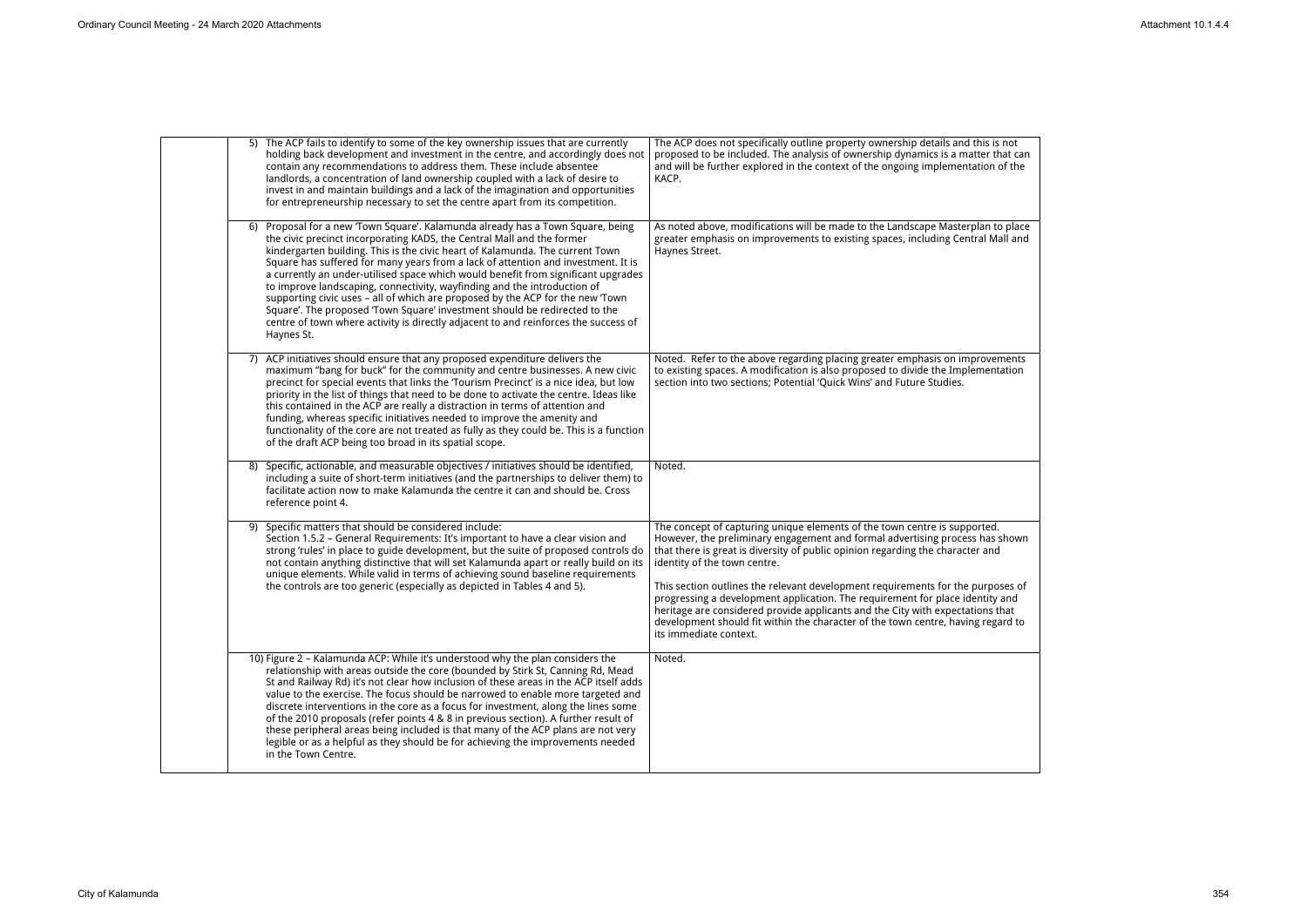| 11) Figure 4 - Built Form Controls Map: Resulting from the ACP being too broadly<br>prescribed, this plan is not as useful and targeted as it should be. Furthermore, it<br>suffers from replication of existing conditions (especially in relation to frontage<br>typologies) that should be modified and improved rather than reinforced.                                                                                                                                                                                                                                                                                                                                                                                                                                                                                                                                                                                                                                                                                                                                                                              | It is not considered that the frontage typologies reinforce existing conditions. The<br>Built Form Design Guidelines incorporate significant design guidance that will<br>positively influence the way future development presents to the street.                                                                                                                                                                                                                                  |
|--------------------------------------------------------------------------------------------------------------------------------------------------------------------------------------------------------------------------------------------------------------------------------------------------------------------------------------------------------------------------------------------------------------------------------------------------------------------------------------------------------------------------------------------------------------------------------------------------------------------------------------------------------------------------------------------------------------------------------------------------------------------------------------------------------------------------------------------------------------------------------------------------------------------------------------------------------------------------------------------------------------------------------------------------------------------------------------------------------------------------|------------------------------------------------------------------------------------------------------------------------------------------------------------------------------------------------------------------------------------------------------------------------------------------------------------------------------------------------------------------------------------------------------------------------------------------------------------------------------------|
| 12) Figure 11 - Landownership Map: It would be illuminating for this plan to depict<br>the concentration of land ownership to properly understand the nature of the<br>issues constraining investment and development in the Town Centre.                                                                                                                                                                                                                                                                                                                                                                                                                                                                                                                                                                                                                                                                                                                                                                                                                                                                                | Noted. Refer to response to (5) above.                                                                                                                                                                                                                                                                                                                                                                                                                                             |
| 13) Section 4.4 - Public Realm: the primary aim of the ACP should be to focus<br>interventions on the Kalamunda City Centre (Haynes Street and the Central Mall /<br>existing Town Square). This section should be amended throughout to put the<br>focus on Haynes St Main Street (which should be the central focus of the ACP<br>exercise) and away from more speculative elements, ordering the precincts in<br>terms of their actual importance to the successful function of the centre.                                                                                                                                                                                                                                                                                                                                                                                                                                                                                                                                                                                                                           | Noted. The order of public realm improvements has been modified.                                                                                                                                                                                                                                                                                                                                                                                                                   |
| 14) ACP Objectives - Community (page 3): The aim of the ACP should be to strengthen<br>and support existing markets, events and activities (of which the City already has<br>an enviable number) rather than trying to create opportunities for new ones at<br>this time. Investment attraction is complex and requires an attractive and<br>functional city centre.                                                                                                                                                                                                                                                                                                                                                                                                                                                                                                                                                                                                                                                                                                                                                     | A modification has been proposed to include reference to "strengthen and<br>support" in the KACP objectives, first dot point under the Community theme.                                                                                                                                                                                                                                                                                                                            |
| 15) Movement - Central Mall Shared Street (page 15): Upgrading of the Central Mall<br>should ensure that existing trees are retained to maintain its character, while<br>removing more recent infrastructure that inhibits the use of the space, such as<br>the central planting islands.                                                                                                                                                                                                                                                                                                                                                                                                                                                                                                                                                                                                                                                                                                                                                                                                                                | This modification is supported. The Landscape Masterplan and relevant parts of<br>the KACP report will be modified to encourage the retention of vegetation in<br>Central Mall. The extent to which tree retention is possible will be a detailed<br>design consideration.                                                                                                                                                                                                         |
| 16) Table 7 (page 18): The selection of sites requiring a Local Development Plan (LDP)<br>lacks a coherent basis. For instance, why is the Central Precinct (bounded by<br>Haynes St, Barber St, Mead St and Central Mall) omitted when the range of<br>landownership and the complex interplay of frontages, orientation, parking and<br>civic spaces requires coordinated and careful treatment? The development of the<br>'Central Heights' and its failure to properly interface and take full advantage of the<br>amenity of the Town Square demonstrates why an LDP for this area is necessary.                                                                                                                                                                                                                                                                                                                                                                                                                                                                                                                    | The matters identified in this comment can be addressed through the frontage<br>requirements and design guidance in the Built Form Design Guidelines.                                                                                                                                                                                                                                                                                                                              |
| 17) Placemaking / Social Infrastructure (page 39):<br>• Support the creation of a strong brand for Kalamunda town centre.<br>. Should include reference to strengthening and supporting events being held in<br>the Kalamunda Town Centre by ensuring the functionality of civic spaces in the<br>centre.                                                                                                                                                                                                                                                                                                                                                                                                                                                                                                                                                                                                                                                                                                                                                                                                                | A modification has been proposed to include reference to "strengthen and<br>support" existing markets and events.                                                                                                                                                                                                                                                                                                                                                                  |
| 18) 10. Section 4.4.1 - Key Spaces and Features:<br>. The 'Green Park and Barber St Piazza' should be unbundled as two distinct areas<br>and discrete initiatives developed for each reflective of their different functions.<br>Important for future activities to complement and support the centre.<br>. The 'Green Park' should be renamed the 'Town Square' and the proposed 'Town<br>Square' renamed to more appropriately reflect its location, function and<br>relationship to the town centre.<br>• Kalamunda 'Town Square' (page 53): As previously noted the aspiration for this<br>space does not reflect its relationship with Haynes St, or its function in the centre<br>It is not "the focal point of the town centre" and nor should it be. The stated<br>functions are already provided elsewhere i.e. the actual Town Square and the City<br>should focus on putting assets into the actual civic heart of the town not out of it.<br>• Main Street (page 54): Should be the first and most important item addressed.<br>Relevant comments throughout this submission should be incorporated into the | a) A modification is proposed to separate these spaces in the KACP and<br>Landscape Masterplan.<br>b) The actual existing name of the 'Green Park' is Town Square Gardens. The<br>name of this park will be corrected through a modification to the KACP and<br>Landscape Masterplan.<br>c) Noted. Comments above and recommended modifications regarding the<br>focus of public realm improvements should address concern raised in this<br>submission.<br>d) Noted.<br>e) Noted. |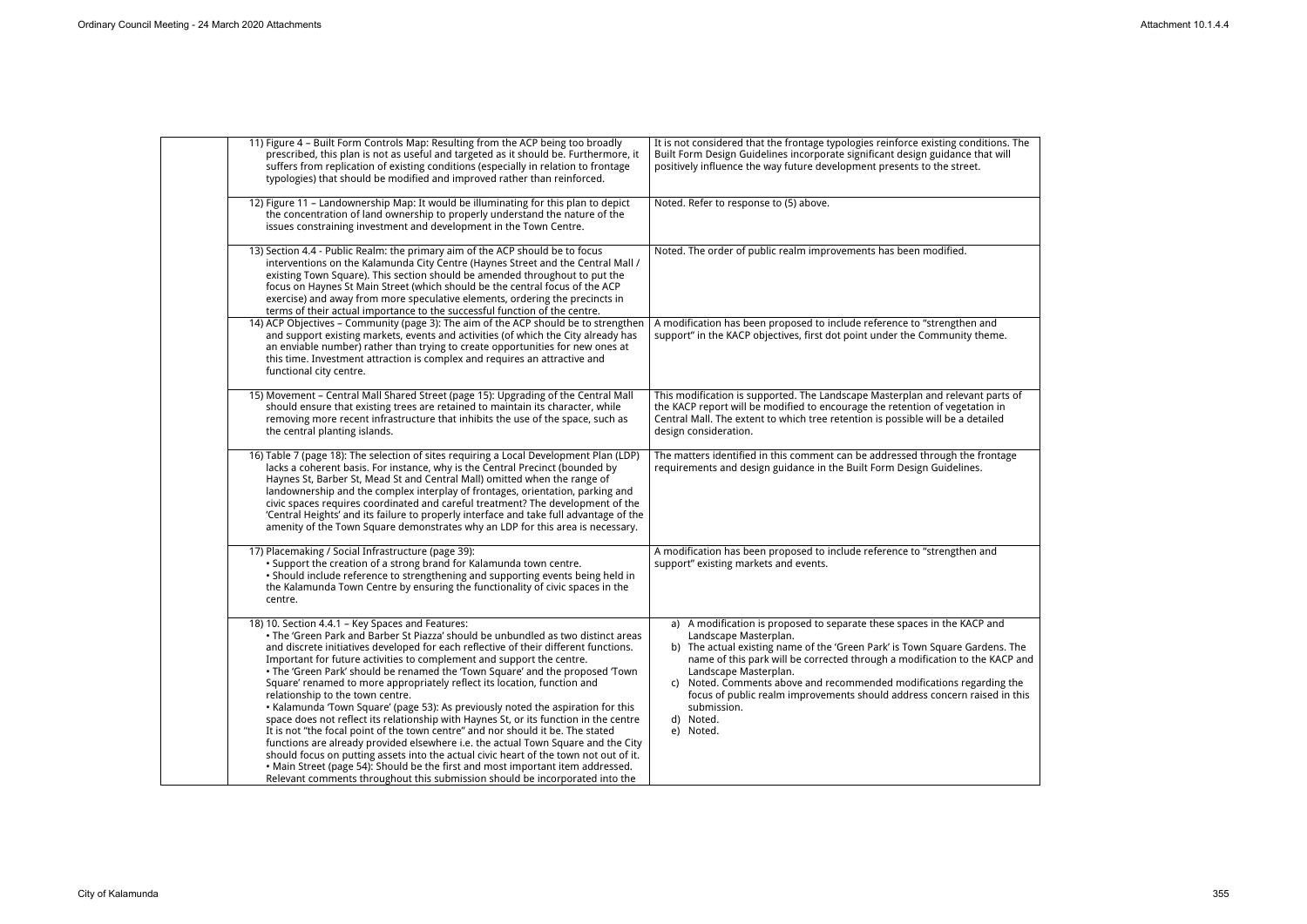|     | opportunities and outcomes. An additional item should be included which<br>identifies ways to future proof the potential expansion of events such as the<br>Artisan Markets, into Haynes St.<br>• Central Mall (page 56): Simple treatment of this space is all that is required to<br>ensure it is fit for purpose as an events space - many of the initiatives proposed<br>for the Kalamunda 'Town Square' could be equally imported as initiatives for the<br>upgrade of this space and the (so called) 'Green Park and Barber St Piazza'.                                                                                                                                                                                                                                                                                                                                                                                                                                                                        |                                                                                                                                                                                                                   |
|-----|----------------------------------------------------------------------------------------------------------------------------------------------------------------------------------------------------------------------------------------------------------------------------------------------------------------------------------------------------------------------------------------------------------------------------------------------------------------------------------------------------------------------------------------------------------------------------------------------------------------------------------------------------------------------------------------------------------------------------------------------------------------------------------------------------------------------------------------------------------------------------------------------------------------------------------------------------------------------------------------------------------------------|-------------------------------------------------------------------------------------------------------------------------------------------------------------------------------------------------------------------|
|     | 19) Table 18 - Key Road Functions (page 62):<br>. Hayne St (and others) - Specific recommendations should be included to<br>prioritise pedestrian amenity as the core function of the Main Street, including<br>speed reductions and the formalisation of existing crossing points as crosswalks.<br>• This is also a deficiency of the assessment at Section 4.5.2.5 and Table 22 -<br>Proposed Pedestrian Facilities which do not go nearly far enough in making<br>recommendations that reinforce Haynes St as the Main Street and the rightful<br>focus of the ACP. The assessment suffers from a lack of vision and a failure to go<br>beyond the status quo to envisage the future state of these important streets. We<br>note the term Main Street is not even included in the assessment and that Haynes<br>St is even omitted as a key land use / destination in the introductory paragraph.<br>. Barber St - table could include option for this road to be periodically closed to<br>accommodate events. | A modification is proposed to include this option.                                                                                                                                                                |
|     | 20) Road Network Connectivity - Central Mall (page 66): Query the conclusions and<br>arguments supporting the preference for north bound traffic on the re-opened<br>Central Mall. The final traffic direction requires further engagement with key<br>stakeholders and should be decided by the ultimate vision for the centre (as<br>opposed simply to the findings of the traffic assessment).                                                                                                                                                                                                                                                                                                                                                                                                                                                                                                                                                                                                                    | The direction of traffic in Central Mall will be the subject of future detailed design<br>and consultation. Any reference to recommended traffic direction in the KACP will<br>be removed through a modification. |
|     | 21) Section 4.10 - Implementation: This is a very valuable section to be included but<br>appears to miss the point. The focus on implementation should not (just) be a<br>further suite of studies and strategies but a commitment to the straightforward<br>actionable matters that will add vitality and amenity to the town centre. Because<br>the focus of the ACP is too broad the opportunity to identify and commit to<br>immediate improvements is lacking. The concern is this result in confusion,<br>inaction and maintenance of the status quo.<br>We trust this feedback is of assistance and we would be happy to elaborate on<br>these comments further if that would be beneficial.                                                                                                                                                                                                                                                                                                                  | Noted. A modification is proposed to divide the Implementation section into two<br>sections; Potential 'Quick Wins' and Future Studies.                                                                           |
| 35. | <b>Comment - Total Number of Submissions: 1</b>                                                                                                                                                                                                                                                                                                                                                                                                                                                                                                                                                                                                                                                                                                                                                                                                                                                                                                                                                                      | Noted.                                                                                                                                                                                                            |
|     | I was unable to comment on the Draft Activity Centre Plan as I could download it from<br>the internet at the time and other things have taken my time since. However, I would like<br>to comment on two things that I consider absolutely central to the community of<br>Kalamunda and its boundaries.                                                                                                                                                                                                                                                                                                                                                                                                                                                                                                                                                                                                                                                                                                               |                                                                                                                                                                                                                   |
|     | Firstly the pedestrian mall is the central place where many people from Kalamunda<br>gather or at least walk recreationally or as a pedestrian right of way each day. On<br>Thursday I observe that the men who have old cars, the women who go to Prime Movers,<br>the Walkers from the Council arrange Walk Group, all meet in the mall at Crema Coffee<br>shop in large groups. Every day I see elderly people preferring to park at the parking lot<br>at the end of central or walk through it to the mall as a safe place to walk on the way to<br>the arcade. The alternative walk through Coles car park is fraught with danger for the<br>elderly because of cars constantly driving through and parking. To sit and observe you<br>can see the number of people who use the mall as a thoroughfare, people who walk                                                                                                                                                                                        | The issues identified in this comment can be appropriately addressed through<br>design responses to treat Central Mall as a safe, accessible and adaptable 'shared<br>street'.                                    |
|     |                                                                                                                                                                                                                                                                                                                                                                                                                                                                                                                                                                                                                                                                                                                                                                                                                                                                                                                                                                                                                      |                                                                                                                                                                                                                   |

| iled design<br>ne KACP will |  |
|-----------------------------|--|
| n into two                  |  |
|                             |  |
| through                     |  |
| ble 'shared                 |  |

 $\overline{\phantom{a}}$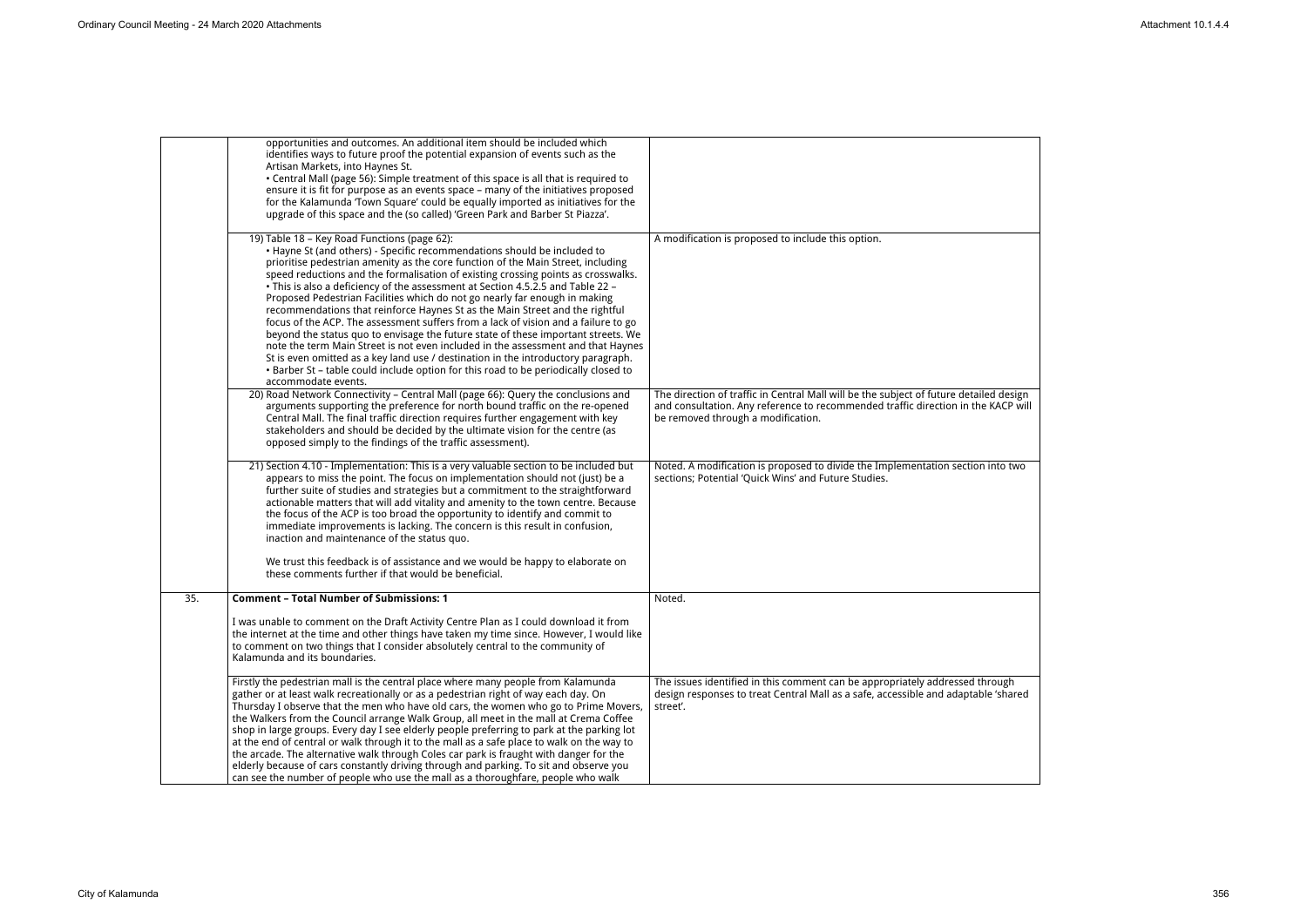|     | dogs, or people with disabled family members of people on walking sticks or walkers find<br>the Central road parking lot the closest safe place in Kalamunda to park to have a short<br>walk to purchase things or meet others. Often groups of elderly men bring their dogs and<br>gather or sit on the benches around the trees to pass the time of day. People who bring<br>their lunches to work often take them across the mall and sit on the stone walls near the<br>KADS building to have their lunch or a cigarette.<br>The mall is central to the life of Kalamunda and should not be changed. Wooden benches<br>that are often used by young children for active climbing need to be maintained. The                                                                                                                                                                                                                                                                                                                                                                                                                                                                                                                                                                                                                                                                                                                                                                                     |                                                                                                                                                                 |
|-----|-----------------------------------------------------------------------------------------------------------------------------------------------------------------------------------------------------------------------------------------------------------------------------------------------------------------------------------------------------------------------------------------------------------------------------------------------------------------------------------------------------------------------------------------------------------------------------------------------------------------------------------------------------------------------------------------------------------------------------------------------------------------------------------------------------------------------------------------------------------------------------------------------------------------------------------------------------------------------------------------------------------------------------------------------------------------------------------------------------------------------------------------------------------------------------------------------------------------------------------------------------------------------------------------------------------------------------------------------------------------------------------------------------------------------------------------------------------------------------------------------------|-----------------------------------------------------------------------------------------------------------------------------------------------------------------|
|     | relatively new rubbish bins are handy, and the only thing that needs some thought are<br>the gardens, The horizontal gardens did not flourish and the existing upright could be<br>used for banners, or art work or some other community use.                                                                                                                                                                                                                                                                                                                                                                                                                                                                                                                                                                                                                                                                                                                                                                                                                                                                                                                                                                                                                                                                                                                                                                                                                                                       |                                                                                                                                                                 |
|     | I have heard that the City has a plan to make the mall into a roadway and put a square in<br>at the library car park area. Very few people use that area naturally as a thoroughfare, or<br>to go about their daily business, It would be a disaster for Kalamunda to lose another car<br>parking that services the library, gallery, and as an overflow for the hotel. Please delete<br>any development in this area.                                                                                                                                                                                                                                                                                                                                                                                                                                                                                                                                                                                                                                                                                                                                                                                                                                                                                                                                                                                                                                                                              | As noted above, modifications will be made to the Landscape Masterplan to place<br>greater emphasis on improvements to existing spaces, including Central Mall. |
|     | I walk daily through the mall, down the heritage park to the post office to ensure that I<br>get a walk that keeps me healthy at 82 as a diabetic. It has been very helpful that the<br>arched bridge in the park has been flattened so that disabled people and people like<br>myself who need to walk daily for exercise can wend their way through without steps in<br>the way now. But I request that a narrow hedge of the new narrow bottlebrush plants<br>that grow to about two and a half meters be put along the boundary with the terrible<br>concrete tilt up building that was put on the car park there. The car park of the building is<br>a daily eyesore and Harcourts seem to have taken the right to put their advertising on the<br>wall. The whole building right up to the curved stone walls at the base of the shopping<br>complex above needs to be shielded so as to partly restore what was the quiet<br>contemplative nature of the park. There is a large beautiful marri tree that has been<br>saved from the butchery and there are other deciduous trees that make this area of<br>Kalamunda the most quiet and contemplative area of Kalamunda which people come to<br>the area for. The gazebo often has people who are talking or eating or reading material<br>they have received in the post. The whole area of the heritage park opening at the top<br>into the pedestrian mall is the finest area for pedestrians and for community meeting in<br>Kalamunda. | Noted. The landscaping recommendations will be considered by the City's Parks<br>and Environment Services with regard to future maintenance.                    |
|     | I was trained in the United States to observe community gathering places like malls,<br>arcades and to note community activities so I hope my observations are helpful to you.                                                                                                                                                                                                                                                                                                                                                                                                                                                                                                                                                                                                                                                                                                                                                                                                                                                                                                                                                                                                                                                                                                                                                                                                                                                                                                                      | Noted.                                                                                                                                                          |
| 36. | Our wastewater planners have completed desk-top remodelling of the Kalamunda sewer<br>planning based on a combination of the zonings and R-Codings indicated in the draft ACP<br>as well as the yields indicated in the servicing report. For the RAC-3 and RAC-4 areas<br>(which we have assumed would have plot ratios of 2 and 1.2 respectively) we have<br>assigned an equivalent density code to these mixed use areas based on the indicative<br>yields confirmed in our more recent e-mail exchanges.                                                                                                                                                                                                                                                                                                                                                                                                                                                                                                                                                                                                                                                                                                                                                                                                                                                                                                                                                                                        | Noted.                                                                                                                                                          |
|     | The preliminary sewer modelling has shown that, for the most part, the sewerage<br>network within the ACP area and further downstream should be able to cope with the<br>increase in wastewater flows, even if we assume that all the land across the centre will be<br>fully developed and occupied to the maximum potential allowed under the relevant<br>zones and codes shown in the ACP plan.                                                                                                                                                                                                                                                                                                                                                                                                                                                                                                                                                                                                                                                                                                                                                                                                                                                                                                                                                                                                                                                                                                  | Noted.                                                                                                                                                          |

| n to place<br>Mall. |
|---------------------|
|                     |
| Parks<br>'s         |
|                     |
|                     |
|                     |
|                     |
|                     |
|                     |
|                     |